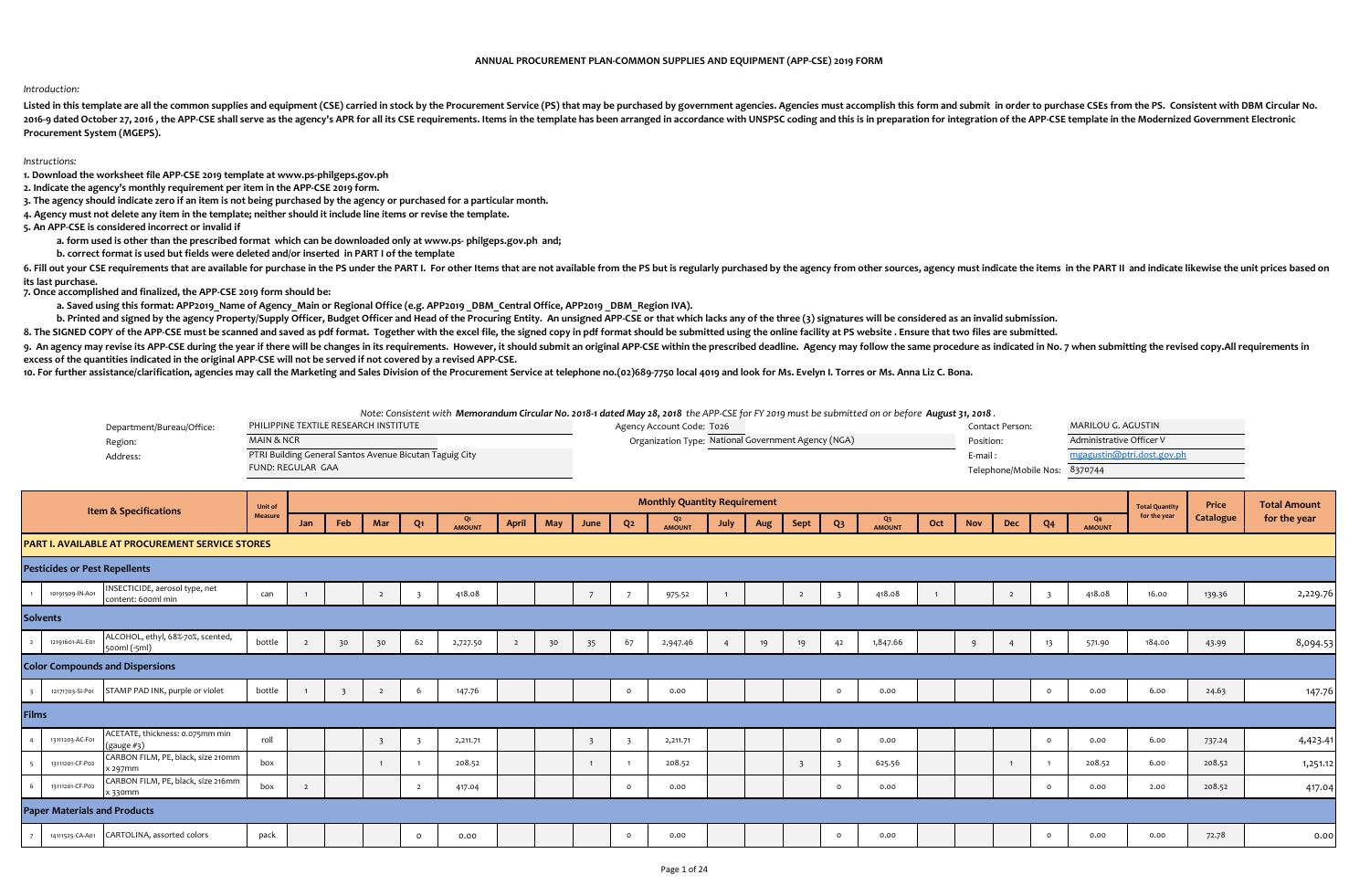| $8\phantom{.0}$ | 14111506-CF-L11 | CONTINUOUS FORM, 1 PLY, 280 x<br>241mm               | box    |                         |                |                 | $\circ$                 | 0.00     |                         |                 |                         | $\mathsf{o}$            | 0.00     |                         |                 |                         | $\circ$                 | 0.00     |                |                |                         | $\circ$         | 0.00     | 0.00   | 682.24   | 0.00      |
|-----------------|-----------------|------------------------------------------------------|--------|-------------------------|----------------|-----------------|-------------------------|----------|-------------------------|-----------------|-------------------------|-------------------------|----------|-------------------------|-----------------|-------------------------|-------------------------|----------|----------------|----------------|-------------------------|-----------------|----------|--------|----------|-----------|
|                 | 14111506-CF-L12 | CONTINUOUS FORM, 1 PLY, 280 x<br>378mm               | box    |                         |                |                 | $\circ$                 | 0.00     |                         |                 |                         | $\overline{\mathbf{0}}$ | 0.00     |                         |                 |                         | $\circ$                 | 0.00     |                |                |                         | $\circ$         | 0.00     | 0.00   | 1,029.60 | 0.00      |
|                 | 14111506-CF-L22 | CONTINUOUS FORM, 2 ply, 280 x<br>78mm, carbonless    | box    |                         |                |                 | $\circ$                 | 0.00     |                         |                 |                         | $\circ$                 | 0.00     |                         |                 |                         | $\mathsf{o}$            | 0.00     |                |                |                         | $\circ$         | 0.00     | 0.00   | 1,300.00 | 0.00      |
|                 | 14111506-CF-L21 | CONTINUOUS FORM, 2 ply, 280mm x<br>241mm, carbonless | box    |                         |                |                 | $\circ$                 | 0.00     |                         |                 |                         | $\circ$                 | 0.00     |                         |                 |                         | $\circ$                 | 0.00     |                |                |                         | $\circ$         | 0.00     | 0.00   | 765.44   | 0.00      |
| 12              | 1411506-CF-L31  | CONTINUOUS FORM, 3 PLY, 280 x<br>41mm, carbonless    | box    |                         |                |                 | $\circ$                 | 0.00     |                         |                 |                         | $\circ$                 | 0.00     |                         |                 |                         | $\circ$                 | 0.00     |                |                |                         | $\circ$         | 0.00     | 0.00   | 596.80   | 0.00      |
| 13              | 14111506-CF-L32 | CONTINUOUS FORM, 3 PLY, 280 x<br>378mm, carbonless   | box    |                         |                |                 | $\circ$                 | 0.00     |                         |                 |                         | $\circ$                 | 0.00     |                         |                 |                         | $\circ$                 | 0.00     |                |                |                         | $\circ$         | 0.00     | 0.00   | 1,034.80 | 0.00      |
|                 | 14111609-LL-C01 | LOOSELEAF COVER, made of<br>chipboard, for legal     | bundle |                         |                |                 |                         | 670.70   | $\overline{2}$          |                 |                         | $\overline{2}$          | 1,341.39 |                         |                 |                         | $\circ$                 | 0.00     |                |                |                         | $\circ$         | 0.00     | 3.00   | 670.70   | 2,012.09  |
| 15              | 14111514-NP-So2 | NOTE PAD, stick on, 50mm x 76mm<br>(2" x 3") min     | pad    | 10                      | 11             | 29              | 50                      | 1,610.96 | 6                       |                 | 61                      | 68                      | 2,190.91 | 5                       | $\overline{2}$  | 8                       | 15                      | 483.29   | $\overline{2}$ |                | 8                       | 10              | 322.19   | 143.00 | 32.22    | 4,607.35  |
| 16              | 14111514-NP-S04 | NOTE PAD, stick on, 76mm x 100mm<br>3" x 4") min     | pad    | $\overline{2}$          |                | 16              | 18                      | 1,009.01 |                         |                 | 22                      | 22                      | 1,233.23 |                         |                 | 6                       | 6                       | 336.34   |                |                | 6                       | 6               | 336.34   | 52.00  | 56.06    | 2,914.9   |
| 17              | 14111514-NP-S03 | NOTE PAD, stick on, 76mm x 76mm<br>3" x 3") min      | pad    | $\overline{2}$          |                | 13              | 15                      | 622.44   |                         |                 | 24                      | 24                      | 995.90   | $\overline{7}$          | 5               | 8                       | 20                      | 829.92   |                |                | 8                       | 8               | 331.97   | 67.00  | 41.50    | 2,780.23  |
| 18              | 14111514-NB-S01 | NOTEBOOK, STENOGRAPHER, spiral,<br>40 leaves         | piece  | 5                       | 40             | 16              | 61                      | 734.64   |                         | 5               | 9                       | 14                      | 168.60   | $\overline{2}$          |                 | $\overline{2}$          | $\overline{4}$          | 48.17    |                |                | $\overline{2}$          | $\overline{2}$  | 24.09    | 81.00  | 12.04    | 975.50    |
| 19              | 14111507-PP-M01 | PAPER, MULTICOPY, 8ogsm, size:<br>10mm x 297mm       | ream   | 5                       | 10             | 15              | 30                      | 3,971.14 |                         | 5               | 30                      | 35                      | 4,632.99 |                         |                 | 5                       | - 5                     | 661.86   |                |                | 5                       | 5               | 661.86   | 75.00  | 132.37   | 9,927.84  |
| 20              | 14111507-PP-M02 | PAPER, MULTICOPY, 80gsm, size:<br>216mm x 330mm      | ream   | $\overline{2}$          | 20             | $5\overline{5}$ | 27                      | 4,178.30 |                         | $\overline{2}$  |                         | $\overline{2}$          | 309.50   |                         |                 |                         | $\circ$                 | 0.00     |                |                |                         | $\circ$         | 0.00     | 29.00  | 154.75   | 4,487.8   |
|                 | 14111507-PP-C01 | PAPER, Multi-Purpose (COPY) A4, 70<br>プSM            | ream   | 5 <sup>5</sup>          | $\overline{4}$ | 60              | 69                      | 7,901.49 | 40                      | $\overline{4}$  | 29                      | 73                      | 8,359.55 | 20                      | $\overline{4}$  | 39                      | 63                      | 7,214.41 | $\overline{2}$ | 4              | 10                      | 16              | 1,832.23 | 221.00 | 114.51   | 25,307.68 |
| $22 -$          | 14111507-PP-C02 | PAPER, Multi-Purpose (COPY) Legal,<br>70 gsm         | ream   | 5                       | $\mathbf{1}$   | 23              | 29                      | 3,769.40 | 32                      |                 | 6                       | 39                      | 5,069.19 | 10 <sub>1</sub>         |                 | 16                      | 27                      | 3,509.44 | $\mathbf{1}$   |                | $\overline{7}$          | 9               | 1,169.81 | 104.00 | 129.98   | 13,517.84 |
| 23              | 14111531-PP-R01 | PAPER, PAD, ruled, size: 216mm x<br>30mm (± 2mm)     | pad    |                         | $\mathbf{1}$   | $\overline{1}$  | $\overline{\mathbf{3}}$ | 52.04    |                         |                 |                         | $\mathsf{o}$            | 0.00     |                         |                 |                         | $\circ$                 | 0.00     |                |                |                         | $\circ$         | 0.00     | 3.00   | 17.35    | 52.04     |
| 24              | 14111503-PA-P01 | PAPER, PARCHMENT, size: 210 x<br>97mm, multi-purpose | ream   |                         |                | 5               | -5                      | 481.00   |                         |                 |                         | $\circ$                 | 0.00     |                         |                 |                         | $\circ$                 | 0.00     |                |                |                         | $\circ$         | 0.00     | 5.00   | 96.20    | 481.00    |
| 25              | 14111818-TH-P02 | PAPER, THERMAL, 55gsm, size:<br>216mm±1mm x 30m-0.3m | roll   |                         |                | $\overline{1}$  |                         | 48.78    |                         |                 | $\overline{1}$          | $\overline{1}$          | 48.78    |                         |                 | $\mathbf{1}$            | $\overline{1}$          | 48.78    |                |                | $\mathbf{1}$            | $\overline{1}$  | 48.78    | 4.00   | 48.78    | 195.10    |
| 26              | 14111531-RE-B01 | RECORD BOOK, 300 PAGES, size:<br>214mm x 278mm min   | book   | 5                       | $\mathbf{1}$   | 7               | 13                      | 919.36   |                         | $\mathbf{1}$    | $\overline{\mathbf{3}}$ | $\overline{4}$          | 282.88   |                         | $\overline{1}$  | $\overline{\mathbf{3}}$ | $\overline{4}$          | 282.88   |                | $\overline{2}$ | $\overline{\mathbf{3}}$ | 5               | 353.60   | 26.00  | 70.72    | 1,838.72  |
| $27 -$          | 14111531-RE-B02 | RECORD BOOK, 500 PAGES, size:<br>214mm x 278mm min   | book   |                         | $\overline{1}$ | 13              | 14                      | 1,426.88 |                         | $\mathbf{1}$    |                         | $\overline{1}$          | 101.92   |                         | $\overline{1}$  |                         | $\overline{1}$          | 101.92   |                | $\overline{2}$ |                         | $\overline{2}$  | 203.84   | 18.00  | 101.92   | 1,834.56  |
| 28              | 14111704-TT-P01 | TOILET TISSUE PAPER 2-plys sheets,<br>150 pulls      | pack   | 15                      | 25             | 34              | 74                      | 4,840.78 |                         | 10              | 55                      | 65                      | 4,252.04 | $\overline{4}$          |                 | 44                      | 48                      | 3,139.97 | 5              |                | $\overline{7}$          | 12              | 784.99   | 199.00 | 65.42    | 13,017.78 |
|                 |                 | <b>Batteries and Cells and Accessories</b>           |        |                         |                |                 |                         |          |                         |                 |                         |                         |          |                         |                 |                         |                         |          |                |                |                         |                 |          |        |          |           |
| 29              | 26111702-BT-A01 | BATTERY, dry cell, AA, 2 pieces per<br>blister pack  | pack   | 12                      | $\mathbf{1}$   | 27              | 40                      | 789.15   | 5                       | 11              | 72                      | 88                      | 1,736.13 | 12                      |                 | 15                      | 28                      | 552.41   | 5              |                | $\overline{2}$          | - 8             | 157.83   | 164.00 | 19.73    | 3,235.52  |
| 30              | 26111702-BT-A02 | BATTERY, dry cell, AAA, 2 pieces per<br>plister pack | pack   | 11                      |                | 25              | 36                      | 702.00   | $\overline{\mathbf{3}}$ | 10              | 54                      | 67                      | 1,306.50 | 10 <sub>10</sub>        |                 | 13                      | 23                      | 448.50   | $\overline{2}$ |                | $\overline{\mathbf{3}}$ | $5\overline{)}$ | 97.50    | 131.00 | 19.50    | 2,554.50  |
| 31              | 26111702-BT-A03 | BATTERY, dry cell, D, 1.5 volts, alkaline            | pack   |                         |                | $\overline{2}$  | $\overline{2}$          | 176.80   | $\overline{\mathbf{3}}$ |                 |                         | $\overline{\mathbf{3}}$ | 265.20   |                         |                 |                         | $\circ$                 | 0.00     |                |                |                         | $\circ$         | 0.00     | 5.00   | 88.40    | 442.00    |
|                 |                 | <b>Manufacturing Components and Supplies</b>         |        |                         |                |                 |                         |          |                         |                 |                         |                         |          |                         |                 |                         |                         |          |                |                |                         |                 |          |        |          |           |
| 32              | 31201610-GL-J01 | GLUE, all purpose, gross weight: 200<br>grams min    | jar    | $\overline{2}$          |                | 13              | 15                      | 717.29   |                         |                 | 20                      | 22                      | 1,052.02 |                         |                 | $\overline{1}$          | $\overline{1}$          | 47.82    |                |                |                         | $\circ$         | 0.00     | 38.00  | 47.82    | 1,817.13  |
| 33              | 31151804-SW-H01 | STAPLE WIRE, for heavy duty staplers,<br>(23/13)     | box    |                         |                |                 |                         | 20.68    |                         |                 | 12                      | 12                      | 248.10   |                         |                 |                         | $\mathsf{o}$            | 0.00     |                |                |                         | $\circ$         | 0.00     | 13.00  | 20.68    | 268.78    |
| 34              | 31151804-SW-S01 | STAPLE WIRE, STANDARD, (26/6)                        | box    | 5 <sup>5</sup>          |                | 19              | 24                      | 481.23   | $\overline{\mathbf{3}}$ |                 | 13                      | 16                      | 320.82   | $\overline{\mathbf{3}}$ |                 |                         | $\overline{\mathbf{3}}$ | 60.15    |                |                |                         | $\circ$         | 0.00     | 43.00  | 20.05    | 862.20    |
| 35              | 31201502-TA-E01 | TAPE, ELECTRICAL, 18mm x 16M min                     | roll   | 5 <sup>5</sup>          | $\overline{2}$ | 8               | 15                      | 273.00   |                         | $7\overline{ }$ | 17                      | 24                      | 436.80   |                         | $5\overline{ }$ | 5 <sup>5</sup>          | 10                      | 182.00   |                |                |                         | $\circ$         | 0.00     | 49.00  | 18.20    | 891.80    |
| 36              | 31201503-TA-M01 | TAPE, MASKING, width: 24mm<br>$\pm$ 1mm)             | roll   | $\overline{\mathbf{3}}$ | 10             | 28              | 41                      | 2,259.92 | 5 <sup>5</sup>          | $\overline{2}$  | 13                      | 20                      | 1,102.40 |                         | 12              | $\overline{1}$          | 13                      | 716.56   |                |                | $\overline{1}$          | $\overline{1}$  | 55.12    | 75.00  | 55.12    | 4,134.00  |
| 37              | 31201503-TA-M02 | TAPE, MASKING, width: 48mm<br>±1mm)                  | roll   | $\overline{2}$          |                | 18              | 20                      | 2,132.00 | 5 <sup>5</sup>          | $\overline{2}$  | 19                      | 26                      | 2,771.60 |                         | $\overline{2}$  | $\overline{1}$          | $\overline{\mathbf{3}}$ | 319.80   |                |                | $\mathbf{1}$            | $\overline{1}$  | 106.60   | 50.00  | 106.60   | 5,330.00  |
| 38              | 31201517-TA-P01 | TAPE, PACKAGING, width: 48mm<br>(±1mm                | roll   | $\overline{\mathbf{3}}$ |                | 20              | 23                      | 418.60   |                         |                 | 14                      | 14                      | 254.80   |                         | $5\overline{)}$ | $\overline{4}$          | 9                       | 163.80   |                |                |                         | $\circ$         | 0.00     | 46.00  | 18.20    | 837.20    |
| 39              | 31201512-TA-T01 | TAPE, TRANSPARENT, width: 24mm<br>$(\pm 1mm)$        | roll   | 6                       | 20             | $28\,$          | 54                      | 491.40   | 5 <sup>5</sup>          |                 | 13                      | 18                      | 163.80   |                         | 10              | $\overline{1}$          | 11                      | 100.10   |                |                | $\mathbf{1}$            | $\overline{1}$  | 9.10     | 84.00  | 9.10     | 764.40    |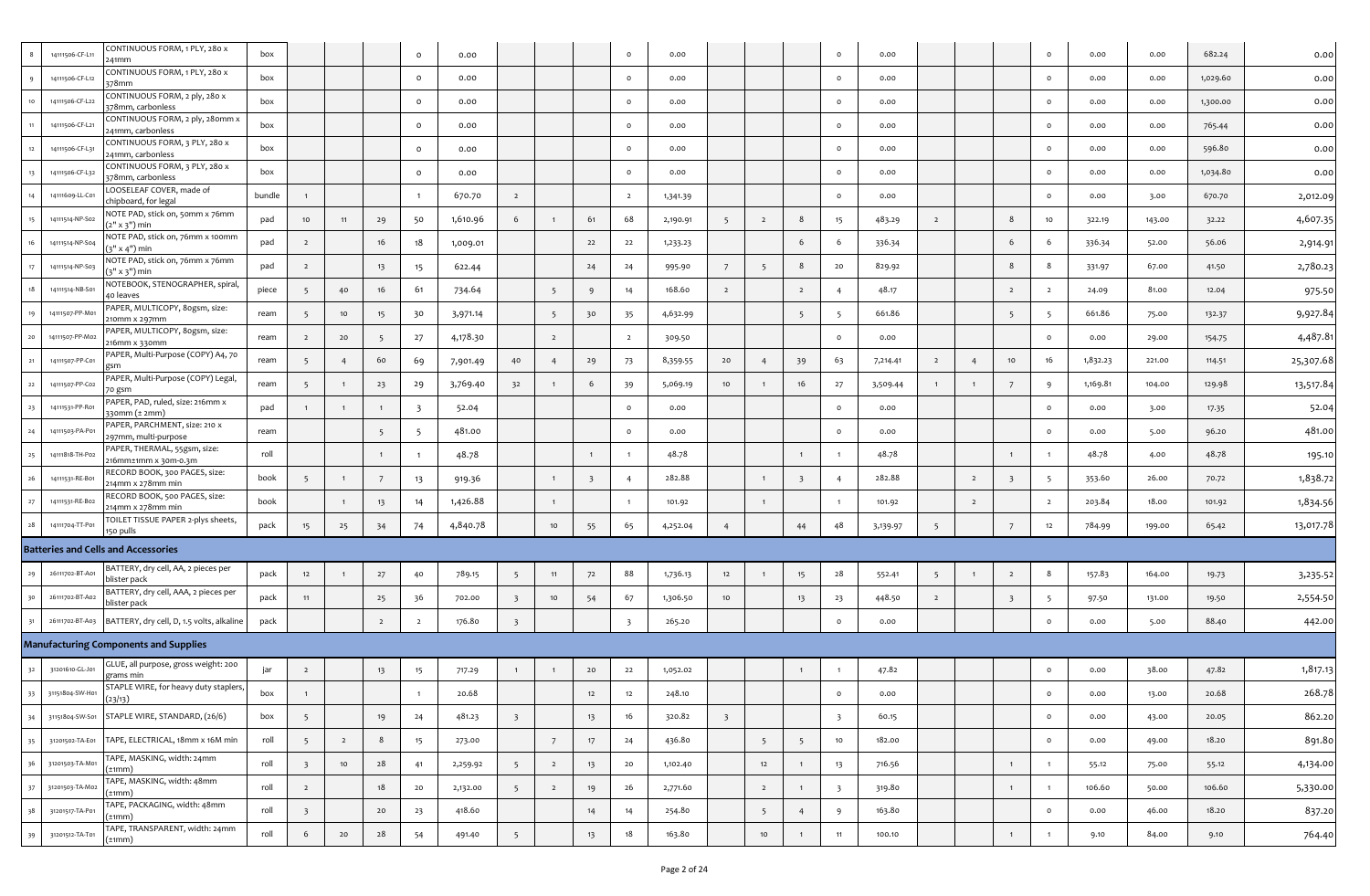| 40 | TAPE, TRANSPARENT, width: 48mm<br>31201512-TA-T02<br>(±1mm)                          | roll   | $\overline{\mathbf{3}}$ |                | 17                      | 20                      | 364.00   | 5                       |                         | 18             | 23                      | 418.60   |                         |                |                         | $\circ$                  | 0.00     |                |                |                | $\circ$         | 0.00   | 43.00 | 18.20     | 782.60   |
|----|--------------------------------------------------------------------------------------|--------|-------------------------|----------------|-------------------------|-------------------------|----------|-------------------------|-------------------------|----------------|-------------------------|----------|-------------------------|----------------|-------------------------|--------------------------|----------|----------------|----------------|----------------|-----------------|--------|-------|-----------|----------|
| 41 | TWINE, plastic, one (1) kilo per roll<br>31151507-TW-P01                             | roll   |                         |                | 5                       | -5                      | 254.80   |                         |                         | $\overline{1}$ |                         | 50.96    |                         |                |                         | $\mathsf{o}$             | 0.00     |                |                | $\overline{1}$ |                 | 50.96  | 7.00  | 50.96     | 356.72   |
|    | <b>Heating and Ventilation and Air Circulation</b>                                   |        |                         |                |                         |                         |          |                         |                         |                |                         |          |                         |                |                         |                          |          |                |                |                |                 |        |       |           |          |
| 42 | ELECTRIC FAN, INDUSTRIAL, ground<br>40101604-EF-G01<br>ype, metal blade              | unit   |                         |                |                         | $\circ$                 | 0.00     |                         |                         | $\overline{1}$ |                         | 974.48   |                         |                |                         | $\circ$                  | 0.00     |                |                |                | $\circ$         | 0.00   | 1.00  | 974.48    | 974.48   |
| 43 | ELECTRIC FAN, ORBIT type, ceiling,<br>40101604-EF-C01<br>metal blade                 | unit   |                         |                |                         | $\Omega$                | 0.00     |                         |                         |                | $\circ$                 | 0.00     |                         |                |                         | $\circ$                  | 0.00     |                |                |                | $\circ$         | 0.00   | 0.00  | 1,192.88  | 0.00     |
| 44 | ELECTRIC FAN, STAND type, plastic<br>40101604-EF-S01<br>plade                        | unit   |                         |                | $\overline{\mathbf{3}}$ | $\overline{\mathbf{3}}$ | 3,019.16 |                         | $\overline{2}$          | $\overline{1}$ | $\overline{\mathbf{3}}$ | 3,019.16 |                         |                |                         | $\circ$                  | 0.00     |                |                |                | $\circ$         | 0.00   | 6.00  | 1,006.39  | 6,038.32 |
| 45 | ELECTRIC FAN, WALL type, plastic<br>40101604-EF-W01<br>blade                         | unit   |                         |                |                         | $\circ$                 | 0.00     |                         |                         |                | $\circ$                 | 0.00     |                         |                |                         | $\mathsf{o}$             | 0.00     |                |                |                | $\circ$         | 0.00   | 0.00  | 669.66    | 0.00     |
|    | <b>Lighting and Fixtures and Accessories</b>                                         |        |                         |                |                         |                         |          |                         |                         |                |                         |          |                         |                |                         |                          |          |                |                |                |                 |        |       |           |          |
| 46 | LUORESCENT LAMP, 18 WATTS,<br>39101605-FL-T01<br>inear tubular (T8)                  | piece  |                         | $\overline{4}$ |                         | $\overline{4}$          | 162.24   |                         | $\overline{4}$          | -9             | 13                      | 527.28   |                         | $\overline{4}$ |                         | $\overline{4}$           | 162.24   |                | $\overline{4}$ |                | $\overline{4}$  | 162.24 | 25.00 | 40.56     | 1,014.00 |
| 47 | Ligth Bulb, LED, 7 watts 1 pc in<br>39101628-LB-L01<br>individual box                | piece  |                         |                |                         | $\circ$                 | 0.00     | 10 <sub>1</sub>         |                         | 36             | 46                      | 3,334.45 |                         |                |                         | $\mathsf{o}$             | 0.00     |                |                |                | $\circ$         | 0.00   | 46.00 | 72.49     | 3,334.45 |
|    | <b>Measuring and Observing and Testing Equipment</b>                                 |        |                         |                |                         |                         |          |                         |                         |                |                         |          |                         |                |                         |                          |          |                |                |                |                 |        |       |           |          |
| 48 | RULER, plastic, 450mm (18"), width:<br>41111604-RU-P02<br>38mm min                   | piece  |                         |                | $\overline{\mathbf{3}}$ | $\overline{\mathbf{3}}$ | 46.43    | $\overline{\mathbf{3}}$ |                         | 6              | 9                       | 139.28   |                         |                |                         | $\mathsf{o}$             | 0.00     |                |                |                | $\circ$         | 0.00   | 12.00 | 15.48     | 185.70   |
|    | <b>Cleaning Equipment and Supplies</b>                                               |        |                         |                |                         |                         |          |                         |                         |                |                         |          |                         |                |                         |                          |          |                |                |                |                 |        |       |           |          |
| 49 | AIR FRESHENER, aerosol, 28oml/150g<br>47131812-AF-A01<br>min                         | can    | $\overline{1}$          | $\overline{2}$ | $\overline{4}$          | 7                       | 602.42   | 6                       |                         | 18             | 24                      | 2,065.44 | 5 <sup>5</sup>          |                | $\overline{4}$          | 9                        | 774.54   | 5 <sup>5</sup> |                | $\overline{2}$ | 7               | 602.42 | 47.00 | 86.06     | 4,044.82 |
| 50 | 47131604-BR-S01<br>BROOM, soft (tambo)                                               | piece  | $\overline{2}$          |                |                         | $\overline{2}$          | 260.00   | $\overline{2}$          |                         |                | $\overline{2}$          | 260.00   | $\overline{2}$          | $\overline{2}$ |                         | $\overline{4}$           | 520.00   | $\overline{2}$ |                |                | $\overline{2}$  | 260.00 | 10.00 | 130.00    | 1,300.00 |
| 51 | BROOM, STICK (TING-TING), usable<br>47131604-BR-T01<br>length: 760mm min             | piece  |                         |                |                         | $\Omega$                | 0.00     |                         |                         |                | $\circ$                 | 0.00     |                         |                |                         | $\circ$                  | 0.00     |                |                |                | $\circ$         | 0.00   | 0.00  | 30.58     | 0.00     |
| 52 | CLEANER,TOILET BOWL AND URINAL<br>47131829-TB-C01<br>900ml-1000ml cap                | bottle | $\mathbf{1}$            | $\overline{1}$ | $\overline{1}$          | $\overline{\mathbf{3}}$ | 124.80   | 1                       | $\overline{1}$          | $\overline{1}$ | $\overline{\mathbf{3}}$ | 124.80   | $\overline{1}$          | $\overline{1}$ | $\overline{1}$          | $\overline{\phantom{a}}$ | 124.80   |                |                |                | $\circ$         | 0.00   | 9.00  | 41.60     | 374.40   |
| 53 | CLEANSER, SCOURING POWDER, 350g<br>47131805-CL-P01<br>nin./can                       | can    |                         |                |                         | $\circ$                 | 0.00     |                         |                         |                | $\circ$                 | 0.00     |                         |                |                         | $\circ$                  | 0.00     |                |                |                | $\circ$         | 0.00   | 0.00  | 23.92     | 0.00     |
| 54 | DETERGENT BAR, 140 grams as<br>47131811-DE-B02<br>packed                             | bar    | $\overline{1}$          |                |                         |                         | 8.01     |                         |                         |                | $\circ$                 | 0.00     |                         |                |                         | $\circ$                  | 0.00     |                |                |                | $\circ$         | 0.00   | 1.00  | 8.01      | 8.01     |
| 55 | DETERGENT POWDER, all purpose, 1kg<br>47131811-DE-Po2                                | pack   | 6                       | $\overline{1}$ | $\overline{1}$          | 8                       | 299.44   | 1                       | $\overline{1}$          | 13             | 15                      | 561.44   | $\mathbf{1}$            | $\overline{1}$ | $\overline{1}$          | $\overline{\phantom{a}}$ | 112.29   |                |                |                | $\circ$         | 0.00   | 26.00 | 37.43     | 973.17   |
| 56 | DISINFECTANT SPRAY, aerosol type,<br>47131803-DS-A01<br>400-550 grams                | can    | $\overline{2}$          |                | $\overline{2}$          |                         | 491.92   |                         | $\overline{\mathbf{3}}$ | $\overline{2}$ | -5                      | 614.90   | $\overline{2}$          |                | $\overline{\mathbf{3}}$ | -5                       | 614.90   | $\overline{2}$ |                |                | $\overline{2}$  | 245.96 | 16.00 | 122.98    | 1,967.68 |
| 57 | DUST PAN, non-rigid plastic, w/<br>47131601-DU-P01<br>detachable handle              | piece  |                         |                |                         | $\circ$                 | 0.00     |                         |                         |                | $\circ$                 | 0.00     |                         |                |                         | $\circ$                  | 0.00     |                |                |                | $\circ$         | 0.00   | 0.00  | 24.84     | 0.00     |
| 58 | FLOOR WAX, PASTE, RED<br>47131802-FW-P02                                             | can    |                         | $\overline{1}$ |                         |                         | 269.36   | 1                       |                         |                |                         | 269.36   |                         | $\mathbf{1}$   |                         |                          | 269.36   |                |                |                | $\circ$         | 0.00   | 3.00  | 269.36    | 808.08   |
| 59 | FURNITURE CLEANER, aerosol type,<br>47131830-FC-A01<br>300ml min per can             | can    | $\overline{1}$          | $\overline{1}$ | $\overline{\mathbf{3}}$ | -5                      | 436.80   | 1                       | $\mathbf{1}$            | $\overline{1}$ | $\overline{\mathbf{3}}$ | 262.08   | $\overline{2}$          | $\overline{1}$ | $\overline{1}$          | $\overline{4}$           | 349.44   | $\mathbf{1}$   |                |                | $\overline{1}$  | 87.36  | 13.00 | 87.36     | 1,135.68 |
| 60 | MOP BUCKET, heavy duty, hard<br>47121804-MP-Bo<br>olastic                            | unit   |                         |                |                         | $\circ$                 | 0.00     |                         |                         |                | $\circ$                 | 0.00     |                         |                |                         | $\mathsf{o}$             | 0.00     |                |                |                | $\circ$         | 0.00   | 0.00  | 1,911.00  | 0.00     |
| 61 | MOPHANDLE, heavy duty, aluminum,<br>47131613-MP-H02<br>screw type                    | piece  |                         |                |                         | $\circ$                 | 0.00     |                         |                         |                | $\circ$                 | 0.00     |                         |                |                         | $\circ$                  | 0.00     |                |                |                | $\circ$         | 0.00   | 0.00  | 145.60    | 0.00     |
| 62 | MOPHEAD, made of rayon, weight:<br>47131619-MP-R01<br>400 grams min                  | piece  |                         |                |                         | $\circ$                 | 0.00     |                         |                         |                | $\circ$                 | 0.00     |                         |                |                         | $\circ$                  | 0.00     |                |                |                | $\circ$         | 0.00   | 0.00  | 110.24    | 0.00     |
| 63 | RAGS, all cotton, 32 pieces per<br>47131501-RG-C01<br>kilogram min                   | bundle |                         |                | -6                      |                         | 298.15   |                         |                         | 10             | 10                      | 496.91   |                         | $\overline{1}$ |                         | $\overline{2}$           | 99.38    |                |                |                |                 | 49.69  | 19.00 | 49.69     | 944.13   |
| 64 | SCOURING PAD, made of synthetic<br>47131602-SC-N01<br>nylon, 140 x 220mm             | pack   |                         | 5              | $\overline{2}$          |                         | 720.72   |                         | 5 <sup>5</sup>          |                | 5                       | 514.80   | 5 <sup>5</sup>          | 5 <sup>5</sup> |                         | 10                       | 1,029.60 |                | 5 <sup>5</sup> |                | $5\overline{5}$ | 514.80 | 27.00 | 102.96    | 2,779.92 |
| 65 | TRASHBAG, plastic, transparent<br>47121701-TB-P02                                    | roll   |                         | $\overline{1}$ | $\overline{\mathbf{3}}$ | $\overline{4}$          | 559.52   | $\overline{\mathbf{3}}$ | $\mathbf{1}$            | 25             | 29                      | 4,056.52 | $\overline{\mathbf{3}}$ | $\mathbf{1}$   |                         | $\overline{4}$           | 559.52   |                |                |                | $\circ$         | 0.00   | 37.00 | 139.88    | 5,175.56 |
| 66 | WASTEBASKET, non-rigid plastic<br>47121702-WB-P01                                    | piece  | $\overline{\mathbf{3}}$ |                |                         | $\overline{\mathbf{3}}$ | 70.76    | 1                       |                         | 9              | 10                      | 235.87   |                         |                |                         |                          | 23.59    | $\mathbf{1}$   |                |                |                 | 23.59  | 15.00 | 23.59     | 353.81   |
|    | Information and Communication Technology (ICT) Equipment and Devices and Accessories |        |                         |                |                         |                         |          |                         |                         |                |                         |          |                         |                |                         |                          |          |                |                |                |                 |        |       |           |          |
| 67 | Desktop Computer, branded<br>43211507-DCT-03                                         | unit   |                         |                |                         | $\circ$                 | 0.00     |                         |                         |                | $\circ$                 | 0.00     |                         |                |                         | $\circ$                  | 0.00     |                |                |                | $\circ$         | 0.00   | 0.00  | 39,208.00 | 0.00     |
| 68 | DVD REWRITABLE, speed: 4x min,<br>43202003-DV-W01<br>4.7GB capacity min              | piece  |                         |                |                         | $\circ$                 | 0.00     |                         |                         |                | $\circ$                 | 0.00     |                         |                |                         | $\circ$                  | 0.00     |                |                |                | $\circ$         | 0.00   | 0.00  | 21.79     | 0.00     |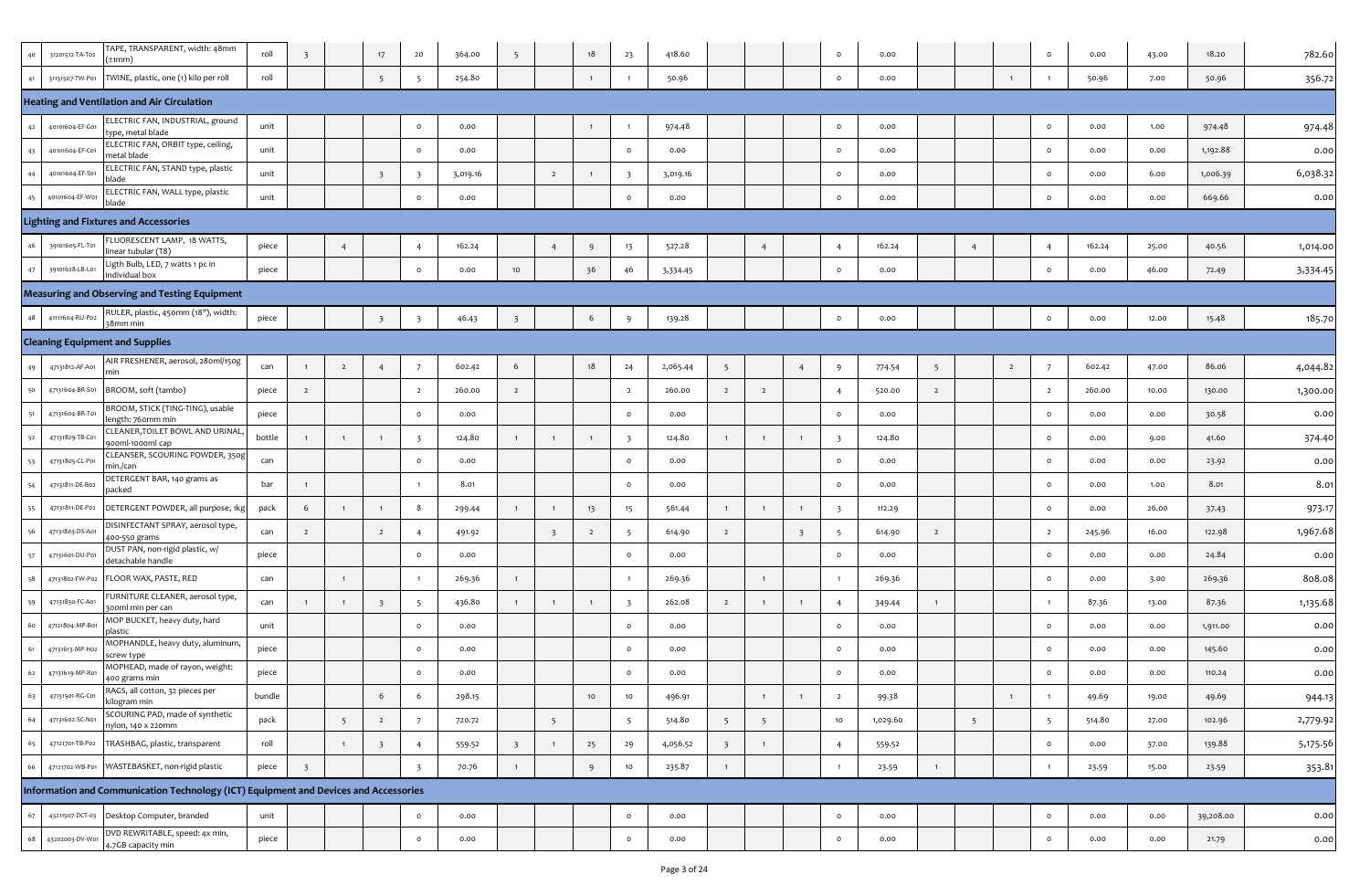| 69  | 43201827-HD-X02 | EXTERNAL HARD DRIVE, 1TB,<br>.5"HDD, USB 3.0           | piece  |                |                |                         | $\circ$                 | 0.00     |                | $\overline{\mathbf{3}}$ | $\overline{\mathbf{3}}$ | 8,174.40 |                |                |                         | $\mathbf{o}$   | 0.00     |                |                         | $\circ$                  | 0.00   | 3.00  | 2,724.80  | 8,174.40 |
|-----|-----------------|--------------------------------------------------------|--------|----------------|----------------|-------------------------|-------------------------|----------|----------------|-------------------------|-------------------------|----------|----------------|----------------|-------------------------|----------------|----------|----------------|-------------------------|--------------------------|--------|-------|-----------|----------|
| 70  | 43202010-FD-U01 | FLASH DRIVE, 16 GB capacity                            | piece  | 1              |                | 6                       |                         | 1,936.48 | $\mathbf{1}$   | 6                       |                         | 1,936.48 |                |                | $\mathbf{1}$            |                | 276.64   |                |                         | $\circ$                  | 0.00   | 15.00 | 276.64    | 4,149.60 |
| 71  | 43211503-LCT-02 | Laptop Computer, branded                               | unit   |                |                |                         | $\circ$                 | 0.00     |                |                         | $\circ$                 | 0.00     |                |                |                         | $\circ$        | 0.00     |                |                         | $\circ$                  | 0.00   | 0.00  | 35,916.40 | 0.00     |
| 72  | 43211708-MO-O01 | MOUSE, optical, USB connection type                    | unit   | $\mathbf{1}$   | $\overline{2}$ |                         | $\overline{\mathbf{3}}$ | 404.98   | $\mathbf{1}$   | 5                       |                         | 809.95   |                |                |                         | $\circ$        | 0.00     |                |                         | $\circ$                  | 0.00   | 9.00  | 134.99    | 1,214.93 |
| 73  | 43212102-PR-D02 | PRINTER, IMPACT DOT MATRIX, 24<br>pins, 136 column     | unit   |                |                |                         | $\circ$                 | 0.00     |                |                         | $\circ$                 | 0.00     |                |                |                         | $\circ$        | 0.00     |                |                         | $\circ$                  | 0.00   | 0.00  | 33,131.28 | 0.00     |
| 74  | 43212102-PR-D01 | PRINTER, IMPACT DOT MATRIX, 9<br>oins, 80 columns      | unit   |                |                |                         | $\circ$                 | 0.00     |                |                         | $\Omega$                | 0.00     |                |                |                         | $\circ$        | 0.00     |                |                         | $\circ$                  | 0.00   | 0.00  | 7,995.52  | 0.00     |
| 75  | 43212105-PR-L01 | PRINTER, LASER, monochrome,<br>etwork-ready            | unit   |                |                |                         | $\circ$                 | 0.00     |                |                         | $\circ$                 | 0.00     |                |                |                         | $\circ$        | 0.00     |                |                         | $\overline{\mathbf{0}}$  | 0.00   | 0.00  | 724.88    | 0.00     |
| 76  | N/A             | PRINTER, LASER, Color                                  | unit   |                |                |                         | $\circ$                 | 0.00     |                |                         | $\Omega$                | 0.00     |                |                |                         | $\circ$        | 0.00     |                |                         | $\circ$                  | 0.00   | 0.00  |           | 0.00     |
| 77  | N/A             | PRINTER, Inkjet, Monochrome                            | piece  |                |                |                         | $\circ$                 | 0.00     |                |                         | $\circ$                 | 0.00     |                |                |                         | $\circ$        | 0.00     |                |                         | $\circ$                  | 0.00   | 0.00  |           | 0.00     |
| 78  | N/A             | PRINTER, Inkjet, Color                                 | unit   |                |                |                         | $\circ$                 | 0.00     |                |                         | $\circ$                 | 0.00     |                |                |                         | $\circ$        | 0.00     |                |                         | $\overline{\mathbf{0}}$  | 0.00   | 0.00  |           | 0.00     |
| 79  | N/A             | Hub/Switches                                           | unit   |                |                |                         | $\circ$                 | 0.00     |                |                         | $\Omega$                | 0.00     |                |                |                         | $\circ$        | 0.00     |                |                         | $\circ$                  | 0.00   | 0.00  |           | 0.00     |
| 80  | N/A             | <b>Network Routers</b>                                 | unit   |                |                |                         | $\circ$                 | 0.00     |                |                         | $\circ$                 | 0.00     |                |                |                         | $\circ$        | 0.00     |                |                         | $\circ$                  | 0.00   | 0.00  |           | 0.00     |
| 81  | N/A             | Wireless Access Point                                  | unit   |                |                |                         | $\circ$                 | 0.00     |                |                         | $\circ$                 | 0.00     |                |                |                         | $\circ$        | 0.00     |                |                         | $\circ$                  | 0.00   | 0.00  |           | 0.00     |
|     |                 | Office Equipment and Accessories and Supplies          |        |                |                |                         |                         |          |                |                         |                         |          |                |                |                         |                |          |                |                         |                          |        |       |           |          |
| 82  | 44121710-CH-W01 | CHALK, molded, white, dustless,<br>length: 78mm min    | box    |                |                |                         | $\circ$                 | 0.00     |                |                         | $\circ$                 | 0.00     |                |                |                         | $\circ$        | 0.00     |                |                         | $\circ$                  | 0.00   | 0.00  | 25.68     | 0.00     |
| 83  | 44122105-BF-C01 | CLIP, BACKFOLD, all metal, clamping:<br>19mm (-1mm)    | box    |                |                | 15                      | 15                      | 113.57   | $\overline{2}$ | $7\overline{ }$         | 9                       | 68.14    |                |                | 8                       | 8              | 60.57    |                | $\overline{\mathbf{3}}$ | $\overline{\mathbf{3}}$  | 22.71  | 35.00 | 7.57      | 264.99   |
| 84  | 44122105-BF-C02 | CLIP, BACKFOLD, all metal, clamping:<br>25mm (-1mm)    | box    | $\overline{2}$ |                | 14                      | 16                      | 214.32   | $\overline{2}$ | 5                       | $\overline{7}$          | 93.77    | $\overline{2}$ |                | $\overline{\mathbf{3}}$ | -5             | 66.98    |                | $\overline{\mathbf{3}}$ | $\overline{\phantom{a}}$ | 40.19  | 31.00 | 13.40     | 415.25   |
| 85  | 44122105-BF-C03 | CLIP, BACKFOLD, all metal, clamping:<br>32mm (-1mm)    | box    | $\overline{2}$ |                | 5                       |                         | 143.85   | $\overline{2}$ |                         | $\overline{2}$          | 41.10    | $\overline{2}$ |                |                         | $\overline{2}$ | 41.10    |                |                         | $\circ$                  | 0.00   | 11.00 | 20.55     | 226.05   |
| 86  | 44122105-BF-C04 | CLIP, BACKFOLD, all metal, clamping:<br>50mm (-1mm)    | box    | $\overline{7}$ |                | $\overline{7}$          | 14                      | 553.28   | $\mathbf{1}$   |                         |                         | 39.52    | $\overline{2}$ |                |                         | $\overline{2}$ | 79.04    |                |                         | $\circ$                  | 0.00   | 17.00 | 39.52     | 671.84   |
| 87  | 44121801-CT-R01 | CORRECTION TAPE, film base type, UL<br>6m min          | piece  | 9              |                | 5                       | 14                      | 245.77   | 12             | 14                      | 26                      | 456.44   |                |                |                         | $\circ$        | 0.00     |                |                         | $\circ$                  | 0.00   | 40.00 | 17.56     | 702.21   |
| 88  | 44111515-DF-B01 | DATA FILE BOX, made of chipboard,<br>with closed ends  | piece  | $\overline{7}$ | $\overline{2}$ | 5                       | 14                      | 976.98   | 7              | 21                      | 28                      | 1,953.95 | 15             | $\overline{2}$ |                         | 17             | 1,186.33 | $\overline{2}$ |                         | $\overline{2}$           | 139.57 | 61.00 | 69.78     | 4,256.82 |
| 89  | 44122011-DF-F01 | DATA FOLDER, made of chipboard,<br>taglia lock         | piece  | $\overline{2}$ |                | 25                      | 27                      | 1,853.28 |                | 50                      | 50                      | 3,432.00 | $\overline{2}$ |                |                         | $\overline{2}$ | 137.28   |                |                         | $\circ$                  | 0.00   | 79.00 | 68.64     | 5,422.56 |
| 90  | 44121506-EN-D01 | ENVELOPE, DOCUMENTARY, for A4<br>size document         | box    | 1              |                | $\overline{\mathbf{3}}$ | $\overline{4}$          | 1,632.55 |                | $\overline{2}$          | $\overline{2}$          | 816.28   |                |                |                         | $\circ$        | 0.00     |                |                         | $\circ$                  | 0.00   | 6.00  | 408.14    | 2,448.83 |
| 91  | 44121506-EN-Do2 | ENVELOPE, DOCUMENTARY, for legal<br>size document      | box    | $\overline{4}$ |                | $\overline{\mathbf{3}}$ | $\overline{7}$          | 3,626.53 |                |                         | $\circ$                 | 0.00     |                |                |                         | $\circ$        | 0.00     |                |                         | $\circ$                  | 0.00   | 7.00  | 518.08    | 3,626.53 |
| 92  | 44121506-EN-X01 | ENVELOPE, EXPANDING,<br>KRAFTBOARD, for legal size doc | box    | $\mathbf{1}$   |                | $\overline{4}$          | 5                       | 3,692.00 | $\mathbf{1}$   | $\overline{2}$          | $\overline{\mathbf{3}}$ | 2,215.20 | $\overline{1}$ |                |                         |                | 738.40   |                |                         | $\circ$                  | 0.00   | 9.00  | 738.40    | 6,645.60 |
| 93  | 44121506-EN-X02 | ENVELOPE, EXPANDING, PLASTIC,<br>0.50mm thickness min  | piece  |                |                | 10                      | 10                      | 304.93   |                | 20                      | 20                      | 609.86   |                |                |                         | $\circ$        | 0.00     |                |                         | $\circ$                  | 0.00   | 30.00 | 30.49     | 914.78   |
| 94  | 44121506-EN-M01 | ENVELOPE, MAILING, white, 80gsm (-                     | box    | $\mathbf{1}$   |                |                         |                         | 328.64   |                |                         | $\circ$                 | 0.00     |                |                |                         | $\circ$        | 0.00     |                |                         | $\circ$                  | 0.00   | 1.00  | 328.64    | 328.64   |
| 95  | 44121504-EN-W01 | ENVELOPE, mailing, white, with<br>าdow                 | box    |                |                |                         | $\circ$                 | 0.00     |                |                         | $\Omega$                | 0.00     |                |                |                         | $\circ$        | 0.00     |                |                         | $\circ$                  | 0.00   | 0.00  | 410.80    | 0.00     |
| 96  | 44111912-ER-B01 | ERASER, FELT, for<br>blackboard/whiteboard             | piece  | $\mathbf{1}$   |                | $\mathbf{1}$            | $\overline{2}$          | 22.21    |                | $\overline{2}$          | $\overline{2}$          | 22.21    |                |                |                         | $\circ$        | 0.00     |                |                         | $\circ$                  | 0.00   | 4.00  | 11.11     | 44.43    |
| 97  | 44122118-FA-P01 | ASTENER, METAL, 70mm between<br>prongs                 | box    | $\overline{2}$ | 6              | 9                       | 17                      | 1,341.56 | 6              | 12                      | $18\,$                  | 1,420.47 | $\overline{2}$ |                |                         | $\overline{2}$ | 157.83   |                |                         | $\circ$                  | 0.00   | 37.00 | 78.92     | 2,919.86 |
| 98  | 44111515-FO-X01 | FILE ORGANIZER, expanding, plastic,<br>12 pockets      | piece  |                |                | 5 <sup>5</sup>          | 5                       | 353.03   |                |                         | $\circ$                 | 0.00     |                |                |                         | $\circ$        | 0.00     |                |                         | $\circ$                  | 0.00   | 5.00  | 70.61     | 353.03   |
| 99  | 44122018-FT-D01 | FILE TAB DIVIDER, bristol board, for                   | set    |                |                |                         | $\circ$                 | 0.00     |                |                         | $\circ$                 | 0.00     |                |                |                         | $\circ$        | 0.00     |                |                         | $\circ$                  | 0.00   | 0.00  | 12.48     | 0.00     |
| 100 | 44122018-FT-D02 | FILE TAB DIVIDER, bristol board, for<br>legal          | set    |                |                |                         | $\circ$                 | 0.00     |                |                         | $\circ$                 | 0.00     |                |                |                         | $\circ$        | 0.00     |                |                         | $\circ$                  | 0.00   | 0.00  | 16.64     | 0.00     |
| 101 | 44122011-FO-F01 | FOLDER, FANCY, for A4 size<br>documents                | bundle |                |                | $\overline{\mathbf{3}}$ | $\overline{\mathbf{3}}$ | 759.88   |                |                         | $\circ$                 | 0.00     | $\mathbf{1}$   |                | $\overline{\mathbf{3}}$ | $\overline{4}$ | 1,013.17 |                |                         | $\circ$                  | 0.00   | 7.00  | 253.29    | 1,773.04 |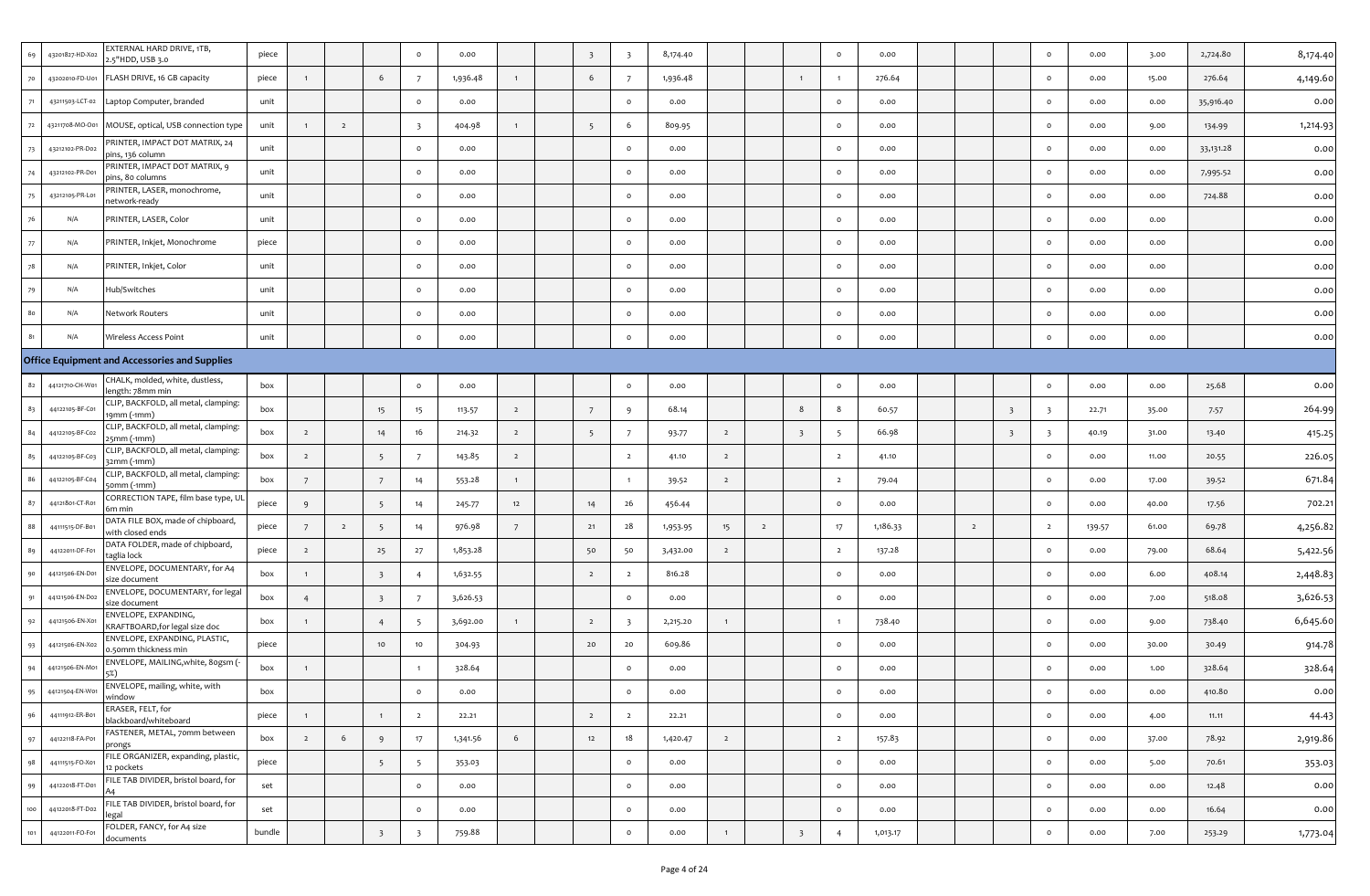|     | 44122011-FO-F02 | FOLDER, FANCY, for legal size<br>documents           | bundle |                |                |                          | - 5                     | 1,456.00 |                         |                         |                         |                | 291.20   |                |                | $\overline{\mathbf{3}}$ | - 3                      | 873.60 |                | $\circ$        | 0.00  | 9.00  | 291.20    | 2,620.80 |
|-----|-----------------|------------------------------------------------------|--------|----------------|----------------|--------------------------|-------------------------|----------|-------------------------|-------------------------|-------------------------|----------------|----------|----------------|----------------|-------------------------|--------------------------|--------|----------------|----------------|-------|-------|-----------|----------|
|     | 44122011-FO-L01 | FOLDER, L-TYPE, PLASTIC, for A4 size<br>documents    | pack   |                |                |                          | $\circ$                 | 0.00     |                         |                         |                         | $\circ$        | 0.00     |                |                |                         | $\circ$                  | 0.00   |                | $\circ$        | 0.00  | 0.00  | 171.08    | 0.00     |
|     | 44122011-FO-L02 | FOLDER, L-TYPE, PLASTIC, for legal<br>size documents | pack   |                |                |                          | $\circ$                 | 0.00     |                         |                         |                         | $\circ$        | 0.00     |                |                |                         | $\circ$                  | 0.00   |                | $\circ$        | 0.00  | 0.00  | 213.72    | 0.00     |
|     | 44122027-FO-P01 | FOLDER, PRESSBOARD, size: 240mm x<br>370mm (-5mm)    | box    |                |                |                          | $\circ$                 | 0.00     |                         |                         | $\overline{2}$          | $\overline{2}$ | 1,493.44 |                |                |                         | $\circ$                  | 0.00   |                | $\circ$        | 0.00  | 2.00  | 746.72    | 1,493.44 |
|     | 44122011-FO-T03 | FOLDER, TAGBOARD, for A4 size<br>documents           | pack   |                | $\overline{2}$ | $\overline{\mathbf{3}}$  | - 5                     | 1,086.80 |                         |                         |                         | $\circ$        | 0.00     |                |                |                         | $\circ$                  | 0.00   |                | $\circ$        | 0.00  | 5.00  | 217.36    | 1,086.80 |
|     | 44122011-FO-T04 | FOLDER, TAGBOARD, for legal size<br>documents        | pack   |                |                | 13                       | 13                      | 3,635.26 |                         |                         |                         | $\circ$        | 0.00     |                |                |                         | $\circ$                  | 0.00   |                | $\circ$        | 0.00  | 13.00 | 279.64    | 3,635.26 |
| 108 | 44122008-IT-T01 | INDEX TAB, self-adhesive, transparent                | box    |                |                |                          | $\circ$                 | 0.00     |                         |                         |                         | $\circ$        | 0.00     |                |                |                         | $\circ$                  | 0.00   |                | $\circ$        | 0.00  | 0.00  | 51.88     | 0.00     |
|     | 44111515-MF-B02 | MAGAZINE FILE BOX, LARGE size,<br>nade of chipboard  | piece  | $\overline{4}$ |                |                          | $\overline{4}$          | 166.40   |                         |                         |                         | $\circ$        | 0.00     |                |                |                         | $\circ$                  | 0.00   |                | $\circ$        | 0.00  | 4.00  | 41.60     | 166.40   |
|     | 44121716-MA-F01 | MARKER, FLUORESCENT, 3 assorted<br>colors per set    | set    |                |                |                          |                         | 37.23    |                         |                         | 10                      | 10             | 372.32   | $\mathbf{1}$   |                |                         | $\overline{1}$           | 37.23  |                | $\circ$        | 0.00  | 12.00 | 37.23     | 446.78   |
|     | 44121708-MW-Bo  | MARKER, whiteboard, black, felt tip,<br>pullet type  | piece  | 10             |                | 20                       | 30                      | 309.19   |                         | 7                       | 16                      | -23            | 237.05   | $\mathbf{1}$   | $\overline{2}$ |                         | $\overline{\phantom{a}}$ | 30.92  | $\overline{2}$ | $\overline{2}$ | 20.61 | 58.00 | 10.31     | 597-77   |
|     | 44121708-MW-B02 | MARKER, whiteboard, blue, felt tip,<br>bullet type   | piece  | - 5            |                | 20                       | 25                      | 257.66   |                         | - 5                     | 16                      | 21             | 216.43   |                |                |                         | $\circ$                  | 0.00   |                | $\circ$        | 0.00  | 46.00 | 10.31     | 474.09   |
|     | 44121708-MW-B03 | MARKER, whiteboard, red, felt tip,<br>bullet type    | piece  |                |                | $\overline{2}$           | $\overline{2}$          | 20.61    |                         |                         | 16                      | 16             | 164.90   |                |                |                         | $\circ$                  | 0.00   |                | $\circ$        | 0.00  | 18.00 | 10.31     | 185.52   |
|     | 44121708-MP-B01 | MARKER, PERMANENT, bullet type,<br>olack             | piece  |                | -9             | 8                        | 18                      | 173.72   |                         | $\overline{\mathbf{3}}$ | 29                      | 32             | 308.84   | $\mathbf{1}$   | 9              |                         | 10                       | 96.51  |                | $\circ$        | 0.00  | 60.00 | 9.65      | 579.07   |
|     | 44121708-MP-B02 | MARKER, PERMANENT, bullet type,<br>blue              | piece  | $\mathbf{1}$   | 6              | 8                        | 15                      | 144.77   |                         |                         | 47                      | 47             | 453.61   | $\overline{1}$ | 6              |                         | $\overline{7}$           | 67.56  |                | $\circ$        | 0.00  | 69.00 | 9.65      | 665.93   |
|     | 44121708-MP-B03 | MARKER, PERMANENT, bullet type,                      | piece  |                |                | - 5                      | -5                      | 48.26    |                         |                         | 29                      | -29            | 279.88   |                | 5              |                         | $\overline{\phantom{0}}$ | 48.26  |                | $\circ$        | 0.00  | 39.00 | 9.65      | 376.40   |
|     | 44122104-PC-G01 | PAPER CLIP, vinyl/plastic coat, length:<br>32mm min  | box    | 18             | - 5            | 14                       | 37                      | 221.26   |                         | $\overline{2}$          | 40                      | 42             | 251.16   | $\overline{4}$ | 7              |                         | 11                       | 65.78  | $\overline{2}$ | $\overline{2}$ | 11.96 | 92.00 | 5.98      | 550.16   |
|     | 44122104-PC-J02 | PAPER CLIP, vinyl/plastic coat, length:<br>48mm min  | box    | 14             | - 5            | 14                       | 33                      | 420.42   | $\overline{2}$          |                         | 40                      | 42             | 535.08   | $\overline{2}$ | 5              |                         | $\overline{7}$           | 89.18  |                | $\circ$        | 0.00  | 82.00 | 12.74     | 1,044.68 |
|     | 44121706-PE-L01 | PENCIL, lead, w/ eraser, wood cased,<br>nardness: HB | box    |                |                | $\overline{4}$           |                         | 83.16    |                         |                         | 13                      | 13             | 270.26   |                |                |                         | $\circ$                  | 0.00   |                | $\circ$        | 0.00  | 17.00 | 20.79     | 353.42   |
|     | 44122037-RB-P10 | RING BINDER, 80 rings, plastic, 32mm<br>x 1.12m      | bundle | $\overline{2}$ |                | $\overline{\mathbf{3}}$  | -5                      | 1,008.18 |                         |                         | $\overline{2}$          | $\overline{2}$ | 403.27   | $\overline{1}$ |                |                         | $\overline{1}$           | 201.64 |                | $\circ$        | 0.00  | 8.00  | 201.64    | 1,613.08 |
|     | 44122101-RU-B01 | RUBBER BAND, 70mm min lay flat<br>length (#18)       | box    |                |                |                          | $\circ$                 | 0.00     |                         |                         | 12                      | 12             | 1,160.64 |                |                |                         | $\circ$                  | 0.00   |                | $\circ$        | 0.00  | 12.00 | 96.72     | 1,160.64 |
|     | 44121905-SP-F01 | STAMP PAD, FELT, bed dimension:<br>Somm x 100mm min  | piece  | $\overline{2}$ |                |                          | $\overline{2}$          | 55-33    |                         |                         |                         | $\circ$        | 0.00     |                |                |                         | $\circ$                  | 0.00   |                | $\circ$        | 0.00  | 2.00  | 27.66     | 55.33    |
|     | 44121612-BL-H01 | CUTTER BLADE, for heavy duty cutter                  | piece  | 5              | 10             | $\overline{2}$           | 17                      | 200.14   | $\overline{2}$          | 15                      | $\overline{4}$          | 21             | 247.23   | $\overline{2}$ | 15             |                         | 17                       | 200.14 | 7              | 7              | 82.41 | 62.00 | 11.77     | 729.9    |
|     | 44121612-CU-H01 | CUTTER KNIFE, for general purpose                    | piece  | $\overline{2}$ |                | $\overline{2}$           | $\overline{4}$          | 109.62   |                         | $\overline{2}$          | 18                      | 20             | 548.08   |                | $\overline{2}$ |                         | $\overline{2}$           | 54.81  | $\overline{2}$ | $\overline{2}$ | 54.81 | 28.00 | 27.40     | 767.31   |
|     | 44103202-DS-M01 | DATING AND STAMPING MACHINE,<br>heavy duty           | piece  |                |                |                          |                         | 0.00     |                         |                         |                         | $\circ$        | 0.00     |                |                |                         | $\circ$                  | 0.00   |                | $\circ$        | 0.00  | 0.00  | 478.38    | 0.00     |
|     | 44121619-PS-Mot | PENCIL SHARPENER, manual, single<br>cutter head      | piece  |                |                |                          | $\circ$                 | 0.00     |                         |                         | $\overline{1}$          |                | 187.20   |                |                |                         | $\circ$                  | 0.00   |                | $\circ$        | 0.00  | 1.00  | 187.20    | 187.20   |
| 127 | 44101602-PU-P01 | PUNCHER, paper, heavy duty, with<br>two hole guide   | piece  |                |                | $\overline{\mathbf{3}}$  | - 3                     | 395.87   |                         |                         | $\overline{1}$          |                | 131.96   |                |                |                         | $\circ$                  | 0.00   |                | $\circ$        | 0.00  | 4.00  | 131.96    | 527.82   |
| 128 | 44121618-SS-S01 | SCISSORS, symmetrical, blade length:<br>65mm min     | pair   |                |                | 6                        |                         | 93.60    |                         |                         | $\overline{\mathbf{3}}$ |                | 62.40    |                |                |                         | $\overline{1}$           | 15.60  |                | $\circ$        | 0.00  | 11.00 | 15.60     | 171.60   |
| 129 | 44121615-ST-S01 | STAPLER, STANDARD TYPE, load cap:<br>00 staples min  | piece  |                | 6              | $\overline{4}$           | 11                      | 903.76   |                         |                         | $\overline{1}$          |                | 82.16    |                | $\mathbf{1}$   |                         |                          | 82.16  |                | $\circ$        | 0.00  | 13.00 | 82.16     | 1,068.08 |
| 130 | 44121615-ST-B01 | STAPLER, BINDER TYPE, heavy duty,<br>desktop         | unit   |                |                |                          | $\circ$                 | 0.00     |                         |                         |                         | $\circ$        | 0.00     |                |                |                         | $\circ$                  | 0.00   |                | $\circ$        | 0.00  | 0.00  | 878.80    | 0.00     |
| 131 | 44121613-SR-P01 | STAPLE REMOVER, PLIER-TYPE                           | piece  | $\overline{1}$ | $\overline{1}$ | $\overline{\phantom{a}}$ | $5\overline{5}$         | 90.90    |                         | $\mathbf{1}$            | $\overline{1}$          | $\overline{2}$ | 36.36    |                | $\mathbf{1}$   |                         | $\overline{1}$           | 18.18  |                | $\circ$        | 0.00  | 8.00  | 18.18     | 145.43   |
| 132 | 44121605-TD-T01 | TAPE DISPENSER, TABLE TOP, for<br>24mm width tape    | piece  |                | $\overline{2}$ | $\mathbf{1}$             | $\overline{\mathbf{3}}$ | 167.48   |                         |                         | $\overline{1}$          |                | 55.83    |                |                |                         | $\circ$                  | 0.00   |                | $\circ$        | 0.00  | 4.00  | 55.83     | 223.31   |
| 133 | 44101602-PB-M01 | BINDING AND PUNCHING MACHINE,<br>binding cap: 50mm   | unit   |                |                |                          | $\circ$                 | 0.00     |                         |                         |                         | $\circ$        | 0.00     |                |                |                         | $\circ$                  | 0.00   |                | $\circ$        | 0.00  | 0.00  | 10,400.00 | 0.00     |
| 134 | 44101807-CA-C01 | CALCULATOR, compact, 12 digits                       | unit   |                | $\overline{1}$ | $\overline{1}$           | $\overline{2}$          | 270.40   | $\overline{\mathbf{3}}$ | $\mathbf{1}$            | $\overline{1}$          | 5              | 676.00   |                | $\overline{1}$ |                         | $\overline{1}$           | 135.20 |                | $\circ$        | 0.00  | 8.00  | 135.20    | 1,081.60 |
| 135 | 44101714-FX-M01 | FACSIMILE MACHINE, uses thermal<br>paper             | unit   |                |                |                          | $\mathsf{o}$            | 0.00     |                         |                         |                         | $\circ$        | 0.00     |                |                |                         | $\mathsf{o}$             | 0.00   |                | $\circ$        | 0.00  | 0.00  | 4,711.20  | 0.00     |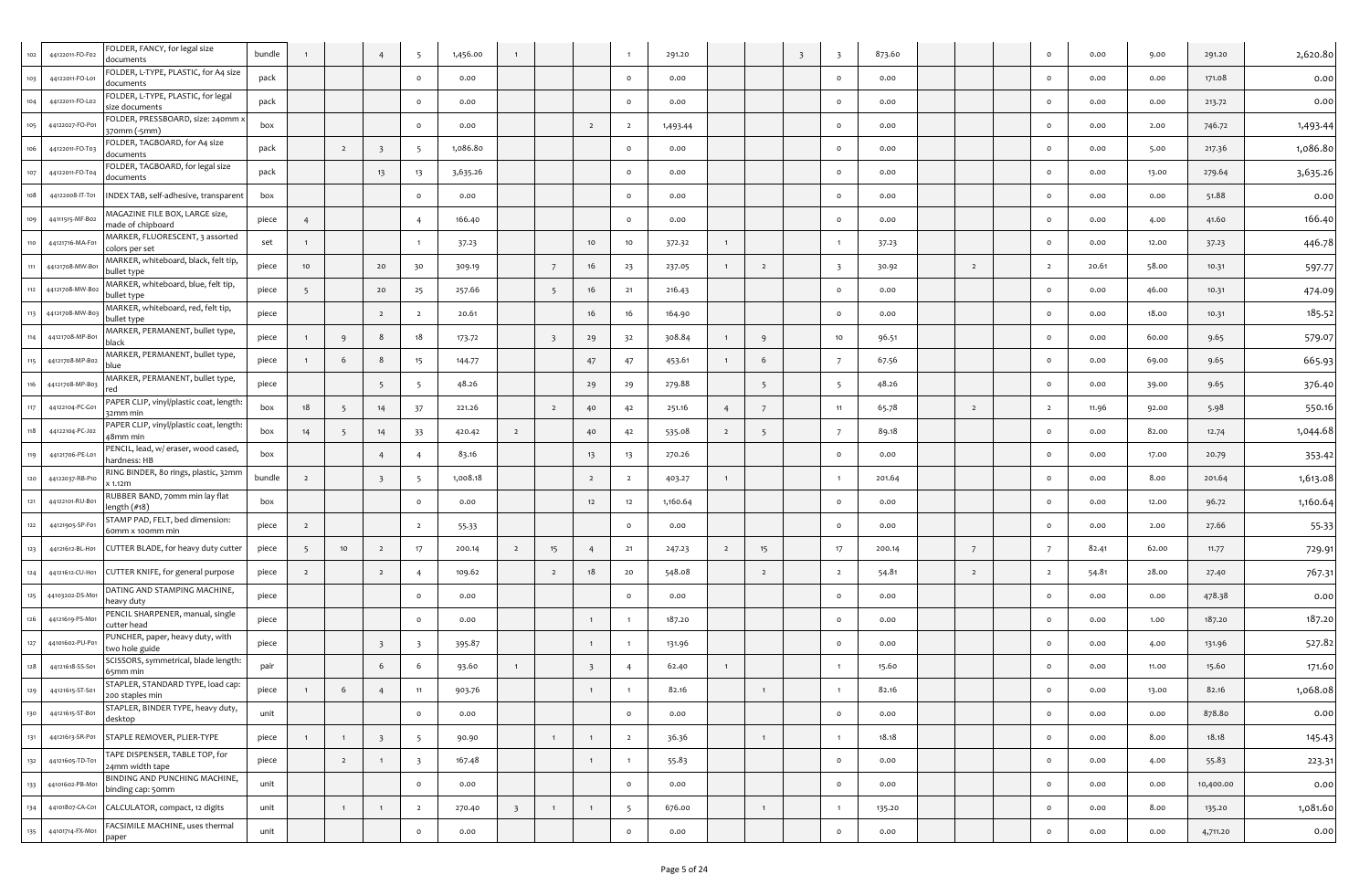|     | 44101601-PT-Mo  | PAPER TRIMMER/CUTTING MACHINE,<br>nax paper size: B4   | unit |  |    | $\circ$      | 0.00     |  | $\circ$  | 0.00 |  | $\circ$      | 0.00 |  | $\circ$ | 0.00 | 0.00 | 8,088.08 | 0.00     |
|-----|-----------------|--------------------------------------------------------|------|--|----|--------------|----------|--|----------|------|--|--------------|------|--|---------|------|------|----------|----------|
|     | 44101603-PS-Mo  | PAPER SHREDDER, cutting width:<br>mm-4mm (Entry Level) | unit |  |    |              | 5,699.20 |  | $\circ$  | 0.00 |  | $\circ$      | 0.00 |  | $\circ$ | 0.00 | 1.00 | 5,699.20 | 5,699.20 |
|     | 44101603-PS-Mo: | PAPER SHREDDER, cutting width:<br>3mm-4mm (Mid-Level)  | unit |  |    | $\circ$      | 0.00     |  | $\circ$  | 0.00 |  | $\circ$      | 0.00 |  | $\circ$ | 0.00 | 0.00 | 0.00     | 0.00     |
|     |                 | Printer or Facsimile or Photocopier Supplies           |      |  |    |              |          |  |          |      |  |              |      |  |         |      |      |          |          |
| 139 |                 | 44103109-BR-D05 DRUM CART, BROTHER DR-3455             | cart |  |    | $\circ$      | 0.00     |  | $\circ$  | 0.00 |  | $\circ$      | 0.00 |  | $\circ$ | 0.00 | 0.00 | 6,864.00 | 0.00     |
|     | 44103105-CA-C04 | INK CART, CANON CL-741, Col.                           | cart |  |    | $\circ$      | 0.00     |  | $\circ$  | 0.00 |  | $\mathbf{o}$ | 0.00 |  | $\circ$ | 0.00 | 0.00 | 1,001.52 | 0.00     |
|     | 44103105-CA-C02 | INK CART, CANON CL-811, Colored                        | cart |  |    | $\circ$      | 0.00     |  | $\circ$  | 0.00 |  | $\circ$      | 0.00 |  | $\circ$ | 0.00 | 0.00 | 1,029.60 | 0.00     |
|     | 44103105-CA-B04 | INK CART, CANON PG-740, Black                          | cart |  |    | $\circ$      | 0.00     |  | $\Omega$ | 0.00 |  | $\circ$      | 0.00 |  | $\circ$ | 0.00 | 0.00 | 754.00   | 0.00     |
|     | 44103105-CA-B02 | INK CART, CANON PG-810, Black                          | cart |  |    | $\circ$      | 0.00     |  | $\circ$  | 0.00 |  | $\circ$      | 0.00 |  | $\circ$ | 0.00 | 0.00 | 780.00   | 0.00     |
|     | 44103105-EP-B1  | INK CART, EPSON C13T664100<br>T6641), Black            | cart |  | -5 | -5           | 1,274.00 |  | $\circ$  | 0.00 |  | $\circ$      | 0.00 |  | $\circ$ | 0.00 | 5.00 | 254.80   | 1,274.00 |
|     | 44103105-EP-C17 | NK CART, EPSON C13T664200<br>T6642), Cyan              | cart |  |    | $\circ$      | 0.00     |  | $\circ$  | 0.00 |  | $\circ$      | 0.00 |  | $\circ$ | 0.00 | 0.00 | 254.80   | 0.00     |
|     | 44103105-EP-M1  | INK CART, EPSON C13T664300<br>T6643), Magenta          | cart |  |    | $\circ$      | 0.00     |  | $\circ$  | 0.00 |  | $\circ$      | 0.00 |  | $\circ$ | 0.00 | 0.00 | 254.80   | 0.00     |
|     | 44103105-EP-Y1  | NK CART, EPSON C13T664400<br>T6644), Yellow            | cart |  |    | $\circ$      | 0.00     |  | $\circ$  | 0.00 |  | $\circ$      | 0.00 |  | $\circ$ | 0.00 | 0.00 | 254.80   | 0.00     |
|     | 44103105-HP-B40 | INK CART, HP C2P04AA (HP62) Black                      | cart |  |    | $\circ$      | 0.00     |  | $\circ$  | 0.00 |  | $\circ$      | 0.00 |  | $\circ$ | 0.00 | 0.00 | 0.00     | 0.00     |
|     | 44103105-HP-T4c | INK CART, HP C2P06AA (HP62) Tri-<br>:olor              | cart |  |    | $\circ$      | 0.00     |  | $\Omega$ | 0.00 |  | $\mathbf{o}$ | 0.00 |  | $\circ$ | 0.00 | 0.00 | 0.00     | 0.00     |
|     | 44103105-HP-B09 | INK CART, HP C9351AA, (HP21), Black                    | cart |  |    | $\circ$      | 0.00     |  | $\circ$  | 0.00 |  | $\circ$      | 0.00 |  | $\circ$ | 0.00 | 0.00 | 658.32   | 0.00     |
|     | 44103105-HP-T10 | INK CART, HP C9352AA, (HP22), Tri-<br>:olor            | cart |  |    | $\mathsf{o}$ | 0.00     |  | $\circ$  | 0.00 |  | $\circ$      | 0.00 |  | $\circ$ | 0.00 | 0.00 | 745.68   | 0.00     |
|     | 44103105-HP-T30 | INK CART, HP C9363WA, (HP97), Tri-<br>olor             | cart |  |    | $\circ$      | 0.00     |  | $\circ$  | 0.00 |  | $\mathbf{o}$ | 0.00 |  | $\circ$ | 0.00 | 0.00 | 1,492.40 | 0.00     |
|     | 44103105-HP-P4  | INK CART, HP C9397A (HP72) 69ml<br>Photo Black         | cart |  |    | $\circ$      | 0.00     |  | $\circ$  | 0.00 |  | $\circ$      | 0.00 |  | $\circ$ | 0.00 | 0.00 | 1,996.80 | 0.00     |
|     | 44103105-HP-C48 | INK CART, HP C9398A (HP72) 69ml<br>.yan                | cart |  |    | $\circ$      | 0.00     |  | $\circ$  | 0.00 |  | $\circ$      | 0.00 |  | $\circ$ | 0.00 | 0.00 | 1,996.80 | 0.00     |
|     | 44103105-HP-M4  | INK CART, HP C9399A (HP72) 69ml<br>Magenta             | cart |  |    | $\circ$      | 0.00     |  | $\circ$  | 0.00 |  | $\circ$      | 0.00 |  | $\circ$ | 0.00 | 0.00 | 1,996.80 | 0.00     |
|     | 44103105-HP-Y48 | INK CART, HP C9400A (HP72) 69ml<br>⁄ellow              | cart |  |    | $\circ$      | 0.00     |  |          | 0.00 |  | $\circ$      | 0.00 |  | $\circ$ | 0.00 | 0.00 | 1,996.80 | 0.00     |
|     | 44103105-HP-G4  | INK CART, HP C9401A (HP72) 69ml<br>Gray                | cart |  |    | $\circ$      | 0.00     |  | $\circ$  | 0.00 |  | $\circ$      | 0.00 |  | $\circ$ | 0.00 | 0.00 | 1,996.80 | 0.00     |
|     | 44103105-HP-B4  | INK CART, HP C9403A (HP72) 130ml<br>Matte Black        | cart |  |    | $\circ$      | 0.00     |  | $\circ$  | 0.00 |  | $\circ$      | 0.00 |  | $\circ$ | 0.00 | 0.00 | 3,016.00 | 0.00     |
|     | 44103105-HP-B17 | INK CART, HP CC640WA, (HP60),<br>3lack                 | cart |  |    | $\circ$      | 0.00     |  | $\circ$  | 0.00 |  | $\circ$      | 0.00 |  | $\circ$ | 0.00 | 0.00 | 650.00   | 0.00     |
|     | 44103105-HP-T1  | INK CART, HP CC643WA, (HP60), Tri-<br>olor             | cart |  |    | $\circ$      | 0.00     |  | $\circ$  | 0.00 |  | $\circ$      | 0.00 |  | $\circ$ | 0.00 | 0.00 | 766.48   | 0.00     |
|     | 44103105-HP-B3  | NK CART, HP CD887AA, (HP703),<br>3lack                 | cart |  |    | $\circ$      | 0.00     |  | $\circ$  | 0.00 |  | $\circ$      | 0.00 |  | $\circ$ | 0.00 | 0.00 | 339.04   | 0.00     |
| 162 | 44103105-HP-T35 | INK CART, HP CD888AA, (HP703), Tri-<br>olor            | cart |  |    | $\Omega$     | 0.00     |  | $\Omega$ | 0.00 |  | $\circ$      | 0.00 |  | $\circ$ | 0.00 | 0.00 | 339.04   | 0.00     |
| 163 | 44103105-HX-C40 | INK CART, HP CD972AA, (HP 920XL),<br>Iyan              | cart |  |    | $\circ$      | 0.00     |  | $\circ$  | 0.00 |  | $\circ$      | 0.00 |  | $\circ$ | 0.00 | 0.00 | 629.20   | 0.00     |
| 164 | 44103105-HX-M4  | INK CART, HP CD973AA, (HP 920XL),<br>Magenta           | cart |  |    | $\circ$      | 0.00     |  | $\circ$  | 0.00 |  | $\circ$      | 0.00 |  | $\circ$ | 0.00 | 0.00 | 629.20   | 0.00     |
| 165 | 44103105-HX-Y40 | INK CART, HP CD974AA, (HP 920XL),<br>rellow            | cart |  |    | $\mathsf{o}$ | 0.00     |  | $\circ$  | 0.00 |  | $\circ$      | 0.00 |  | $\circ$ | 0.00 | 0.00 | 629.20   | 0.00     |
| 166 | 44103105-HX-B40 | INK CART, HP CD975AA, (HP 920XL),<br>Black             | cart |  |    | $\mathsf{o}$ | 0.00     |  | $\circ$  | 0.00 |  | $\circ$      | 0.00 |  | $\circ$ | 0.00 | 0.00 | 1,242.80 | 0.00     |
| 167 | 44103105-HP-B20 | INK CART, HP CH561WA, (HP61), Black                    | cart |  |    | $\mathsf{o}$ | 0.00     |  | $\circ$  | 0.00 |  | $\circ$      | 0.00 |  | $\circ$ | 0.00 | 0.00 | 644.80   | 0.00     |
| 168 | 44103105-HP-T20 | INK CART, HP CH562WA, (HP61),<br>Fricolor              | cart |  |    | $\mathsf{o}$ | 0.00     |  | $\circ$  | 0.00 |  | $\circ$      | 0.00 |  | $\circ$ | 0.00 | 0.00 | 826.80   | 0.00     |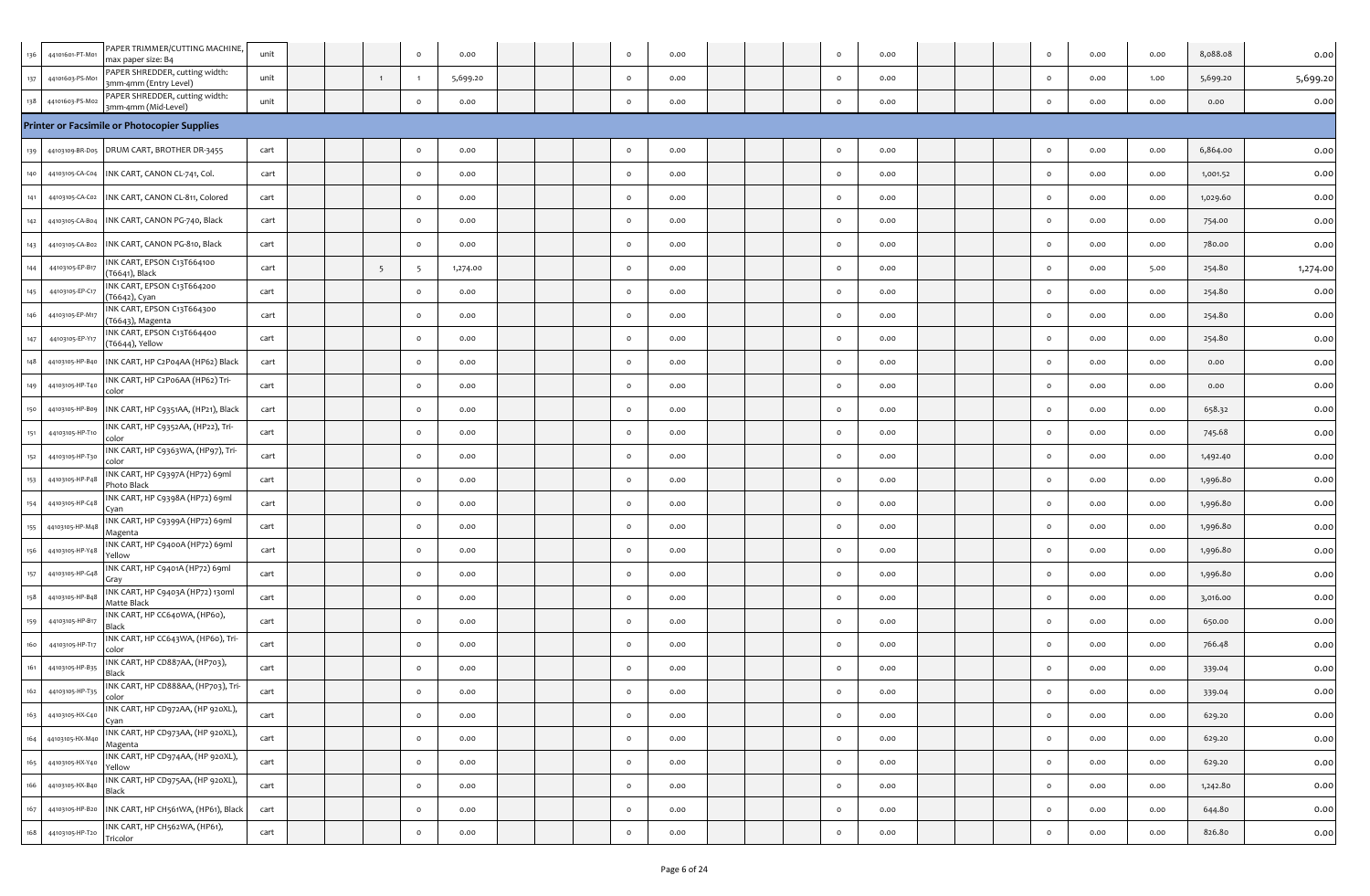| 169             | 44103105-HP-B49 | INK CART, HP CH565A (HP82) Black                        | cart |                |                |    | $\circ$  | 0.00     |                |                | $\circ$        | 0.00      |                |                |    | $\circ$        | 0.00     |                | $\circ$        | 0.00   | 0.00  | 1,872.00 | 0.00      |
|-----------------|-----------------|---------------------------------------------------------|------|----------------|----------------|----|----------|----------|----------------|----------------|----------------|-----------|----------------|----------------|----|----------------|----------|----------------|----------------|--------|-------|----------|-----------|
| 170             | 44103105-HP-C49 | INK CART, HP CH566A (HP82) Cyan                         | cart |                |                |    | $\circ$  | 0.00     |                |                | $\circ$        | 0.00      |                |                |    | $\circ$        | 0.00     |                | $\circ$        | 0.00   | 0.00  | 1,300.00 | 0.00      |
| 171             | 44103105-HP-M4  | INK CART, HP CH567A (HP82)<br>Magenta                   | cart |                |                |    | $\circ$  | 0.00     |                |                | $\circ$        | 0.00      |                |                |    | $\circ$        | 0.00     |                | $\circ$        | 0.00   | 0.00  | 1,300.00 | 0.00      |
| 172             | 44103105-HP-Y49 | INK CART, HP CH568A (HP82) Yellow                       | cart |                |                |    | $\circ$  | 0.00     |                |                | $\circ$        | 0.00      |                |                |    | $\circ$        | 0.00     |                | $\circ$        | 0.00   | 0.00  | 1,300.00 | 0.00      |
|                 | 44103105-HX-B43 | INK CART, HP CN045AA, (HP950XL),<br>Black               | cart |                |                |    | $\circ$  | 0.00     |                |                | $\circ$        | 0.00      |                |                |    | $\circ$        | 0.00     |                | $\circ$        | 0.00   | 0.00  | 1,554.80 | 0.00      |
|                 | 44103105-HX-C43 | INK CART, HP CN046AA, (HP951XL),<br>Cvan                | cart |                |                |    | $\circ$  | 0.00     |                |                | $\circ$        | 0.00      |                |                |    | $\circ$        | 0.00     |                | $\circ$        | 0.00   | 0.00  | 1,175.20 | 0.00      |
|                 | 44103105-HX-M4  | INK CART, HP CN047AA, (HP951XL),<br>Magenta             | cart |                |                |    | $\circ$  | 0.00     |                |                | $\circ$        | 0.00      |                |                |    | $\circ$        | 0.00     |                | $\circ$        | 0.00   | 0.00  | 1,180.40 | 0.00      |
|                 | 44103105-HX-Y43 | INK CART, HP CN048AA, (HP951XL).<br>Yellow              | cart |                |                |    | $\circ$  | 0.00     |                |                | $\circ$        | 0.00      |                |                |    | $\circ$        | 0.00     |                | $\circ$        | 0.00   | 0.00  | 1,180.40 | 0.00      |
|                 | 44103105-HP-B36 | INK CART, HP CN692AA, (HP704),<br>Black                 | cart |                |                |    |          | 1,356.16 |                | $\overline{4}$ | $\overline{4}$ | 1,356.16  |                |                |    | $\overline{4}$ | 1,356.16 |                | $\circ$        | 0.00   | 12.00 | 339.04   | 4,068.48  |
|                 | 44103105-HP-T36 | INK CART, HP CN693AA, (HP704), Tri-<br>color            | cart |                |                |    |          | 1,695.20 |                | - 5            | -5             | 1,695.20  |                |                | -5 | - 5            | 1,695.20 |                | $\circ$        | 0.00   | 15.00 | 339.04   | 5,085.60  |
|                 | 44103105-HP-B33 | INK CART, HP CZ107AA, (HP678),<br>Black                 | cart | $\overline{2}$ | $\overline{4}$ | 15 | 21       | 7,119.84 | $\overline{2}$ | 30             | 32             | 10,849.28 | $\overline{1}$ | $\overline{2}$ | 14 | 17             | 5,763.68 | $\overline{2}$ | $\overline{2}$ | 678.08 | 72.00 | 339.04   | 24,410.88 |
|                 | 44103105-HP-T33 | INK CART, HP CZ108AA, (HP678),<br>Tricolor              | cart | $\overline{2}$ |                |    | 20       | 6,780.80 | $\overline{2}$ | 26             | 28             | 9,493.12  |                | $\overline{2}$ | 14 | 17             | 5,763.68 | $\overline{2}$ | $\overline{2}$ | 678.08 | 67.00 | 339.04   | 22,715.68 |
|                 | 44103105-HP-B42 | INK CART, HP CZ121A (HP685A), Black                     | cart |                |                |    | $\circ$  | 0.00     |                |                | $\circ$        | 0.00      |                |                |    | $\circ$        | 0.00     |                | $\circ$        | 0.00   | 0.00  | 366.08   | 0.00      |
| 182             | 44103105-HP-C33 | INK CART, HP CZ122A (HP685A), Cyan                      | cart |                |                |    | $\circ$  | 0.00     |                |                | $\circ$        | 0.00      |                |                |    | $\circ$        | 0.00     |                | $\circ$        | 0.00   | 0.00  | 249.60   | 0.00      |
|                 | 44103105-HP-M33 | INK CART, HP CZ123A (HP685A),<br>Magenta                | cart |                |                |    | $\circ$  | 0.00     |                |                | $\circ$        | 0.00      |                |                |    | $\circ$        | 0.00     |                | $\circ$        | 0.00   | 0.00  | 249.60   | 0.00      |
|                 | 44103105-HP-Y33 | INK CART, HP CZ124A (HP685A),<br>Yellow                 | cart |                |                |    | $\circ$  | 0.00     |                |                | $\circ$        | 0.00      |                |                |    | $\circ$        | 0.00     |                | $\circ$        | 0.00   | 0.00  | 249.60   | 0.00      |
|                 | 44103105-HP-T43 | INK CART, HP F6V26AA (HP680) Tri-<br>color              | cart |                |                |    | $\circ$  | 0.00     |                |                | $\circ$        | 0.00      |                |                |    | $\circ$        | 0.00     |                | $\circ$        | 0.00   | 0.00  | 403.83   | 0.00      |
| 186             | 44103105-HP-B43 | INK CART, HP F6V27AA (HP680) Black                      | cart |                |                |    | $\circ$  | 0.00     |                |                | $\circ$        | 0.00      |                |                |    | $\circ$        | 0.00     |                | $\circ$        | 0.00   | 0.00  | 403.83   | 0.00      |
|                 | 44103105-HP-C50 | INK CART, HP LoS51AA (HP955) Cyan<br>Original           | cart |                |                |    | $\circ$  | 0.00     |                |                | $\circ$        | 0.00      |                |                |    | $\circ$        | 0.00     |                | $\circ$        | 0.00   | 0.00  | 0.00     | 0.00      |
| 188             | 44103105-HP-M5  | INK CART, HP LoS54AA (HP955)<br>Magenta Original        | cart |                |                |    | $\circ$  | 0.00     |                |                | $\circ$        | 0.00      |                |                |    | $\circ$        | 0.00     |                | $\circ$        | 0.00   | 0.00  | 0.00     | 0.00      |
|                 | 44103105-HP-Y50 | INK CART, HP LoS57AA (HP955)<br>Yellow Original         | cart |                |                |    | $\circ$  | 0.00     |                |                | $\circ$        | 0.00      |                |                |    | $\circ$        | 0.00     |                | $\circ$        | 0.00   | 0.00  | 0.00     | 0.00      |
|                 | 44103105-HP-B5  | INK CART, HP LoS6oAA (HP955) Black<br>Original          | cart |                |                |    | $\Omega$ | 0.00     |                |                | $\circ$        | 0.00      |                |                |    | $\circ$        | 0.00     |                | $\circ$        | 0.00   | 0.00  | 0.00     | 0.00      |
|                 | 44103105-HX-C48 | INK CART, HP LoS63AA (HP955XL)<br>Cyan Original         | cart |                |                |    | $\circ$  | 0.00     |                |                | $\circ$        | 0.00      |                |                |    | $\circ$        | 0.00     |                | $\circ$        | 0.00   | 0.00  | 1,277.76 | 0.00      |
| 192             | 44103105-HX-M48 | INK CART, HP LoS66AA (HP955XL)<br>Magenta Original      | cart |                |                |    | $\Omega$ | 0.00     |                |                | $\circ$        | 0.00      |                |                |    | $\circ$        | 0.00     |                | $\circ$        | 0.00   | 0.00  | 1,277.76 | 0.00      |
| 19 <sup>2</sup> | 44103105-HX-Y48 | INK CART, HP LoS69AA (HP955XL)<br>Yellow Original       | cart |                |                |    | $\circ$  | 0.00     |                |                | $\circ$        | 0.00      |                |                |    | $\circ$        | 0.00     |                | $\circ$        | 0.00   | 0.00  | 1,277.76 | 0.00      |
| 194             | 44103105-HX-B48 | INK CART, HP LoS72AA (HP955XL)<br>Black Original        | cart |                |                |    | $\circ$  | 0.00     |                |                | $\circ$        | 0.00      |                |                |    | $\circ$        | 0.00     |                | $\circ$        | 0.00   | 0.00  | 1,737.02 | 0.00      |
| 195             | 44103105-HP-C51 | INK CART, HP T6L89AA (HP905) Cyan<br>Original           | cart |                |                |    | $\Omega$ | 0.00     |                |                | $\circ$        | 0.00      |                |                |    | $\circ$        | 0.00     |                | $\circ$        | 0.00   | 0.00  | 453.62   | 0.00      |
| 196             | 44103105-HP-M51 | INK CART, HP T6L93AA (HP905)<br>lagenta Original        | cart |                |                |    | $\circ$  | 0.00     |                |                | $\circ$        | 0.00      |                |                |    | $\mathsf{o}\,$ | 0.00     |                | $\circ$        | 0.00   | 0.00  | 453.62   | 0.00      |
| 197             | 44103105-HP-Y51 | INK CART, HP T6L97AA (HP905)<br>Yellow Original         | cart |                |                |    | $\circ$  | 0.00     |                |                | $\circ$        | 0.00      |                |                |    | $\circ$        | 0.00     |                | $\circ$        | 0.00   | 0.00  | 453.62   | 0.00      |
| 198             | 44103105-HP-B51 | INK CART, HP T6M01AA (HP905) Black<br>Original          | cart |                |                |    | $\circ$  | 0.00     |                |                | $\circ$        | 0.00      |                |                |    | $\mathbf{o}$   | 0.00     |                | $\circ$        | 0.00   | 0.00  | 741.28   | 0.00      |
| 199             | 44103105-HX-C49 | INK CART, HP T6Mo5AA (HP905XL)<br>Cyan Original         | cart |                |                |    | $\circ$  | 0.00     |                |                | $\circ$        | 0.00      |                |                |    | $\mathbf{o}$   | 0.00     |                | $\circ$        | 0.00   | 0.00  | 0.00     | 0.00      |
| 200             | 44103105-HX-M49 | INK CART, HP T6Mo9AA (HP905XL)<br>Magenta Original      | cart |                |                |    | $\circ$  | 0.00     |                |                | $\circ$        | 0.00      |                |                |    | $\circ$        | 0.00     |                | $\circ$        | 0.00   | 0.00  | 0.00     | 0.00      |
| 201             | 44103105-HX-Y49 | INK CART, HP T6M13AA (HP905XL)<br>Yellow Original       | cart |                |                |    | $\circ$  | 0.00     |                |                | $\circ$        | 0.00      |                |                |    | $\circ$        | 0.00     |                | $\circ$        | 0.00   | 0.00  | 0.00     | 0.00      |
| 202             | 44103105-HX-B49 | INK CART, HP T6M17AA (HP905XL)<br><b>Black Original</b> | cart |                |                |    | $\circ$  | 0.00     |                |                | $\circ$        | 0.00      |                |                |    | $\circ$        | 0.00     |                | $\circ$        | 0.00   | 0.00  | 0.00     | 0.00      |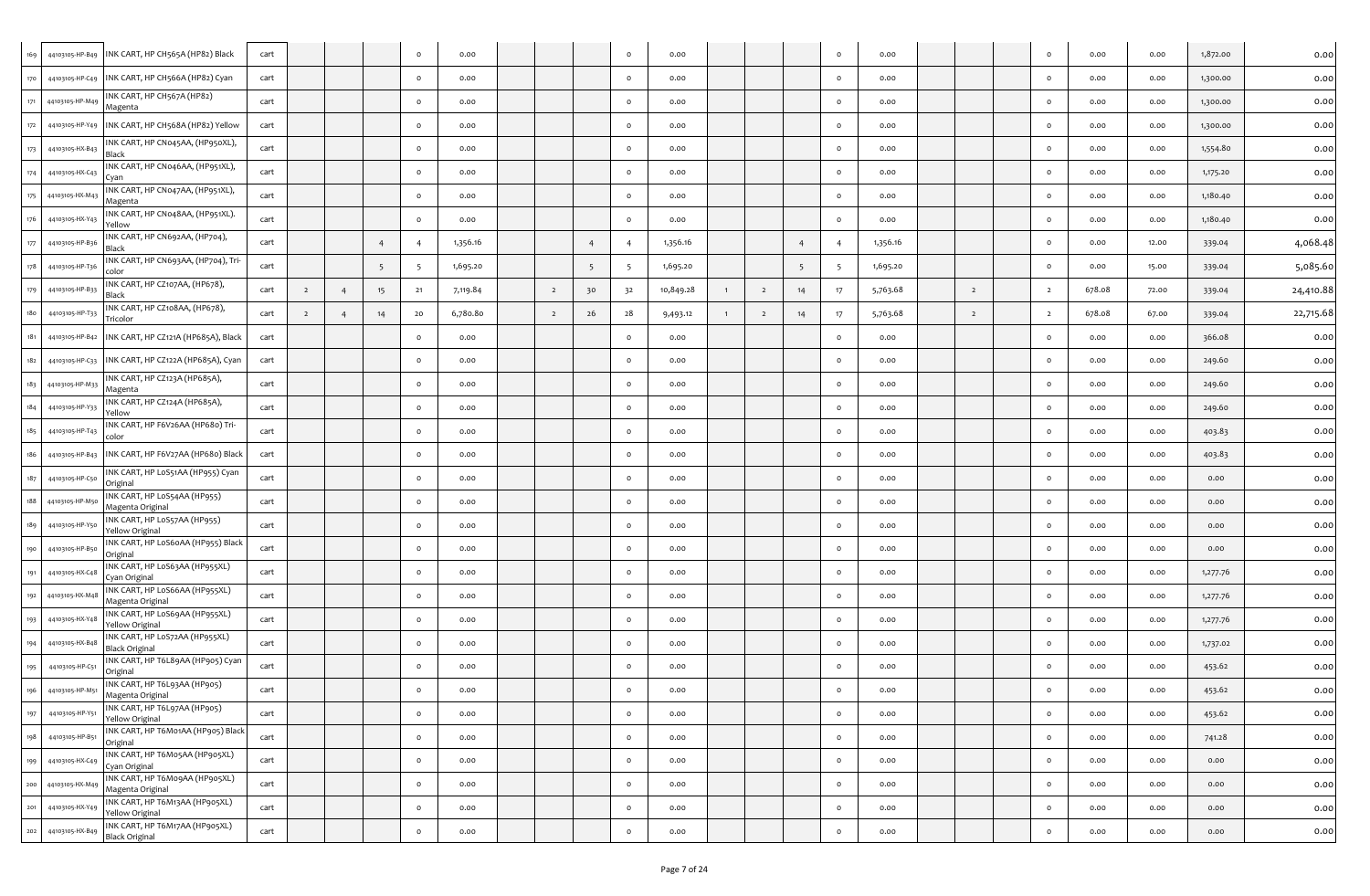| RIBBON CART, EPSON C13S015516                                                      |      |                |                         |                |          |              |                |                |          |           |  |              |      |  |         |      |      |          |           |
|------------------------------------------------------------------------------------|------|----------------|-------------------------|----------------|----------|--------------|----------------|----------------|----------|-----------|--|--------------|------|--|---------|------|------|----------|-----------|
| 44103112-EP-R05<br>#8750), Black                                                   | cart |                |                         | $\circ$        | 0.00     |              |                |                | $\circ$  | 0.00      |  | $\mathsf{o}$ | 0.00 |  | $\circ$ | 0.00 | 0.00 | 76.75    | 0.00      |
| RIBBON CART, EPSON C13S015531<br>44103112-EP-R07<br>(S015086), Black               | cart |                |                         | $\circ$        | 0.00     |              |                |                | $\circ$  | 0.00      |  | $\circ$      | 0.00 |  | $\circ$ | 0.00 | 0.00 | 724.88   | 0.00      |
| RIBBON CART, EPSON C13S015632,<br>44103112-EP-R13<br>Black, forLX-310              | cart |                |                         | $\circ$        | 0.00     |              |                |                |          | 0.00      |  | $\circ$      | 0.00 |  | $\circ$ | 0.00 | 0.00 | 75.92    | 0.00      |
| TONER CART, BROTHER TN-2025,<br>44103103-BR-B03<br>Black                           | cart |                |                         | $\circ$        | 0.00     |              |                |                | $\circ$  | 0.00      |  | $\circ$      | 0.00 |  | $\circ$ | 0.00 | 0.00 | 2,556.32 | 0.00      |
| TONER CART, BROTHER TN-2130,<br>44103103-BR-Bo<br>Black                            | cart |                |                         | $\circ$        | 0.00     |              |                |                | $\circ$  | 0.00      |  | $\circ$      | 0.00 |  | $\circ$ | 0.00 | 0.00 | 1,820.00 | 0.00      |
| TONER CART, BROTHER TN-2150,<br>44103103-BR-Bos<br>Black                           | cart |                |                         | $\circ$        | 0.00     |              |                |                | $\Omega$ | 0.00      |  | $\circ$      | 0.00 |  | $\circ$ | 0.00 | 0.00 | 2,615.60 | 0.00      |
| TONER CART, BROTHER TN-3320,<br>44103103-BR-Bog<br>Black                           | cart | $\overline{1}$ |                         | $\overline{1}$ | 2,941.95 |              | $\overline{1}$ | - 3            |          | 11,767.81 |  | $\circ$      | 0.00 |  | $\circ$ | 0.00 | 5.00 | 2,941.95 | 14,709.76 |
| TONER CART, BROTHER TN-3350,<br>44103103-BR-B1<br>Black, for HL5450DN (CU Printer) | cart | $\overline{1}$ |                         | $\overline{2}$ | 8,577.09 | $\mathbf{1}$ |                |                |          | 4,288.54  |  | $\circ$      | 0.00 |  | $\circ$ | 0.00 | 3.00 | 4,288.54 | 12,865.63 |
| TONER CART, HP CB435A, Black<br>44103103-HP-B12                                    | cart |                |                         | $\circ$        | 0.00     |              |                |                | $\Omega$ | 0.00      |  | $\circ$      | 0.00 |  | $\circ$ | 0.00 | 0.00 | 2,857.92 | 0.00      |
| TONER CART, HP CB540A, Black<br>44103103-HP-B14                                    | cart |                |                         | $\circ$        | 0.00     |              |                |                |          | 0.00      |  | $\circ$      | 0.00 |  | $\circ$ | 0.00 | 0.00 | 3,312.40 | 0.00      |
| TONER CART, HP CE255A, Black<br>44103103-HP-B18                                    | cart |                |                         | $\circ$        | 0.00     |              |                |                | $\circ$  | 0.00      |  | $\circ$      | 0.00 |  | $\circ$ | 0.00 | 0.00 | 6,791.20 | 0.00      |
| TONER CART, HP CE278A, Black<br>44103103-HP-B21                                    | cart |                |                         | $\circ$        | 0.00     |              |                |                | $\circ$  | 0.00      |  | $\circ$      | 0.00 |  | $\circ$ | 0.00 | 0.00 | 3,179.28 | 0.00      |
| TONER CART, HP CE285A (HP85A),<br>44103103-HP-B22<br>Black                         | cart |                | $\overline{\mathbf{3}}$ | -3             | 8,860.80 | $\mathbf{1}$ |                |                |          | 2,953.60  |  | $\circ$      | 0.00 |  | $\circ$ | 0.00 | 4.00 | 2,953.60 | 11,814.40 |
| TONER CART, HP CE310A, Black<br>44103103-HP-B23                                    | cart |                |                         | $\circ$        | 0.00     |              |                |                | $\circ$  | 0.00      |  | $\circ$      | 0.00 |  | $\circ$ | 0.00 | 0.00 | 2,386.80 | 0.00      |
| TONER CART, HP CE311A, Cyan<br>44103103-HP-C23                                     | cart |                |                         | $\circ$        | 0.00     |              |                |                | $\Omega$ | 0.00      |  | $\mathsf{o}$ | 0.00 |  | $\circ$ | 0.00 | 0.00 | 2,490.80 | 0.00      |
| TONER CART, HP CE312A, Yellow<br>44103103-HP-Y23                                   | cart |                |                         | $\circ$        | 0.00     |              |                |                | $\circ$  | 0.00      |  | $\circ$      | 0.00 |  | $\circ$ | 0.00 | 0.00 | 2,490.80 | 0.00      |
| TONER CART, HP CE313A, Magenta<br>44103103-HP-M23                                  | cart |                |                         | $\circ$        | 0.00     |              |                |                | $\circ$  | 0.00      |  | $\circ$      | 0.00 |  | $\circ$ | 0.00 | 0.00 | 2,490.80 | 0.00      |
| TONER CART, HP CE320A, Black<br>44103103-HP-B24                                    | cart |                |                         | $\circ$        | 0.00     |              |                |                |          | 11,419.20 |  | $\mathsf{o}$ | 0.00 |  | $\circ$ | 0.00 | 4.00 | 2,854.80 | 11,419.20 |
| TONER CART, HP CE321A, Cyan<br>44103103-HP-C24                                     | cart |                |                         | $\circ$        | 0.00     |              |                | $\overline{4}$ |          | 12,043.20 |  | $\circ$      | 0.00 |  | $\circ$ | 0.00 | 4.00 | 3,010.80 | 12,043.20 |
| TONER CART, HP CE322A, Yellow<br>44103103-HP-Y24<br>222                            | cart |                |                         | $\circ$        | 0.00     |              |                | $\overline{4}$ |          | 12,043.20 |  | $\circ$      | 0.00 |  | $\circ$ | 0.00 | 4.00 | 3,010.80 | 12,043.20 |
| TONER CART, HP CE323A, Magenta<br>44103103-HP-M24                                  | cart |                |                         | $\circ$        | 0.00     |              |                | $\overline{a}$ |          | 12,043.20 |  | $\circ$      | 0.00 |  | $\circ$ | 0.00 | 4.00 | 3,010.80 | 12,043.20 |
| TONER CART, HP CE390A, Black<br>44103103-HP-B25                                    | cart |                |                         | $\circ$        | 0.00     |              |                |                | $\Omega$ | 0.00      |  | $\mathsf{o}$ | 0.00 |  | $\circ$ | 0.00 | 0.00 | 7,690.80 | 0.00      |
| TONER CART, HP CE400A, Black<br>44103103-HP-B26                                    | cart |                |                         | $\circ$        | 0.00     |              |                |                | $\circ$  | 0.00      |  | $\circ$      | 0.00 |  | $\circ$ | 0.00 | 0.00 | 6,754.80 | 0.00      |
| 44103103-HP-C26<br>TONER CART, HP CE401A, Cyan                                     | cart |                |                         | $\circ$        | 0.00     |              |                |                | $\Omega$ | 0.00      |  | $\circ$      | 0.00 |  | $\circ$ | 0.00 | 0.00 | 9,978.80 | 0.00      |
| 44103103-HP-Y26<br>TONER CART, HP CE402A, Yellow<br>227                            | cart |                |                         | $\circ$        | 0.00     |              |                |                | $\circ$  | 0.00      |  | $\mathsf{o}$ | 0.00 |  | $\circ$ | 0.00 | 0.00 | 9,978.80 | 0.00      |
| TONER CART, HP CE403A, Magenta<br>44103103-HP-M26                                  | cart |                |                         | $\circ$        | 0.00     |              |                |                | $\circ$  | 0.00      |  | $\mathsf{o}$ | 0.00 |  | $\circ$ | 0.00 | 0.00 | 9,978.80 | 0.00      |
| TONER CART, HP CE410A, (HP305),<br>44103103-HP-B27<br>229<br>Black                 | cart |                |                         | $\circ$        | 0.00     |              |                |                | $\circ$  | 0.00      |  | $\circ$      | 0.00 |  | $\circ$ | 0.00 | 0.00 | 3,868.80 | 0.00      |
| TONER CART, HP CE411A, (HP305),<br>44103103-HP-C27<br>230<br>Cydli                 | cart |                |                         | $\circ$        | 0.00     |              |                |                | $\Omega$ | 0.00      |  | $\circ$      | 0.00 |  | $\circ$ | 0.00 | 0.00 | 5,512.00 | 0.00      |
| TONER CART, HP CE412A, (HP305),<br>231<br>44103103-HP-Y27<br>Yellow                | cart |                |                         | $\circ$        | 0.00     |              |                |                | $\circ$  | 0.00      |  | $\circ$      | 0.00 |  | $\circ$ | 0.00 | 0.00 | 5,512.00 | 0.00      |
| TONER CART, HP CE413A, (HP305),<br>232<br>44103103-HP-M2;<br>Magenta               | cart |                |                         | $\circ$        | 0.00     |              |                |                | $\circ$  | 0.00      |  | $\circ$      | 0.00 |  | $\circ$ | 0.00 | 0.00 | 5,512.00 | 0.00      |
| 44103103-HP-B28 TONER CART, HP CE505A, Black<br>233                                | cart |                |                         | $\circ$        | 0.00     |              |                |                | $\circ$  | 0.00      |  | $\circ$      | 0.00 |  | $\circ$ | 0.00 | 0.00 | 4,079.92 | 0.00      |
| TONER CART, HP CE505X, Black, high<br>234<br>44103103-HX-B28<br>cap                | cart |                |                         | $\circ$        | 0.00     |              |                |                | $\circ$  | 0.00      |  | $\circ$      | 0.00 |  | $\circ$ | 0.00 | 0.00 | 7,213.44 | 0.00      |
| TONER CART, HP CF217A (HP17A)<br>44103103-HP-B52<br>235<br><b>Black LaserJet</b>   | cart |                |                         | $\circ$        | 0.00     |              |                |                | $\circ$  | 0.00      |  | $\circ$      | 0.00 |  | $\circ$ | 0.00 | 0.00 | 2,932.80 | 0.00      |
| TONER CART, HP CF226A (HP26A)<br>236<br>44103103-HP-B53<br><b>Black LaserJet</b>   | cart |                |                         | $\circ$        | 0.00     |              |                |                | $\circ$  | 0.00      |  | $\circ$      | 0.00 |  | $\circ$ | 0.00 | 0.00 | 0.00     | 0.00      |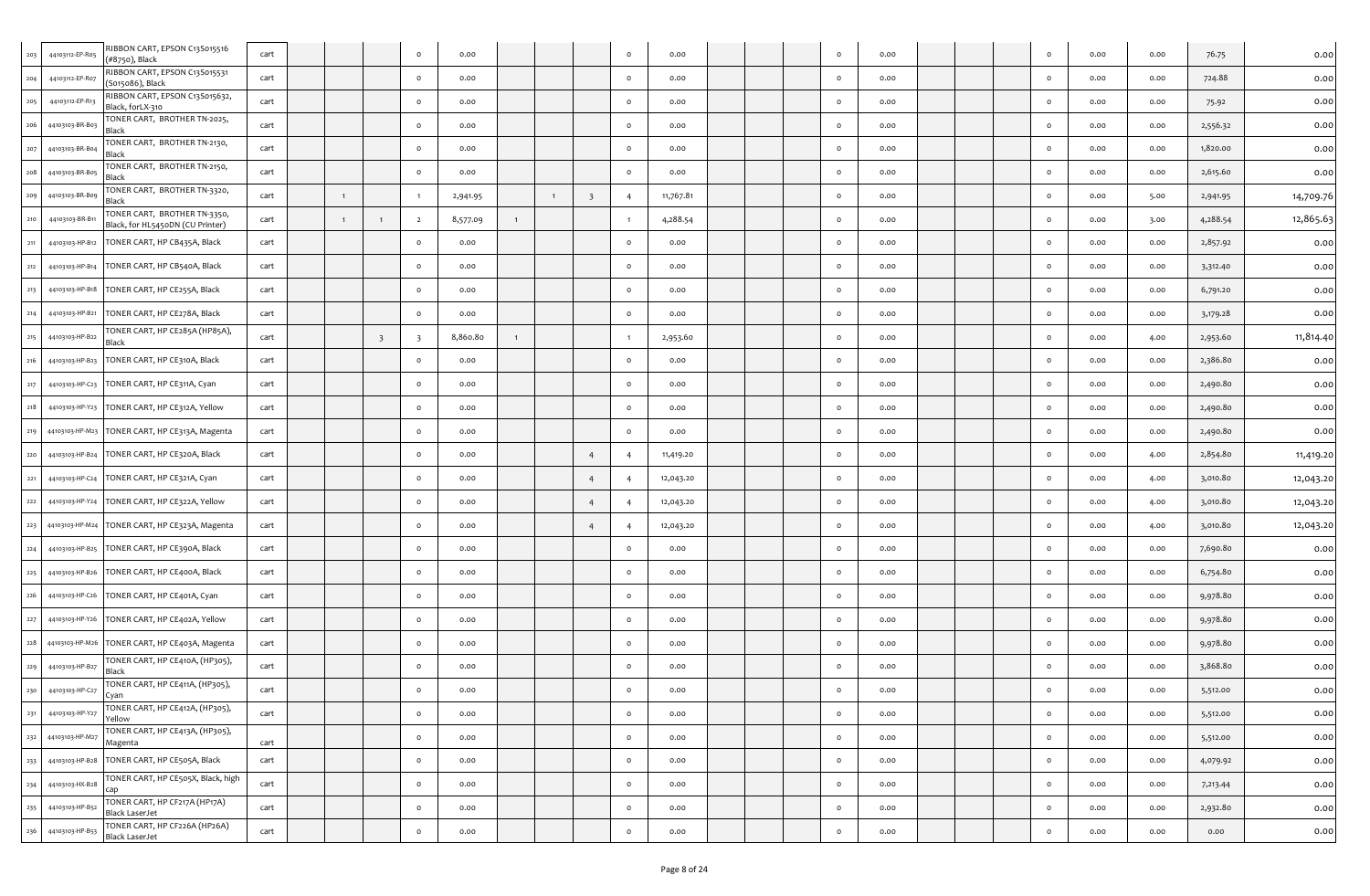| 237 | 44103103-HX-B50 | TONER CART, HP CF226XC (HP26XC)<br><b>Black LaserJet</b>    | cart |  | $\circ$  | 0.00 |  |    | $\circ$ | 0.00      |  | $\circ$      | 0.00 |  | $\Omega$ | 0.00 | 0.00 | 0.00      | 0.00      |
|-----|-----------------|-------------------------------------------------------------|------|--|----------|------|--|----|---------|-----------|--|--------------|------|--|----------|------|------|-----------|-----------|
| 238 | 44103103-HP-B55 | TONER CART, HP CF28oA, LaserJet<br>Pro M401/M425 2.7K Black | cart |  | $\circ$  | 0.00 |  |    | $\circ$ | 0.00      |  | $\mathsf{o}$ | 0.00 |  | $\circ$  | 0.00 | 0.00 | 0.00      | 0.00      |
| 239 | 44103103-HP-B51 | TONER CART, HP CF280XC                                      | cart |  | $\circ$  | 0.00 |  |    | $\circ$ | 0.00      |  | $\circ$      | 0.00 |  | $\Omega$ | 0.00 | 0.00 | 6,962.80  | 0.00      |
| 240 | 44103103-HP-B56 | TONER CART, HP CF281A (HP81A)<br>Black LaserJet             | cart |  | $\circ$  | 0.00 |  |    | $\circ$ | 0.00      |  | $\circ$      | 0.00 |  | $\Omega$ | 0.00 | 0.00 | 8,640.85  | 0.00      |
| 241 | 44103103-HP-B5  | TONER CART, HP CF283A (HP83A)<br>LaserJet Black             | cart |  | $\circ$  | 0.00 |  |    | $\circ$ | 0.00      |  | $\circ$      | 0.00 |  | $\Omega$ | 0.00 | 0.00 | 3,241.70  | 0.00      |
| 242 | 44103103-HX-B51 | TONER CART, HP CF283XC (HP83X)<br>Blk Contract LJ           | cart |  | $\circ$  | 0.00 |  |    | $\circ$ | 0.00      |  | $\circ$      | 0.00 |  | $\Omega$ | 0.00 | 0.00 | 3,946.80  | 0.00      |
| 243 | 44103103-HP-B58 | TONER CART, HP CF287A (HP87) black                          | cart |  | $\circ$  | 0.00 |  |    | $\circ$ | 0.00      |  | $\circ$      | 0.00 |  | $\Omega$ | 0.00 | 0.00 | 10,051.60 | 0.00      |
| 244 | 44103103-HP-B59 | TONER CART, HP CF310AC (HP826)<br>black                     | cart |  | $\circ$  | 0.00 |  |    | $\circ$ | 0.00      |  | $\circ$      | 0.00 |  | $\Omega$ | 0.00 | 0.00 | 0.00      | 0.00      |
| 245 | 44103103-HP-C59 | TONER CART, HP CF311AC (HP826)<br>ːvan                      | cart |  | $\circ$  | 0.00 |  |    | $\circ$ | 0.00      |  | $\circ$      | 0.00 |  | $\Omega$ | 0.00 | 0.00 | 0.00      | 0.00      |
| 246 | 44103103-HP-Y59 | TONER CART, HP CF312AC (HP826)<br>yellow                    | cart |  | $\circ$  | 0.00 |  |    | $\circ$ | 0.00      |  | $\circ$      | 0.00 |  | $\Omega$ | 0.00 | 0.00 | 0.00      | 0.00      |
| 247 | 44103103-HP-M59 | TONER CART, HP CF313AC (HP826)<br>magenta                   | cart |  | $\circ$  | 0.00 |  |    | $\circ$ | 0.00      |  | $\circ$      | 0.00 |  | $\Omega$ | 0.00 | 0.00 | 0.00      | 0.00      |
| 248 | 44103103-HX-B52 | TONER CART, HP CF325XC (HP25X)<br>Black LaserJet            | cart |  | $\circ$  | 0.00 |  |    | $\circ$ | 0.00      |  | $\circ$      | 0.00 |  | $\Omega$ | 0.00 | 0.00 | 13,156.00 | 0.00      |
| 249 | 44103103-HP-B60 | TONER CART, HP CF350A Black LJ                              | cart |  | $\circ$  | 0.00 |  |    | $\circ$ | 0.00      |  | $\circ$      | 0.00 |  | $\Omega$ | 0.00 | 0.00 | 2,901.60  | 0.00      |
| 250 |                 | 44103103-HP-C60 TONER CART, HP CF351A Cyan LJ               | cart |  | $\circ$  | 0.00 |  |    | $\circ$ | 0.00      |  | $\circ$      | 0.00 |  | $\Omega$ | 0.00 | 0.00 | 2,943.20  | 0.00      |
| 251 |                 | 44103103-HP-Y60 TONER CART, HP CF352A Yellow LJ             | cart |  | $\circ$  | 0.00 |  |    | $\circ$ | 0.00      |  | $\circ$      | 0.00 |  | $\Omega$ | 0.00 | 0.00 | 2,943.20  | 0.00      |
| 252 |                 | 44103103-HP-M60 TONER CART, HP CF353A Magenta LJ            | cart |  | $\circ$  | 0.00 |  |    | $\circ$ | 0.00      |  | $\circ$      | 0.00 |  | $\circ$  | 0.00 | 0.00 | 2,943.20  | 0.00      |
| 253 | 44103103-HP-B61 | TONER CART, HP CF360A (HP508A)<br><b>Black LaserJet</b>     | cart |  | $\circ$  | 0.00 |  |    | $\circ$ | 0.00      |  | $\circ$      | 0.00 |  | $\circ$  | 0.00 | 0.00 | 7,389.20  | 0.00      |
| 254 | 44103103-HX-B53 | TONER CART, HP CF360XC (HP508X)<br>Black Contract LJ        | cart |  | $\circ$  | 0.00 |  |    | $\circ$ | 0.00      |  | $\circ$      | 0.00 |  | $\Omega$ | 0.00 | 0.00 | 0.00      | 0.00      |
| 255 | 44103103-HP-C61 | TONER CART, HP CF361A (HP508A)<br>Iyan LaserJet             | cart |  | $\circ$  | 0.00 |  |    | $\circ$ | 0.00      |  | $\circ$      | 0.00 |  |          | 0.00 | 0.00 | 9,474.40  | 0.00      |
| 256 | 44103103-HX-C53 | TONER CART, HP CF361XC (HP508X)<br>Cyan Contract LJ         | cart |  | $\circ$  | 0.00 |  |    | $\circ$ | 0.00      |  | $\circ$      | 0.00 |  | $\circ$  | 0.00 | 0.00 | 0.00      | 0.00      |
| 257 | 44103103-HP-Y61 | TONER CART, HP CF362A (HP508A)<br>Yellow LaserJet           | cart |  | $\circ$  | 0.00 |  |    | $\circ$ | 0.00      |  | $\circ$      | 0.00 |  | $\Omega$ | 0.00 | 0.00 | 9,474.40  | 0.00      |
| 258 | 44103103-HX-Y53 | TONER CART, HP CF362XC (HP508X)<br>Yellow Contract LJ       | cart |  | $\circ$  | 0.00 |  |    | $\circ$ | 0.00      |  | $\circ$      | 0.00 |  | $\circ$  | 0.00 | 0.00 | 0.00      | 0.00      |
| 259 | 44103103-HP-M61 | TONER CART, HP CF363A (HP508A)<br>Magenta LaserJet          | cart |  | $\circ$  | 0.00 |  |    | $\circ$ | 0.00      |  | $\circ$      | 0.00 |  | $\Omega$ | 0.00 | 0.00 | 9,474.40  | 0.00      |
| 260 | 44103103-HX-M5  | TONER CART, HP CF363XC (HP508X)<br>Magenta Contract LJ      | cart |  | $\circ$  | 0.00 |  |    | $\circ$ | 0.00      |  | $\circ$      | 0.00 |  | $\circ$  | 0.00 | 0.00 | 0.00      | 0.00      |
| 261 | 44103103-HP-B62 | TONER CART, HP CF400A (HP201A)<br>Black LaserJet            | cart |  | $\circ$  | 0.00 |  | 6  | 6       | 33,000.00 |  | $\circ$      | 0.00 |  | $\circ$  | 0.00 | 6.00 | 5,500.00  | 33,000.00 |
| 262 | 44103103-HP-C62 | TONER CART, HP CF401A (HP201A)<br>Cyan LaserJet             | cart |  | $\circ$  | 0.00 |  | -6 | 6       | 33,000.00 |  | $\circ$      | 0.00 |  | $\Omega$ | 0.00 | 6.00 | 5,500.00  | 33,000.00 |
| 263 | 44103103-HP-Y62 | TONER CART, HP CF402A (HP201A)<br>Yellow LaserJet           | cart |  | $\circ$  | 0.00 |  | 6  | 6       | 33,000.00 |  | $\circ$      | 0.00 |  | $\Omega$ | 0.00 | 6.00 | 5,500.00  | 33,000.00 |
| 264 | 44103103-HP-M62 | TONER CART, HP CF403A (HP201A)<br>Magenta LaserJet          | cart |  | $\Omega$ | 0.00 |  | -6 | -6      | 33,000.00 |  | $\Omega$     | 0.00 |  | $\Omega$ | 0.00 | 6.00 | 5,500.00  | 33,000.00 |
| 265 | 44103103-HP-B63 | TONER CART, HP CF410A (HP410A)<br>black                     | cart |  | $\circ$  | 0.00 |  |    | $\circ$ | 0.00      |  | $\circ$      | 0.00 |  | $\circ$  | 0.00 | 0.00 | 4,440.80  | 0.00      |
| 266 | 44103103-HX-B54 | TONER CART, HP CF410XC (HP410XC)<br>black                   | cart |  | $\circ$  | 0.00 |  |    | $\circ$ | 0.00      |  | $\circ$      | 0.00 |  | $\circ$  | 0.00 | 0.00 | 7,441.20  | 0.00      |
| 267 | 44103103-HP-C63 | TONER CART, HP CF411A (HP410A)<br>cyan                      | cart |  | $\circ$  | 0.00 |  |    | $\circ$ | 0.00      |  | $\circ$      | 0.00 |  | $\circ$  | 0.00 | 0.00 | 5,049.20  | 0.00      |
| 268 | 44103103-HX-C54 | TONER CART, HP CF411XC (HP410XC)<br>cyan                    | cart |  | $\circ$  | 0.00 |  |    | $\circ$ | 0.00      |  | $\circ$      | 0.00 |  | $\circ$  | 0.00 | 0.00 | 7,472.40  | 0.00      |
| 269 | 44103103-HP-Y63 | TONER CART, HP CF412A (HP410A)<br>yellow                    | cart |  | $\circ$  | 0.00 |  |    | $\circ$ | 0.00      |  | $\circ$      | 0.00 |  | $\circ$  | 0.00 | 0.00 | 5,049.20  | 0.00      |
| 270 | 44103103-HX-Y54 | TONER CART, HP CF412XC (HP410XC)<br>yellow                  | cart |  | $\circ$  | 0.00 |  |    | $\circ$ | 0.00      |  | $\mathsf{o}$ | 0.00 |  | $\circ$  | 0.00 | 0.00 | 7,472.40  | 0.00      |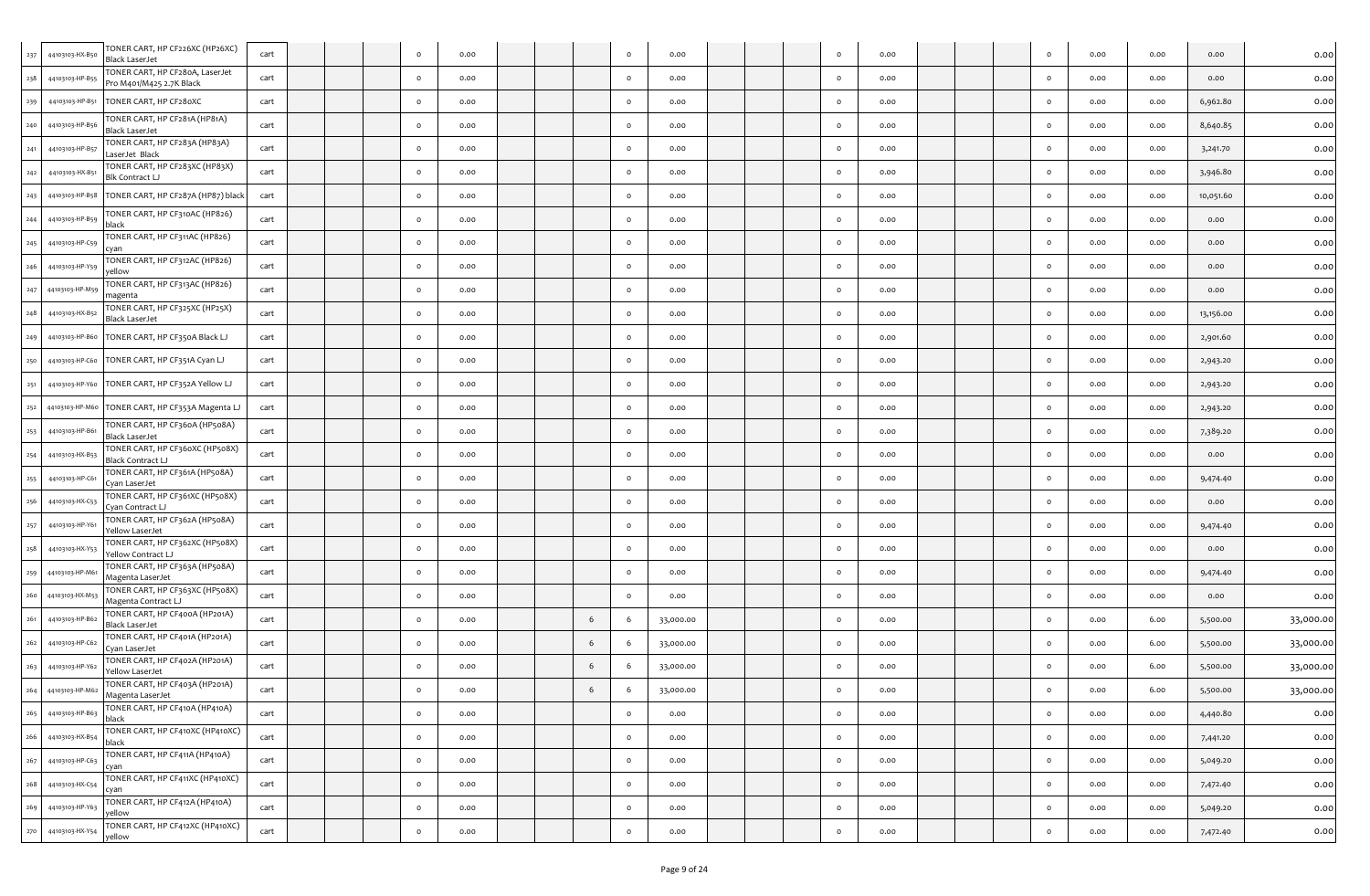| 271 | 44103103-HP-M63                  | TONER CART, HP CF413A (HP410A)<br>magenta                           | cart  |                |                | $\circ$        | 0.00     |                |                         | $\circ$                 | 0.00      |                |  | $\circ$        | 0.00   |  | $\circ$ | 0.00 | 0.00 | 5,049.20  | 0.00      |
|-----|----------------------------------|---------------------------------------------------------------------|-------|----------------|----------------|----------------|----------|----------------|-------------------------|-------------------------|-----------|----------------|--|----------------|--------|--|---------|------|------|-----------|-----------|
| 272 | 44103103-HX-M54                  | TONER CART, HP CF413XC (HP410XC)<br>magenta                         | cart  |                |                | $\circ$        | 0.00     |                |                         | $\circ$                 | 0.00      |                |  | $\circ$        | 0.00   |  | $\circ$ | 0.00 | 0.00 | 7,472.40  | 0.00      |
| 273 | 44103103-HP-B34                  | TONER CART, HP Q2612A, Black                                        | cart  |                |                | $\circ$        | 0.00     |                |                         | $\circ$                 | 0.00      |                |  | $\circ$        | 0.00   |  | $\circ$ | 0.00 | 0.00 | 3,164.72  | 0.00      |
| 274 | 44103103-HP-B39                  | TONER CART, HP Q5942A, Black                                        | cart  |                |                | $\circ$        | 0.00     |                |                         | $\circ$                 | 0.00      |                |  | $\circ$        | 0.00   |  | $\circ$ | 0.00 | 0.00 | 7,482.80  | 0.00      |
| 275 | 44103103-HP-B48                  | TONER CART, HP Q7553A, Black                                        | cart  |                |                | $\circ$        | 0.00     |                |                         | $\circ$                 | 0.00      |                |  | $\circ$        | 0.00   |  | $\circ$ | 0.00 | 0.00 | 3,972.80  | 0.00      |
| 276 | 44103103-LX-B03                  | TONER CART, LEXMARK E360H11P,<br>Black                              | cart  |                |                | $\circ$        | 0.00     |                |                         | $\circ$                 | 0.00      |                |  | $\circ$        | 0.00   |  | $\circ$ | 0.00 | 0.00 | 8,874.32  | 0.00      |
| 277 | 44103103-LX-B05                  | TONER CART, LEXMARK T650A11P,<br>Black                              | cart  |                |                | $\circ$        | 0.00     |                |                         | $\circ$                 | 0.00      |                |  | $\circ$        | 0.00   |  | $\circ$ | 0.00 | 0.00 | 9,630.40  | 0.00      |
| 278 | 44103103-SA-B06                  | TONER CART, SAMSUNG MLT-D101S,<br>Black                             | cart  |                |                | $\mathbf{o}$   | 0.00     |                |                         | $\circ$                 | 0.00      |                |  | $\circ$        | 0.00   |  | $\circ$ | 0.00 | 0.00 | 2,641.60  | 0.00      |
| 279 | 44103103-SA-B07                  | TONER CART, SAMSUNG MLT-D103S,<br>Black                             | cart  |                |                | $\circ$        | 0.00     |                |                         | $\circ$                 | 0.00      |                |  | $\circ$        | 0.00   |  | $\circ$ | 0.00 | 0.00 | 2,912.00  | 0.00      |
| 280 | 44103103-SA-B08                  | TONER CART, SAMSUNG MLT-D104S,<br>Black                             | cart  |                |                | $\circ$        | 0.00     |                |                         | $\circ$                 | 0.00      |                |  | $\circ$        | 0.00   |  | $\circ$ | 0.00 | 0.00 | 2,444.00  | 0.00      |
| 281 | 44103103-SA-Bo9                  | TONER CART, SAMSUNG MLT-D105L,<br>Black                             | cart  |                |                | $\mathbf{o}$   | 0.00     | 1              | $\overline{2}$          | $\overline{\mathbf{3}}$ | 8,361.60  |                |  | $\circ$        | 0.00   |  | $\circ$ | 0.00 | 3.00 | 2,787.20  | 8,361.60  |
| 282 | 44103103-SA-B14                  | TONER CART, SAMSUNG MLT-D108S,<br>Black                             | cart  |                |                | $\circ$        | 0.00     |                |                         | $\circ$                 | 0.00      |                |  | $\circ$        | 0.00   |  | $\circ$ | 0.00 | 0.00 | 2,745.60  | 0.00      |
| 283 | 44103103-SA-B21                  | TONER CART, SAMSUNG MLT-D203E,<br>Black                             | cart  |                |                | $\circ$        | 0.00     |                |                         | $\circ$                 | 0.00      |                |  | $\circ$        | 0.00   |  | $\circ$ | 0.00 | 0.00 | 7,124.00  | 0.00      |
| 284 | 44103103-SA-B18                  | TONER CART, SAMSUNG MLT-D203L,<br>Black                             | cart  |                | $\overline{2}$ | $\overline{2}$ | 9,235.20 |                | $\overline{2}$          | $\overline{2}$          | 9,235.20  |                |  | $\circ$        | 0.00   |  | $\circ$ | 0.00 | 4.00 | 4,617.60  | 18,470.40 |
| 285 | 44103103-SA-B20                  | TONER CART, SAMSUNG MLT-D203U,<br>olack                             | cart  |                |                | $\circ$        | 0.00     |                |                         | $\circ$                 | 0.00      |                |  | $\circ$        | 0.00   |  | $\circ$ | 0.00 | 0.00 | 9,464.00  | 0.00      |
| 286 | 44103103-SA-B12                  | TONER CART, SAMSUNG MLT-D205E,<br>Black                             | cart  |                |                | $\circ$        | 0.00     |                |                         | $\circ$                 | 0.00      |                |  | $\circ$        | 0.00   |  | $\circ$ | 0.00 | 0.00 | 9,204.00  | 0.00      |
| 287 | 44103103-SA-B05                  | TONER CART, SAMSUNG MLT-D205L,<br>Black                             | cart  |                |                | $\mathbf{o}$   | 0.00     |                |                         | $\circ$                 | 0.00      |                |  | $\circ$        | 0.00   |  | $\circ$ | 0.00 | 0.00 | 5,064.80  | 0.00      |
| 288 | 44103103-SA-B10                  | TONER CART, SAMSUNG SCX-D6555A,<br>Black                            | cart  |                |                | $\circ$        | 0.00     |                |                         | $\circ$                 | 0.00      |                |  | $\circ$        | 0.00   |  | $\circ$ | 0.00 | 0.00 | 4,357.60  | 0.00      |
| 289 | 44103103-BR-B15                  | TONER CARTRIDGE, BROTHER TN-<br>3478, Blackf, for printer HL-6400DW | cart  |                |                | $\circ$        | 0.00     |                |                         | $\circ$                 | 0.00      |                |  | $\circ$        | 0.00   |  | $\circ$ | 0.00 | 0.00 | 6,069.44  | 0.00      |
| 290 | 44103103-CA-Boo                  | TONER CARTRIDGE, CANON 324 II, for<br>printer LBP678ox              | cart  |                |                | $\mathbf{o}$   | 0.00     |                |                         | $\mathsf{o}$            | 0.00      |                |  | $\circ$        | 0.00   |  | $\circ$ | 0.00 | 0.00 | 13,399.36 | 0.00      |
|     |                                  | Audio and Visual Equipment and Supplies                             |       |                |                |                |          |                |                         |                         |           |                |  |                |        |  |         |      |      |           |           |
| 291 | 45121517-DO-C01                  | DOCUMENT CAMERA, 3.2M pixels                                        | unit  |                |                | $\circ$        | 0.00     |                |                         | $\circ$                 | 0.00      |                |  | $\circ$        | 0.00   |  | $\circ$ | 0.00 | 0.00 | 28,860.00 | 0.00      |
| 292 | 45111609-MM-P01                  | MULTIMEDIA PROJECTOR, 4000 min<br><b>ANSI Lumens</b>                | unit  |                |                | $\circ$        | 0.00     |                |                         | $\circ$                 | 0.00      |                |  | $\circ$        | 0.00   |  | $\circ$ | 0.00 | 0.00 | 18,616.00 | 0.00      |
|     | <b>Flag or Accessories</b>       |                                                                     |       |                |                |                |          |                |                         |                         |           |                |  |                |        |  |         |      |      |           |           |
| 293 | 55121905-PH-F01                  | PHILIPPINE NATIONAL FLAG, 100%<br>polyester                         | piece | $\overline{2}$ |                | $\overline{2}$ | 638.56   | $\overline{2}$ | $\overline{\mathbf{3}}$ | $\overline{5}$          | 1,596.40  | $\overline{2}$ |  | $\overline{2}$ | 638.56 |  | $\circ$ | 0.00 | 9.00 | 319.28    | 2,873.52  |
|     | <b>Printed Publications</b>      |                                                                     |       |                |                |                |          |                |                         |                         |           |                |  |                |        |  |         |      |      |           |           |
| 294 | 55101524-RA-H01                  | HANDBOOK (RA 9184), 7th Edition                                     | book  |                |                | $\circ$        | 0.00     |                |                         | $\circ$                 | 0.00      |                |  | $\circ$        | 0.00   |  | $\circ$ | 0.00 | 0.00 | 46.28     | 0.00      |
|     | <b>Fire Fighting Equipment</b>   |                                                                     |       |                |                |                |          |                |                         |                         |           |                |  |                |        |  |         |      |      |           |           |
| 295 | 46191601-FE-M01                  | FIRE EXTINGUISHER, DRY CHEMICAL,<br>4.5kgs                          | unit  |                |                | $\mathbf 0$    | 0.00     |                |                         | $\circ$                 | 0.00      |                |  | $\circ$        | 0.00   |  | $\circ$ | 0.00 | 0.00 | 1,144.00  | 0.00      |
| 296 | 46191601-FE-H01                  | FIRE EXTINGUISHER, PURE HCFC 123,<br>4.5kgs                         | unit  | $\overline{2}$ |                | $\overline{2}$ | 9,984.00 |                |                         | $\circ$                 | 0.00      |                |  | $\circ$        | 0.00   |  | $\circ$ | 0.00 | 2.00 | 4,992.00  | 9,984.00  |
|     | <b>Consumer Electronics</b>      |                                                                     |       |                |                |                |          |                |                         |                         |           |                |  |                |        |  |         |      |      |           |           |
| 297 | 52161535-DV-R01                  | DIGITAL VOICE RECORDER, memory:<br>4GB (expandable)                 | unit  |                |                | $\circ$        | 0.00     | 1              | $\overline{1}$          | $\overline{2}$          | 13,656.28 |                |  | $\circ$        | 0.00   |  | $\circ$ | 0.00 | 2.00 | 6,828.14  | 13,656.28 |
|     | <b>Furniture and Furnishings</b> |                                                                     |       |                |                |                |          |                |                         |                         |           |                |  |                |        |  |         |      |      |           |           |
| 298 | 56101504-CM-B01                  | CHAIR, monobloc, beige, with<br>backrest, w/o armrest               | piece |                |                | $\circ$        | 0.00     |                |                         | $\circ$                 | 0.00      |                |  | $\circ$        | 0.00   |  | $\circ$ | 0.00 | 0.00 | 262.60    | 0.00      |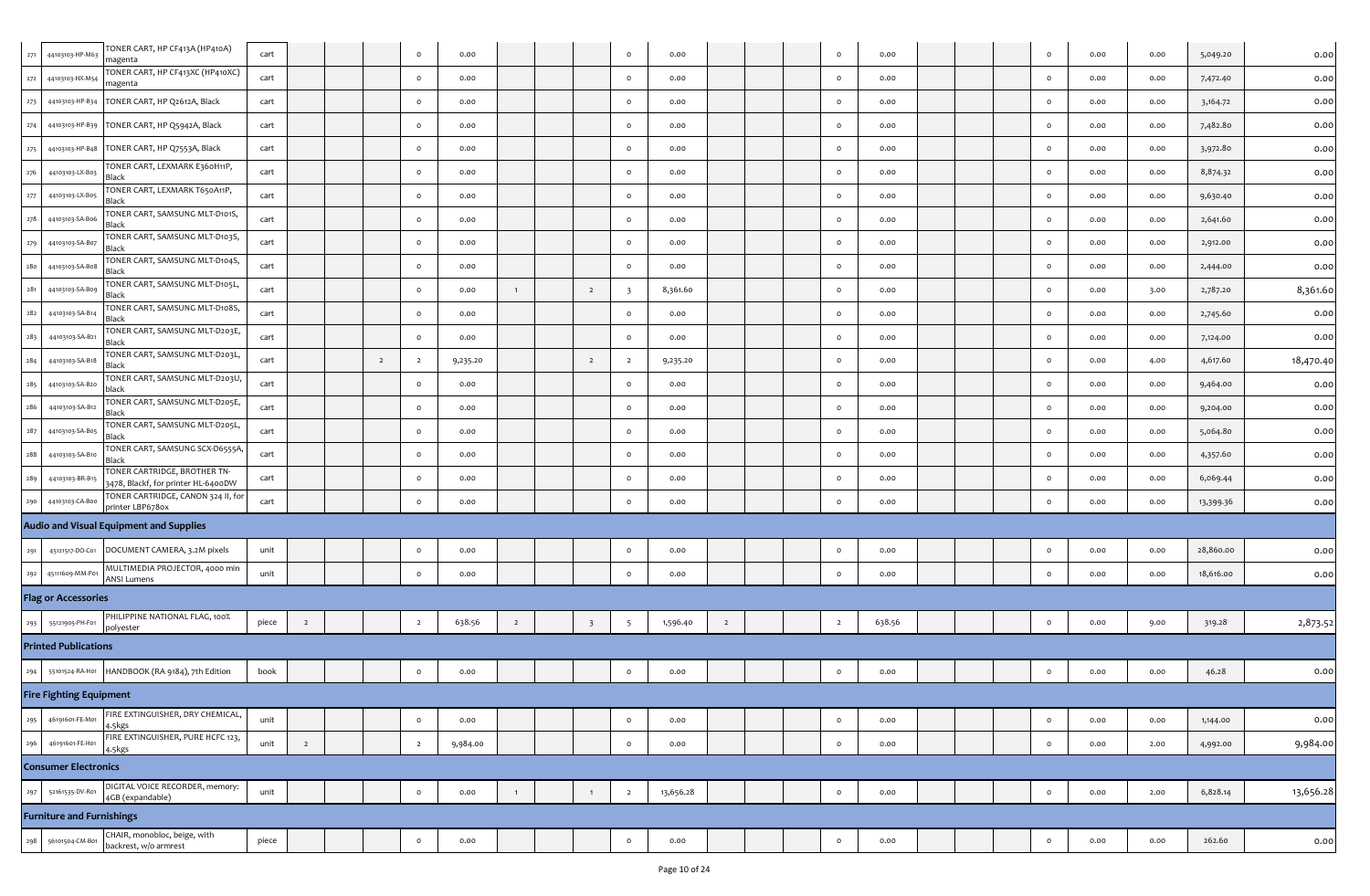| 299 | 56101504-CM-W01     | CHAIR,monobloc, white, with<br>backrest, w/o armrest                | piece   |    |                |                | $\circ$        | 0.00     |                         |                         | $\circ$ | 0.00     |                         |                | $\circ$                 | 0.00     |                         |                | $\circ$                 | 0.00     | 0.00   | 262.60   | 0.00      |
|-----|---------------------|---------------------------------------------------------------------|---------|----|----------------|----------------|----------------|----------|-------------------------|-------------------------|---------|----------|-------------------------|----------------|-------------------------|----------|-------------------------|----------------|-------------------------|----------|--------|----------|-----------|
| 300 | 56101519-TM-S01     | TABLE, MONOBLOC, WHITE, 889 x<br>889mm (35" x 35")min               | unit    |    |                |                | $\circ$        | 0.00     |                         |                         | $\circ$ | 0.00     |                         |                | $\circ$                 | 0.00     |                         |                | $\circ$                 | 0.00     | 0.00   | 1,326.00 | 0.00      |
| 301 | 56101519-TM-S02     | TABLE, MONOBLOC, BEIGE, 889 x<br>889mm (35" x 35")min               | unit    |    |                |                | $\circ$        | 0.00     |                         |                         | $\circ$ | 0.00     |                         |                | $\circ$                 | 0.00     |                         |                | $\circ$                 | 0.00     | 0.00   | 1,326.00 | 0.00      |
|     |                     | Arts and Crafts Equipment and Accessories and Supplies              |         |    |                |                |                |          |                         |                         |         |          |                         |                |                         |          |                         |                |                         |          |        |          |           |
| 302 | 60121413-CB-P01     | CLEARBOOK, 20 transparent pockets,<br>for A4 size                   | piece   | 10 | 6              |                | 16             | 636.48   | 6                       | 35                      | 41      | 1,630.98 | 6                       |                | 6                       | 238.68   | $\overline{2}$          |                | $\overline{2}$          | 79.56    | 65.00  | 39.78    | 2,585.70  |
| 303 | 60121413-CB-P02     | CLEARBOOK, 20 transparent pockets,<br>or LEGAL size                 | piece   |    | $\overline{2}$ |                | $\overline{2}$ | 84.76    | $\overline{\mathbf{3}}$ | 5                       | 8       | 339.04   | $\overline{\mathbf{3}}$ |                | $\overline{\mathbf{3}}$ | 127.14   | $\overline{\mathbf{3}}$ |                | $\overline{\mathbf{3}}$ | 127.14   | 16.00  | 42.38    | 678.08    |
| 304 | 60121534-ER-P01     | ERASER, PLASTIC/RUBBER, for pencil<br>draft/writing                 | piece   |    |                |                | $\circ$        | 0.00     |                         | $5\overline{5}$         | -5      | 22.10    |                         |                | $\circ$                 | 0.00     |                         |                | $\circ$                 | 0.00     | 5.00   | 4.42     | 22.10     |
| 305 | 60121524-SP-G01     | SIGN PEN, BLACK, liquid/gel ink,<br>0.5mm needle tip                | piece   |    |                | 10             | $10$           | 346.11   |                         | 27                      | 27      | 934.50   |                         | 10             | 10                      | 346.11   |                         |                | $\circ$                 | 0.00     | 47.00  | 34.61    | 1,626.73  |
| 306 | 60121524-SP-G02     | SIGN PEN, BLUE, liquid/gel ink, o.5mm<br>eedle tip                  | piece   | 22 | 8              | 85             | 115            | 3,980.29 | $8\phantom{1}$          | 42                      | 50      | 1,730.56 | $\overline{4}$          | 10             | 14                      | 484.56   | $\overline{\mathbf{3}}$ |                | $\overline{\mathbf{3}}$ | 103.83   | 182.00 | 34.61    | 6,299.24  |
| 307 | 60121524-SP-G03     | SIGN PEN, RED, liquid/gel ink, 0.5mm<br>eedle tip                   | piece   |    |                |                | $\circ$        | 0.00     |                         |                         | $\circ$ | 0.00     |                         |                | $\circ$                 | 0.00     |                         |                | $\circ$                 | 0.00     | 0.00   | 34.61    | 0.00      |
| 308 | 60121124-WR-P01     | WRAPPING PAPER, kraft, 65gsm (-5%)                                  | pack    |    |                |                |                | 129.67   |                         | $\overline{1}$          |         | 129.67   |                         |                | $\mathbf{o}$            | 0.00     |                         |                | $\circ$                 | 0.00     | 2.00   | 129.67   | 259.33    |
|     | <b>SOFTWARE</b>     |                                                                     |         |    |                |                |                |          |                         |                         |         |          |                         |                |                         |          |                         |                |                         |          |        |          |           |
|     | 43230000-SFT-001    | Business function specific software                                 | license |    |                |                | $\circ$        | 0.00     |                         |                         | $\circ$ | 0.00     |                         |                | $\circ$                 | 0.00     |                         |                | $\circ$                 | 0.00     | 0.00   |          | 0.00      |
|     | 2 43230000-SFT-002  | Finance accounting and enterprise<br>resource planning ERP software | license |    |                |                | $\circ$        | 0.00     |                         |                         | $\circ$ | 0.00     |                         |                | $\circ$                 | 0.00     |                         |                | $\circ$                 | 0.00     | 0.00   |          | 0.00      |
|     | 3 43230000-SFT-003  | Computer game or entertainment<br>software                          | license |    |                |                | $\circ$        | 0.00     |                         |                         | $\circ$ | 0.00     |                         |                | $\circ$                 | 0.00     |                         |                | $\circ$                 | 0.00     | 0.00   |          | 0.00      |
|     | 43230000-SFT-004    | Content authoring and editing<br>software                           | license |    |                |                | $\circ$        | 0.00     |                         |                         | $\circ$ | 0.00     |                         |                | $\circ$                 | 0.00     |                         |                | $\circ$                 | 0.00     | 0.00   |          | 0.00      |
|     | 5 43230000-SFT-005  | Content management software                                         | license |    |                |                | $\circ$        | 0.00     |                         |                         | $\circ$ | 0.00     |                         |                | $\circ$                 | 0.00     |                         |                | $\circ$                 | 0.00     | 0.00   |          | 0.00      |
|     | 6 43230000-SFT-006  | Data management and query<br>software                               | license |    |                |                | $\circ$        | 0.00     |                         |                         | $\circ$ | 0.00     |                         |                | $\circ$                 | 0.00     |                         |                | $\circ$                 | 0.00     | 0.00   |          | 0.00      |
|     | 43230000-SFT-007    | Development software                                                | license |    |                |                | $\circ$        | 0.00     |                         |                         | $\circ$ | 0.00     |                         |                | $\circ$                 | 0.00     |                         |                | $\circ$                 | 0.00     | 0.00   |          | 0.00      |
|     | 8 43230000-SFT-008  | Educational or reference software                                   | license |    |                |                | $\circ$        | 0.00     |                         |                         | $\circ$ | 0.00     |                         |                | $\circ$                 | 0.00     |                         |                | $\circ$                 | 0.00     | 0.00   |          | 0.00      |
|     | 9 43230000-SFT-009  | Industry specific software                                          | license |    |                |                | $\circ$        | 0.00     |                         |                         | $\circ$ | 0.00     |                         |                | $\circ$                 | 0.00     |                         |                | $\circ$                 | 0.00     | 0.00   |          | 0.00      |
|     | 10 43230000-SFT-010 | Network applications software                                       | license |    |                |                | $\circ$        | 0.00     |                         |                         | $\circ$ | 0.00     |                         |                | $\circ$                 | 0.00     |                         |                | $\circ$                 | 0.00     | 0.00   |          | 0.00      |
|     | 11 43230000-SFT-011 | Network management software                                         | license |    |                |                | $\circ$        | 0.00     |                         |                         | $\circ$ | 0.00     |                         |                | $\circ$                 | 0.00     |                         |                | $\circ$                 | 0.00     | 0.00   |          | 0.00      |
|     | 12 43230000-SFT-012 | Networking software                                                 | license |    |                |                | $\circ$        | 0.00     |                         |                         | $\circ$ | 0.00     |                         |                | $\circ$                 | 0.00     |                         |                | $\circ$                 | 0.00     | 0.00   |          | 0.00      |
|     | 13 43230000-SFT-013 | Operating environment software                                      | license |    |                |                | $\circ$        | 0.00     |                         |                         | $\circ$ | 0.00     |                         |                | $\circ$                 | 0.00     |                         |                | $\circ$                 | 0.00     | 0.00   |          | 0.00      |
|     | 14 43230000-SFT-014 | Security and protection software                                    | license |    |                |                | $\circ$        | 0.00     |                         |                         | $\circ$ | 0.00     |                         |                | $\circ$                 | 0.00     |                         |                | $\circ$                 | 0.00     | 0.00   |          | 0.00      |
|     | 15 43230000-SFT-015 | Utility and device driver software                                  | license |    |                |                | $\circ$        | 0.00     |                         |                         | $\circ$ | 0.00     |                         |                | $\circ$                 | 0.00     |                         |                | $\circ$                 | 0.00     | 0.00   |          | 0.00      |
|     |                     | 16 43230000-SFT-016 Information exchange software                   | license |    |                |                | $\circ$        | 0.00     |                         |                         | $\circ$ | 0.00     |                         |                | $\circ$                 | 0.00     |                         |                | $\circ$                 | 0.00     | 0.00   |          | 0.00      |
|     |                     | <b>OTHER SOFTWARE</b>                                               |         |    |                |                |                |          |                         |                         |         |          |                         |                |                         |          |                         |                |                         |          |        |          |           |
|     |                     |                                                                     |         |    |                |                | $\circ$        | 0.00     |                         |                         | $\circ$ | 0.00     |                         |                | $\circ$                 | 0.00     |                         |                | $\circ$                 | 0.00     | 0.00   |          | 0.00      |
|     |                     |                                                                     |         |    |                |                | $\circ$        | 0.00     |                         |                         | $\circ$ | 0.00     |                         |                | $\circ$                 | 0.00     |                         |                | $\circ$                 | 0.00     | 0.00   |          | 0.00      |
|     |                     |                                                                     |         |    |                |                | $\Omega$       | 0.00     |                         |                         | $\circ$ | 0.00     |                         |                | $\mathbf{o}$            | 0.00     |                         |                | $\circ$                 | 0.00     | 0.00   |          | 0.00      |
|     |                     | PASSENGER AIR TRANSPORTATION                                        |         |    |                |                |                |          |                         |                         |         |          |                         |                |                         |          |                         |                |                         |          |        |          |           |
|     | 78111501-GFA-001    | * Airline Ticket                                                    | ticket  |    |                | $\overline{2}$ | $\overline{2}$ | 5,600.00 |                         | $\overline{\mathbf{3}}$ | -3      | 8,400.00 |                         | $\overline{2}$ | $\overline{2}$          | 5,600.00 |                         | $\overline{2}$ | $\overline{2}$          | 5,600.00 | 9.00   | 2,800.00 | 25,200.00 |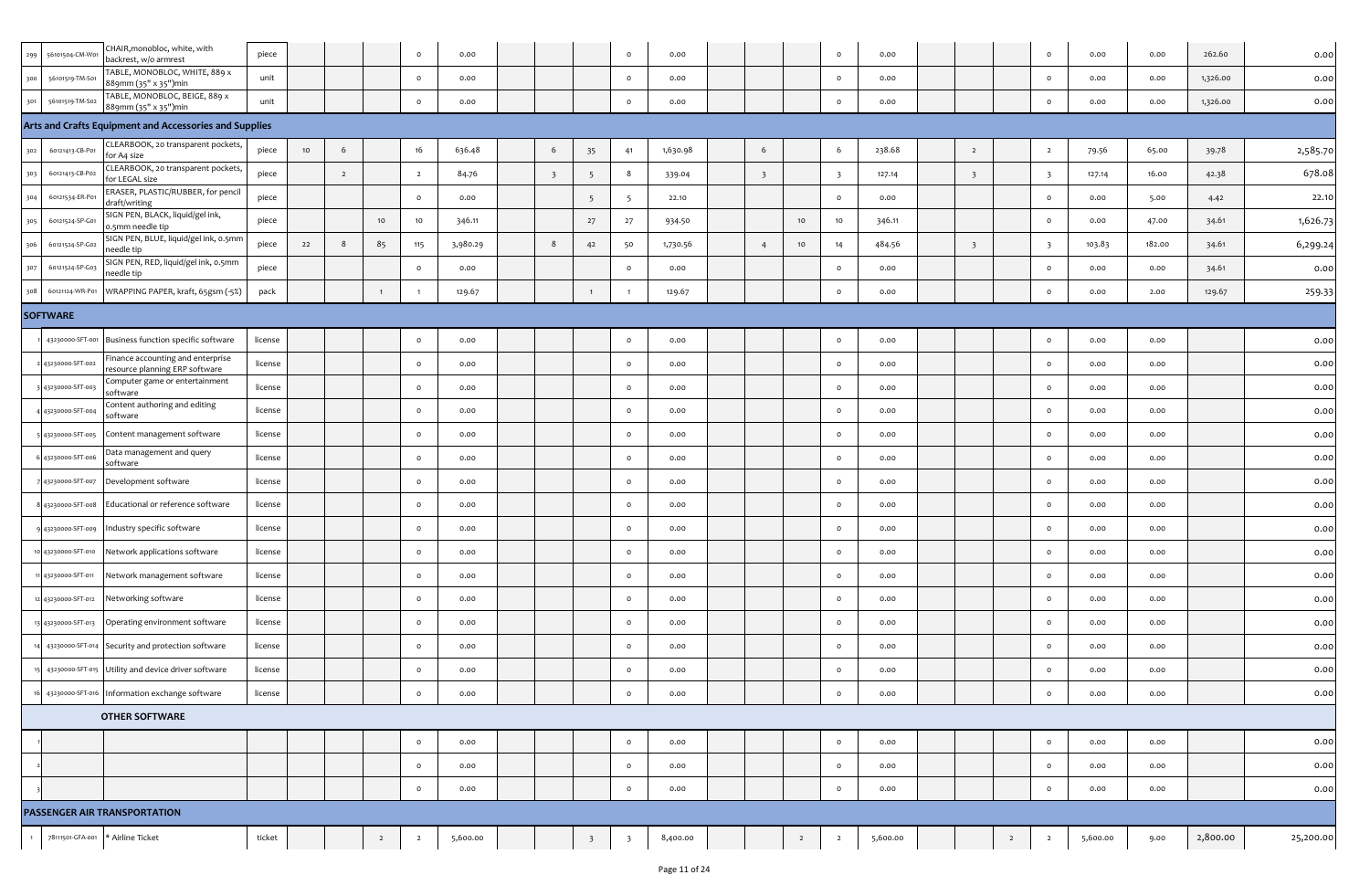## **PART II. OTHER ITEMS NOT AVALABLE AT PS BUT REGULARLY PURCHASED FROM OTHER SOURCES (Note: Please indicate price of items)**

|                                | <b>COMMON ELECTRICAL SUPPLIES</b>                         |                 |                         |                         |                |                         |          |                |                 |   |                 |           |              |       |                |          |              |  |                |        |       |           |           |
|--------------------------------|-----------------------------------------------------------|-----------------|-------------------------|-------------------------|----------------|-------------------------|----------|----------------|-----------------|---|-----------------|-----------|--------------|-------|----------------|----------|--------------|--|----------------|--------|-------|-----------|-----------|
|                                | Royal Cord, 2.5mm sq. No. 12 3C 600V                      | meters          | 60                      |                         |                | 60                      | 7,200.00 |                |                 |   | $\circ$         | 0.00      |              |       | $\circ$        | 0.00     |              |  | $\circ$        | 0.00   | 60.00 | 120.00    | 7,200.00  |
| Chemical Lab                   | Light Bulb LED 13watts                                    | pc              |                         |                         |                | $\circ$                 | 0.00     |                | 20              |   | $20\,$          | 5,000.00  |              |       | $\circ$        | 0.00     |              |  | $\circ$        | 0.00   | 20.00 | 250.00    | 5,000.00  |
|                                | Universal Adapter                                         | pc              |                         |                         |                | $\circ$                 | 0.00     |                | $5\overline{5}$ |   | $5\overline{)}$ | 400.00    |              |       | $\circ$        | 0.00     |              |  | $\circ$        | 0.00   | 5.00  | 80.00     | 400.00    |
| TSD Pilot Plant                | Light Bulb LED 13 watts                                   | pc              | 15                      |                         |                | 15                      | 0.00     |                |                 |   | $\circ$         | 0.00      | 15           |       | 15             | 0.00     |              |  | $\mathsf{o}$   | 0.00   | 30.00 |           | 0.00      |
|                                |                                                           |                 |                         |                         |                | $\circ$                 | 0.00     |                |                 |   | $\circ$         | 0.00      |              |       | $\circ$        | 0.00     |              |  | $\circ$        | 0.00   | 0.00  |           | 0.00      |
| <b>COMMON OFFICE EQUIPMENT</b> |                                                           |                 |                         |                         |                |                         |          |                |                 |   |                 |           |              |       |                |          |              |  |                |        |       |           |           |
| Chemical Lab                   | elephone, wireless                                        | unit            |                         | $\overline{\mathbf{3}}$ |                | $\overline{\mathbf{3}}$ | 6,000.00 |                |                 |   | $\circ$         | 0.00      |              |       | $\circ$        | 0.00     |              |  | $\circ$        | 0.00   | 3.00  | 2,000.00  | 6,000.00  |
| <b>BTS</b>                     | Printer                                                   | unit            | $\overline{1}$          |                         |                | $\overline{1}$          | 5,000.00 |                |                 |   | $\circ$         | 0.00      |              |       | $\circ$        | 0.00     |              |  | $\circ$        | 0.00   | 1.00  | 5,000.00  | 5,000.00  |
| 3 TSd Pilot Plant              | Newsprint Paper, Size A4                                  | ream            |                         |                         | 6              | 6                       | 1,500.00 |                |                 | 6 | 6               | 1,500.00  |              | $6\,$ | 6              | 1,500.00 |              |  | $\circ$        | 0.00   | 18.00 | 250.00    | 4,500.00  |
|                                |                                                           |                 |                         |                         |                | $\circ$                 | 0.00     |                |                 |   | $\circ$         | 0.00      |              |       | $\circ$        | 0.00     |              |  | $\circ$        | 0.00   | 0.00  |           | 0.00      |
|                                |                                                           |                 |                         |                         |                | $\circ$                 | 0.00     |                |                 |   | $\circ$         | 0.00      |              |       | $\circ$        | 0.00     |              |  | $\circ$        | 0.00   | 0.00  |           | 0.00      |
| <b>COMMON OFFICE SUPPLIES</b>  |                                                           |                 |                         |                         |                |                         |          |                |                 |   |                 |           |              |       |                |          |              |  |                |        |       |           |           |
|                                | Tarpaulin                                                 | lot             |                         |                         |                | $\circ$                 | 0.00     | $\overline{2}$ |                 |   | $\overline{2}$  | 1,000.00  |              |       | $\circ$        | 0.00     |              |  | $\circ$        | 0.00   | 2.00  | 500.00    | 1,000.00  |
|                                | Time Card for Bundy Clock                                 | lot             |                         |                         |                | $\circ$                 | 0.00     | $\overline{1}$ |                 |   | $\mathbf{1}$    | 1,000.00  |              |       | $\circ$        | 0.00     |              |  | $\circ$        | 0.00   | 1.00  | 1,000.00  | 1,000.00  |
|                                | Other Office Supplies (Bench Scale)                       | lot             |                         |                         | $\overline{1}$ | $\blacksquare$          | 1,868.34 |                |                 |   | $\circ$         | 0.00      |              |       | $\circ$        | 0.00     |              |  | $\circ$        | 0.00   | 1.00  | 1,868.34  | 1,868.34  |
|                                | Other Office Supplies (Pilot Scale<br>Verification)       | lot             | $\overline{1}$          |                         |                | $\overline{1}$          | 8,000.00 |                |                 |   | $\circ$         | 0.00      |              |       | $\circ$        | 0.00     |              |  | $\Omega$       | 0.00   | 1.00  | 8,000.00  | 8,000.00  |
| Chemical Lab                   | Ink Cart., Canon Pixma 745 Black XL<br>or IP2870 Printer  |                 | 6                       |                         |                | 6                       | 6,000.00 |                |                 |   | $\circ$         | 0.00      |              |       | $\circ$        | 0.00     |              |  | $\circ$        | 0.00   | 6.00  | 1,000.00  | 6,000.00  |
|                                | Ink Cart., Canon Pixma 746 Color XL<br>for IP2870 Printer |                 | 6                       |                         |                | 6                       | 6,000.00 |                |                 |   | $\circ$         | 0.00      |              |       | $\circ$        | 0.00     |              |  | $\Omega$       | 0.00   | 6.00  | 1,000.00  | 6,000.00  |
|                                | Wall Clock Ballpoint black                                |                 |                         |                         |                | $\circ$                 | 0.00     |                | $\overline{2}$  |   | $\overline{2}$  | 2,000.00  |              |       | $\circ$        | 0.00     |              |  | $\circ$        | 0.00   | 2.00  | 1,000.00  | 2,000.00  |
|                                | <b>Ball point black</b>                                   |                 | 10                      |                         |                | $10$                    | 200.00   |                |                 |   | $\circ$         | 0.00      |              |       | $\circ$        | 0.00     |              |  | $\circ$        | 0.00   | 10.00 | 20.00     | 200.00    |
|                                | Sign Pen, black 0.5 tip                                   |                 | 30                      |                         |                | 30                      | 2,400.00 |                |                 |   | $\circ$         | 0.00      |              |       | $\circ$        | 0.00     |              |  | $\Omega$       | 0.00   | 30.00 | 80.00     | 2,400.00  |
|                                | Door Knob                                                 |                 | $\overline{2}$          |                         |                | $\overline{2}$          | 2,000.00 |                |                 |   | $\circ$         | 0.00      |              |       | $\circ$        | 0.00     |              |  | $\circ$        | 0.00   | 2.00  | 1,000.00  | 2,000.00  |
|                                | Ink cart., HP 932XL Black                                 |                 | $\overline{\mathbf{3}}$ |                         |                | $\overline{\mathbf{3}}$ | 3,000.00 |                |                 |   | $\circ$         | 0.00      |              |       | $\circ$        | 0.00     |              |  | $\circ$        | 0.00   | 3.00  | 1,000.00  | 3,000.00  |
|                                | Ink cart., HP 933XL Cyan                                  |                 | $\overline{\mathbf{3}}$ |                         |                | $\overline{\mathbf{3}}$ | 3,000.00 |                |                 |   | $\circ$         | 0.00      |              |       | $\circ$        | 0.00     |              |  | $\circ$        | 0.00   | 3.00  | 1,000.00  | 3,000.00  |
|                                | Ink cart., HP 933XL Magenta                               |                 | $\overline{\mathbf{3}}$ |                         |                | $\overline{\mathbf{3}}$ | 3,000.00 |                |                 |   | $\circ$         | 0.00      |              |       | $\circ$        | 0.00     |              |  | $\circ$        | 0.00   | 3.00  | 1,000.00  | 3,000.00  |
|                                | Ink cart., HP 933XL Yellow                                |                 | $\overline{\mathbf{3}}$ |                         |                | $\overline{\mathbf{3}}$ | 3,000.00 |                |                 |   | $\circ$         | 0.00      |              |       | $\circ$        | 0.00     |              |  | $\circ$        | 0.00   | 3.00  | 1,000.00  | 3,000.00  |
|                                | Toner, Sharp Copier AR-168FT                              |                 | $\overline{1}$          |                         |                | $\blacksquare$          | 4,000.00 |                |                 |   | $\circ$         | 0.00      |              |       | $\circ$        | 0.00     |              |  | $\circ$        | 0.00   | 1.00  | 4,000.00  | 4,000.00  |
|                                | Eraser                                                    |                 | $\overline{2}$          |                         |                | $\overline{2}$          | 60.00    |                |                 |   | $\circ$         | 0.00      |              |       | $\circ$        | 0.00     |              |  | $\circ$        | 0.00   | 2.00  | 30.00     | 60.00     |
| Physical Lab                   | Various Office Supplies                                   | lot             |                         |                         |                | $\circ$                 | 0.00     | $\overline{1}$ |                 |   | $\overline{1}$  | 12,004.00 |              |       | $\circ$        | 0.00     |              |  | $\circ$        | 0.00   | 1.00  | 12,004.00 | 12,004.00 |
| PPGSS                          | Various Office Supplies thru CA                           | lot             | $\overline{1}$          |                         |                | $\overline{1}$          | 750.00   | $\overline{1}$ |                 |   | $\mathbf{1}$    | 750.00    | $\mathbf{1}$ |       | $\overline{1}$ | 750.00   | $\mathbf{1}$ |  | $\overline{1}$ | 750.00 | 4.00  | 750.00    | 3,000.00  |
| Director Office                | Various Office Supplies/Materials thru<br>CA              | $_{\text{lot}}$ | $\overline{1}$          |                         |                | $\overline{1}$          | 0.00     |                |                 |   | $\circ$         | 0.00      |              |       | $\circ$        | 0.00     |              |  | $\mathsf{o}$   | 0.00   | 1.00  |           | 0.00      |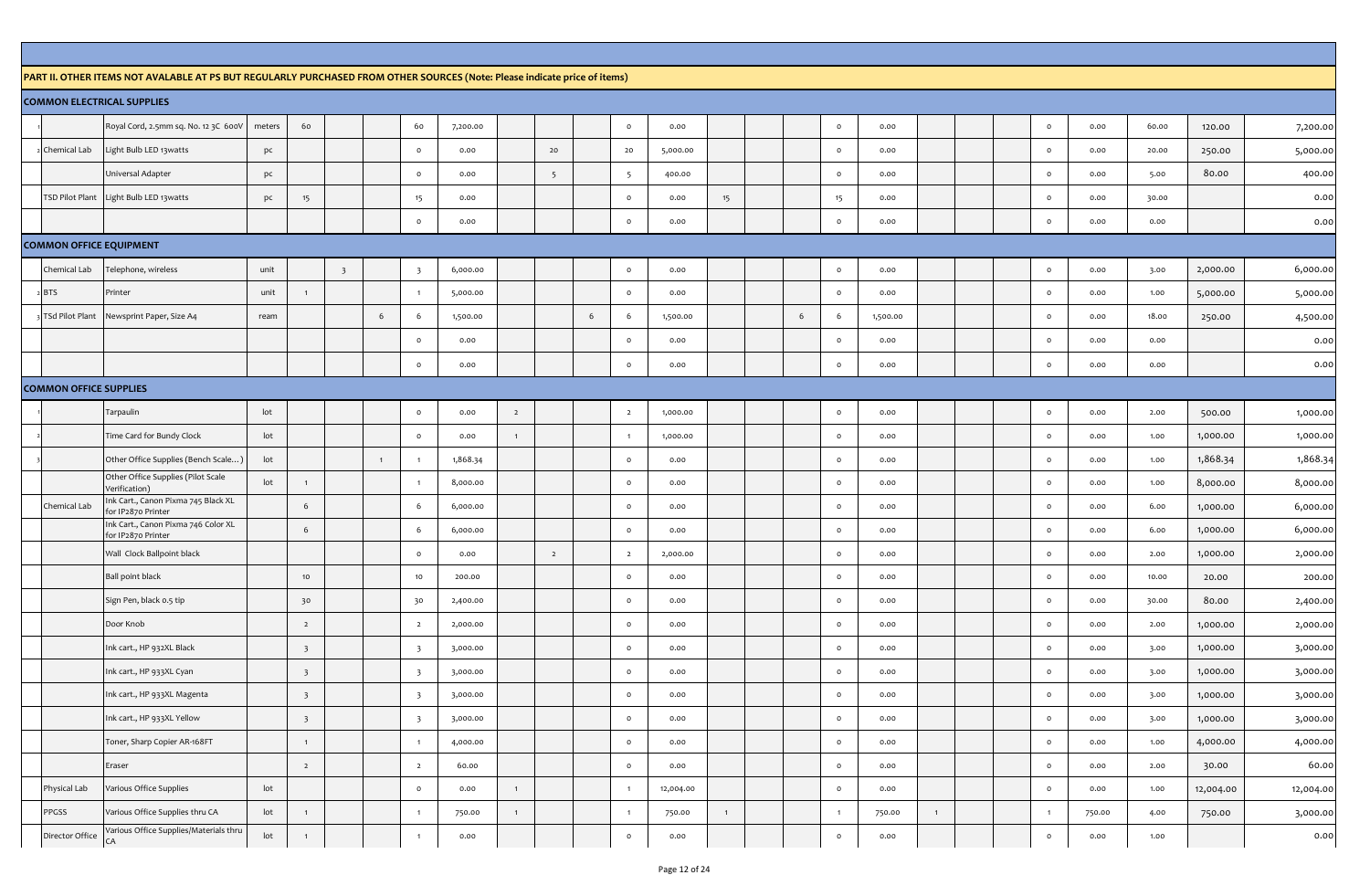| PICTS                          | Various Office Supplies/Materials thru<br>CA           | lot   |                 |                         | $\circ$        | 0.00       |                |                         |                |                         | 8,740.00 |                |                         | $\circ$                 | 0.00   |                |                         | $\circ$                 | 0.00   | 1.00   | 8,740.00   | 8,740.00   |
|--------------------------------|--------------------------------------------------------|-------|-----------------|-------------------------|----------------|------------|----------------|-------------------------|----------------|-------------------------|----------|----------------|-------------------------|-------------------------|--------|----------------|-------------------------|-------------------------|--------|--------|------------|------------|
|                                |                                                        |       |                 |                         | $\circ$        | 0.00       |                |                         |                | $\circ$                 | 0.00     |                |                         | $\mathsf{o}$            | 0.00   |                |                         | $\circ$                 | 0.00   | 0.00   |            | 0.00       |
|                                | <b>COMMON JANITORIAL SUPPLIES</b>                      |       |                 |                         |                |            |                |                         |                |                         |          |                |                         |                         |        |                |                         |                         |        |        |            |            |
|                                | Dishwashing Liquid                                     | pouch | $5\overline{)}$ |                         | -5             | 0.00       |                |                         |                | $\circ$                 | 0.00     |                |                         | $\mathsf{o}$            | 0.00   |                |                         | $\circ$                 | 0.00   | 5.00   |            | 0.00       |
|                                | Handsoap, anti-bacterial                               | pc    | $\mathbf{1}$    |                         |                | 0.00       |                |                         |                | $\circ$                 | 0.00     |                |                         | $\circ$                 | 0.00   |                |                         | $\circ$                 | 0.00   | 1.00   |            | 0.00       |
|                                |                                                        |       |                 |                         | $\Omega$       | 0.00       |                |                         |                | $\circ$                 | 0.00     |                |                         | $\circ$                 | 0.00   |                |                         | $\circ$                 | 0.00   | 0.00   |            | 0.00       |
|                                |                                                        |       |                 |                         | $\circ$        | 0.00       |                |                         |                | $\circ$                 | 0.00     |                |                         | $\circ$                 | 0.00   |                |                         | $\circ$                 | 0.00   | 0.00   |            | 0.00       |
|                                |                                                        |       |                 |                         | $\circ$        | 0.00       |                |                         |                | $\circ$                 | 0.00     |                |                         | $\mathsf{o}$            | 0.00   |                |                         | $\mathsf{o}$            | 0.00   | 0.00   |            | 0.00       |
|                                | <b>Office Equipment and Accessories</b>                |       |                 |                         |                |            |                |                         |                |                         |          |                |                         |                         |        |                |                         |                         |        |        |            |            |
|                                |                                                        |       |                 |                         | $\circ$        | 0.00       |                |                         |                | $\circ$                 | 0.00     |                |                         | $\circ$                 | 0.00   |                |                         | $\circ$                 | 0.00   | 0.00   |            | 0.00       |
|                                |                                                        |       |                 |                         | $\circ$        | 0.00       |                |                         |                | $\circ$                 | 0.00     |                |                         | $\circ$                 | 0.00   |                |                         | $\circ$                 | 0.00   | 0.00   |            | 0.00       |
|                                |                                                        |       |                 |                         | $\circ$        | 0.00       |                |                         |                | $\circ$                 | 0.00     |                |                         | $\circ$                 | 0.00   |                |                         | $\circ$                 | 0.00   | 0.00   |            | 0.00       |
|                                |                                                        |       |                 |                         | $\circ$        | 0.00       |                |                         |                | $\circ$                 | 0.00     |                |                         | $\circ$                 | 0.00   |                |                         | $\circ$                 | 0.00   | 0.00   |            | 0.00       |
|                                |                                                        |       |                 |                         | $\circ$        | 0.00       |                |                         |                | $\circ$                 | 0.00     |                |                         | $\circ$                 | 0.00   |                |                         | $\mathsf{o}$            | 0.00   | 0.00   |            | 0.00       |
| <b>Office Supplies</b>         |                                                        |       |                 |                         |                |            |                |                         |                |                         |          |                |                         |                         |        |                |                         |                         |        |        |            |            |
|                                | OtherOffice Supplies                                   | lot   |                 |                         | $\circ$        | 0.00       |                |                         | $\overline{1}$ |                         | 2,230.82 |                |                         | $\circ$                 | 0.00   |                |                         | $\circ$                 | 0.00   | 1.00   | 2,230.82   | 2,230.82   |
|                                | Other Supplies (Bench Scale)                           | lot   |                 |                         |                | 30,000.00  |                |                         |                | $\circ$                 | 0.00     |                |                         | $\circ$                 | 0.00   |                |                         | $\circ$                 | 0.00   | 1.00   | 30,000.00  | 30,000.00  |
|                                | Other Supplies and Materials (Process<br>Enhancement)  | lot   | $\mathbf{1}$    |                         |                | 100,000.00 |                |                         |                | $\circ$                 | 0.00     |                |                         | $\circ$                 | 0.00   |                |                         | $\circ$                 | 0.00   | 1.00   | 100,000.00 | 100,000.00 |
|                                | Other Supplies (Process<br>Enhancement                 | lot   | $\overline{1}$  |                         |                | 60,000.00  |                |                         |                | $\circ$                 | 0.00     |                |                         | $\circ$                 | 0.00   |                |                         | $\circ$                 | 0.00   | 1.00   | 60,000.00  | 60,000.00  |
|                                | Other Supplies (Bench Scale)                           | lot   | $\mathbf{1}$    |                         |                | 30,000.00  |                |                         |                | $\circ$                 | 0.00     |                |                         | $\mathsf{o}$            | 0.00   |                |                         | $\circ$                 | 0.00   | 1.00   | 30,000.00  | 30,000.00  |
|                                | Supplies and Materials (Natural<br>Textile Fiber Yarns | lot   | $\mathbf{1}$    |                         |                | 2,000.00   | 1              |                         |                |                         | 2,000.00 |                |                         | $\circ$                 | 0.00   |                |                         | $\circ$                 | 0.00   | 2.00   | 2,000.00   | 4,000.00   |
|                                | Other Supplies (Pilot Scale<br>Verification.           | lot   | $\overline{1}$  |                         |                | 54,800.00  |                |                         |                | $\circ$                 | 0.00     |                |                         | $\circ$                 | 0.00   |                |                         | $\circ$                 | 0.00   | 1.00   | 54,800.00  | 54,800.00  |
| Hybrid Cocoon<br>Production    | DTR, Form 48,100/pack                                  | pack  |                 | $10$                    | $10$           | 250.00     |                | 10                      |                | 10                      | 250.00   |                | 10                      | 10                      | 250.00 |                | $10$                    | 10                      | 250.00 | 40.00  | 25.00      | 1,000.00   |
| System for Silk<br>Development | Bond Paper, Short Size Substance 20                    | ream  |                 | $\overline{2}$          | $\overline{2}$ | 320.00     |                | $\overline{2}$          |                | $\overline{2}$          | 320.00   |                | $\overline{2}$          | $\overline{2}$          | 320.00 |                | $\overline{2}$          | $\overline{2}$          | 320.00 | 8.00   | 160.00     | 1,280.00   |
| in Northern<br>Mindanao        | Bond Paper, Pink Color                                 | ream  |                 | $\overline{2}$          | $\overline{2}$ | 360.00     |                | $\overline{2}$          |                | $\overline{2}$          | 360.00   |                | $\overline{2}$          | $\overline{2}$          | 360.00 |                | $\overline{2}$          | $\overline{\mathbf{2}}$ | 360.00 | 8.00   | 180.00     | 1,440.00   |
|                                | Bond paper, Yellow Color                               | ream  |                 | $\overline{\mathbf{3}}$ |                | 540.00     |                | $\overline{\mathbf{3}}$ |                | $\overline{\mathbf{3}}$ | 540.00   |                | $\overline{\mathbf{3}}$ | $\overline{\mathbf{3}}$ | 540.00 |                | $\overline{\mathbf{3}}$ | $\overline{\mathbf{3}}$ | 540.00 | 12.00  | 180.00     | 2,160.00   |
|                                | Envelope, Documentary legal size                       | pc    | 50              |                         | 50             | 100.00     | 50             |                         |                | 50                      | 100.00   | 50             |                         | 50                      | 100.00 | 50             |                         | 50                      | 100.00 | 200.00 | 2.00       | 400.00     |
|                                | Envelope, Documentary A4 size                          | pc    |                 | 20                      | 20             | 30.00      |                | 20                      |                | 20                      | 30.00    |                | 20                      | 20                      | 30.00  |                | 20                      | 20                      | 30.00  | 80.00  | 1.50       | 120.00     |
|                                | Time Card, bundy clock                                 | pack  | $\overline{2}$  |                         | $\overline{2}$ | 150.00     | $\overline{2}$ |                         |                | $\overline{2}$          | 150.00   | $\overline{2}$ |                         | $\overline{2}$          | 150.00 | $\overline{2}$ |                         | $\overline{2}$          | 150.00 | 8.00   | 75.00      | 600.00     |
|                                | Paper, Fastener colored 50/bx                          | bx    | $\overline{2}$  |                         | $\overline{2}$ | 100.00     | $\overline{2}$ |                         |                | $\overline{2}$          | 100.00   | $\overline{2}$ |                         | $\overline{2}$          | 100.00 | $\overline{2}$ |                         | $\overline{2}$          | 100.00 | 8.00   | 50.00      | 400.00     |
|                                | Double Sided Tape                                      | pc    |                 | 1                       | $\overline{1}$ | 65.00      |                |                         |                | $\circ$                 | 0.00     |                | 1                       | $\mathbf{1}$            | 65.00  |                |                         | $\circ$                 | 0.00   | 2.00   | 65.00      | 130.00     |
|                                | Folder, legal size                                     | pc    |                 | 200                     | 200            | 800.00     |                | 200                     |                | 200                     | 800.00   |                | 200                     | 200                     | 800.00 |                | 200                     | 200                     | 800.00 | 800.00 | 4.00       | 3,200.00   |
|                                | Ball pen, green                                        | pc    |                 | $\mathbf{1}$            | $\overline{1}$ | 20.00      |                | 1                       |                | $\overline{1}$          | 20.00    |                | 1                       | $\mathbf{1}$            | 20.00  |                | 1                       | $\blacksquare$          | 20.00  | 4.00   | 20.00      | 80.00      |
|                                | Ball pen, blue                                         | pc    |                 | $15\phantom{.0}$        | $15\,$         | 105.00     |                | 15                      |                | 15                      | 105.00   |                | 15                      | 15                      | 105.00 |                | 15                      | 15                      | 105.00 | 60.00  | 7.00       | 420.00     |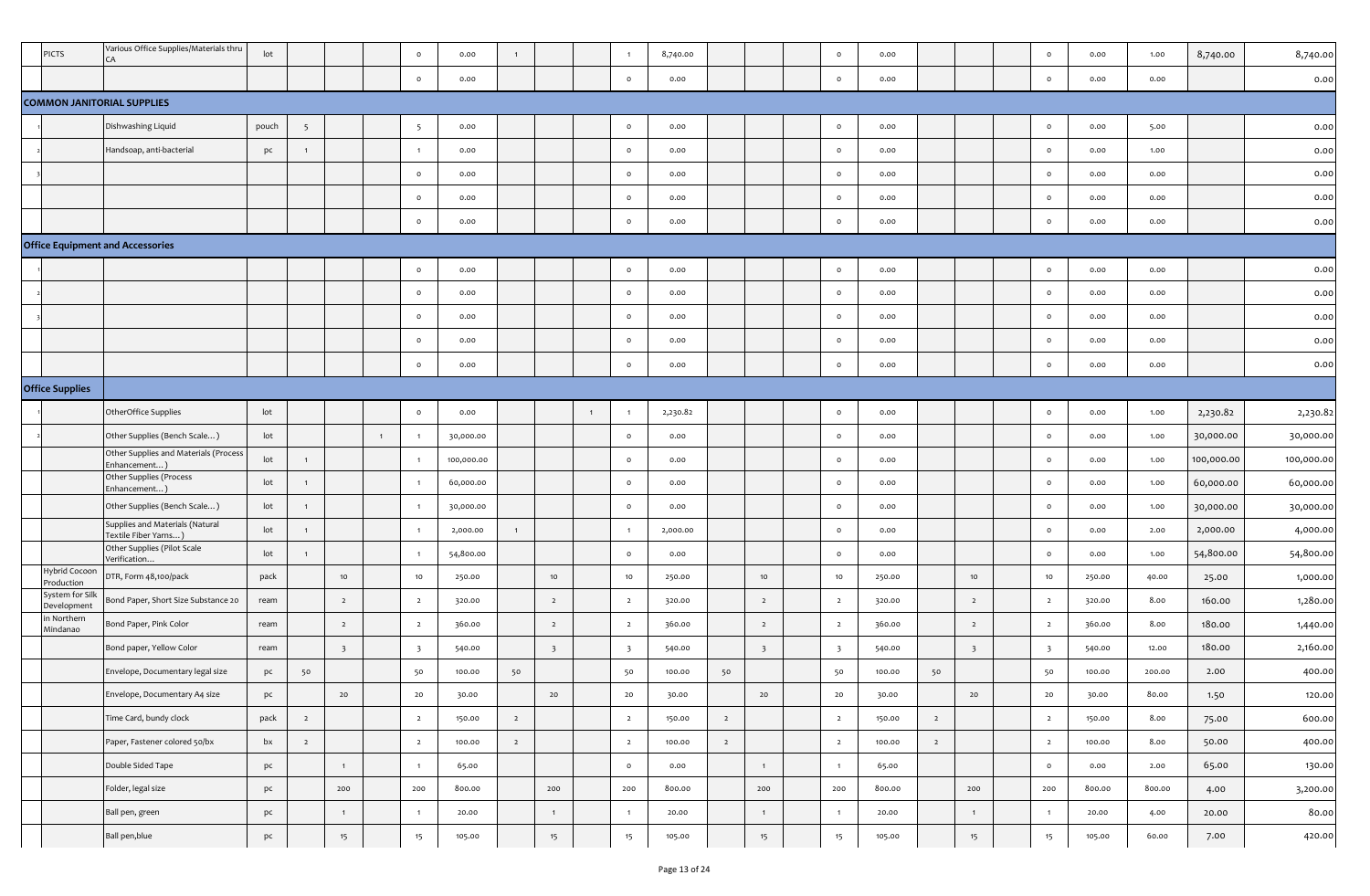|                                        | Glacine Paper                                         | pc   | 200            |                         |                | 200                     | 400.00   | 200 |                         | 200                     | 400.00 | 200 |                         | 200                     | 400.00   | 200 |                         | 200                     | 400.00 | 800.00 | 2.00   | 1,600.00 |
|----------------------------------------|-------------------------------------------------------|------|----------------|-------------------------|----------------|-------------------------|----------|-----|-------------------------|-------------------------|--------|-----|-------------------------|-------------------------|----------|-----|-------------------------|-------------------------|--------|--------|--------|----------|
|                                        | Gloves, large, non-sterilelatex                       | bx   |                | 5                       |                | 5                       | 1,250.00 |     |                         | $\circ$                 | 0.00   |     | 5 <sup>5</sup>          | $5\overline{5}$         | 1,250.00 |     |                         | $\circ$                 | 0.00   | 10.00  | 250.00 | 2,500.00 |
|                                        | Face Mask, large                                      | bx   |                | $\overline{\mathbf{3}}$ |                | $\overline{\mathbf{3}}$ | 750.00   |     | $\overline{\mathbf{3}}$ | $\overline{\mathbf{3}}$ | 750.00 |     | $\overline{\mathbf{3}}$ | $\overline{\mathbf{3}}$ | 750.00   |     | $\overline{\mathbf{3}}$ | $\overline{\mathbf{3}}$ | 750.00 | 12.00  | 250.00 | 3,000.00 |
|                                        | Flour sack                                            | pc   |                | 50                      |                | 50                      | 350.00   |     | 30                      | 30                      | 210.00 |     | 30                      | 30                      | 210.00   |     | 30                      | 30                      | 210.00 | 140.00 | 7.00   | 980.00   |
|                                        | Old newspaper                                         | kg   | 20             |                         |                | 20                      | 1,300.00 | 15  |                         | 15                      | 975.00 | 20  |                         | 20                      | 1,300.00 | 15  |                         | 15                      | 975.00 | 70.00  | 65.00  | 4,550.00 |
|                                        | Empty box, large                                      | pc   |                | 15                      |                | 15                      | 600.00   |     | 15                      | 15                      | 600.00 |     | 15                      | 15                      | 600.00   |     | 15                      | 15                      | 600.00 | 60.00  | 40.00  | 2,400.00 |
|                                        | Sack, used                                            | pc   |                | 30                      |                | 30                      | 150.00   |     | 30                      | 30                      | 150.00 |     | 30                      | 30                      | 150.00   |     | 30                      | 30                      | 150.00 | 120.00 | 5.00   | 600.00   |
|                                        | Blade, large, spare                                   | tube |                | $5\overline{)}$         |                | 5                       | 225.00   |     | $5\overline{5}$         | $5\overline{5}$         | 225.00 |     | $5\overline{)}$         | 5                       | 225.00   |     | $5\overline{)}$         | $5\overline{5}$         | 225.00 | 20.00  | 45.00  | 900.00   |
|                                        | Colander, plastic                                     | pc   |                |                         | 10             | 10                      | 650.00   |     | $5\overline{5}$         | $\overline{5}$          | 325.00 |     |                         | $\circ$                 | 0.00     |     | 5 <sup>5</sup>          | $5\overline{5}$         | 325.00 | 20.00  | 65.00  | 1,300.00 |
|                                        | Cheap Board                                           | pc   |                |                         |                | $\circ$                 | 0.00     |     |                         | $\circ$                 | 0.00   |     |                         | $\circ$                 | 0.00     |     |                         | $\circ$                 | 0.00   | 0.00   | 20.00  | 0.00     |
| <b>BTS</b>                             | Morocco Paper legal size (asstd.<br>Color)            | pcs  | 200            |                         |                | 200                     | 1,000.00 |     |                         | $\circ$                 | 0.00   |     |                         | $\circ$                 | 0.00     |     |                         | $\circ$                 | 0.00   | 200.00 | 5.00   | 1,000.00 |
| <b>BTS</b>                             | Sticker Paper                                         | pack | $\overline{2}$ |                         |                | $\overline{2}$          | 0.00     |     |                         | $\circ$                 | 0.00   |     |                         | $\circ$                 | 0.00     |     |                         | $\circ$                 | 0.00   | 2.00   | 40.00  | 80.00    |
| Accountung                             | Pink Paper, legal size                                | ream |                |                         | $\overline{4}$ | $\overline{4}$          | 1,597.72 |     |                         | $\circ$                 | 0.00   |     |                         | $\circ$                 | 0.00     |     |                         | $\circ$                 | 0.00   | 4.00   | 399.43 | 1,597.72 |
|                                        | Index Card, 5 x 8                                     | pack |                |                         | 20             | 20                      | 600.00   |     |                         | $\circ$                 | 0.00   |     |                         | $\circ$                 | 0.00     |     |                         | $\circ$                 | 0.00   | 20.00  | 30.00  | 600.00   |
|                                        |                                                       |      |                |                         |                | $\circ$                 | 0.00     |     |                         | $\circ$                 | 0.00   |     |                         | $\circ$                 | 0.00     |     |                         | $\mathsf{o}$            | 0.00   | 0.00   |        | 0.00     |
|                                        |                                                       |      |                |                         |                | $\circ$                 | 0.00     |     |                         | $\circ$                 | 0.00   |     |                         | $\circ$                 | 0.00     |     |                         | $\circ$                 | 0.00   | 0.00   |        | 0.00     |
|                                        |                                                       |      |                |                         |                | $\circ$                 | 0.00     |     |                         | $\circ$                 | 0.00   |     |                         | $\circ$                 | 0.00     |     |                         | $\circ$                 | 0.00   | 0.00   |        | 0.00     |
|                                        |                                                       |      |                |                         |                | $\circ$                 | 0.00     |     |                         | $\circ$                 | 0.00   |     |                         | $\circ$                 | 0.00     |     |                         | $\mathsf{o}$            | 0.00   | 0.00   |        | 0.00     |
|                                        |                                                       |      |                |                         |                | $\mathsf{o}$            | 0.00     |     |                         | $\circ$                 | 0.00   |     |                         | $\circ$                 | 0.00     |     |                         | $\circ$                 | 0.00   | 0.00   |        | 0.00     |
|                                        |                                                       |      |                |                         |                | $\circ$                 | 0.00     |     |                         | $\circ$                 | 0.00   |     |                         | $\circ$                 | 0.00     |     |                         | $\circ$                 | 0.00   | 0.00   |        | 0.00     |
|                                        | Audio and visual presentation and composing equipment |      |                |                         |                |                         |          |     |                         |                         |        |     |                         |                         |          |     |                         |                         |        |        |        |          |
|                                        |                                                       |      |                |                         |                | $\circ$                 | 0.00     |     |                         | $\circ$                 | 0.00   |     |                         | $\circ$                 | 0.00     |     |                         | $\mathsf{o}$            | 0.00   | 0.00   |        | 0.00     |
|                                        |                                                       |      |                |                         |                | $\circ$                 | 0.00     |     |                         | $\circ$                 | 0.00   |     |                         | $\circ$                 | 0.00     |     |                         | $\circ$                 | 0.00   | 0.00   |        | 0.00     |
|                                        |                                                       |      |                |                         |                | $\circ$                 | 0.00     |     |                         | $\circ$                 | 0.00   |     |                         | $\circ$                 | 0.00     |     |                         | $\circ$                 | 0.00   | 0.00   |        | 0.00     |
|                                        |                                                       |      |                |                         |                | $\circ$                 | 0.00     |     |                         | $\circ$                 | 0.00   |     |                         | $\circ$                 | 0.00     |     |                         | $\circ$                 | 0.00   | 0.00   |        | 0.00     |
|                                        |                                                       |      |                |                         |                | $\circ$                 | 0.00     |     |                         | $\circ$                 | 0.00   |     |                         | $\circ$                 | 0.00     |     |                         | $\circ$                 | 0.00   | 0.00   |        | 0.00     |
|                                        | Photographic or filming or video equipment            |      |                |                         |                |                         |          |     |                         |                         |        |     |                         |                         |          |     |                         |                         |        |        |        |          |
|                                        |                                                       |      |                |                         |                | $\circ$                 | 0.00     |     |                         | $\circ$                 | 0.00   |     |                         | $\circ$                 | 0.00     |     |                         | $\circ$                 | 0.00   | 0.00   |        | 0.00     |
|                                        |                                                       |      |                |                         |                | $\circ$                 | 0.00     |     |                         | $\circ$                 | 0.00   |     |                         | $\circ$                 | 0.00     |     |                         | $\circ$                 | 0.00   | 0.00   |        | 0.00     |
|                                        |                                                       |      |                |                         |                | $\circ$                 | 0.00     |     |                         | $\circ$                 | 0.00   |     |                         | $\circ$                 | 0.00     |     |                         | $\circ$                 | 0.00   | 0.00   |        | 0.00     |
|                                        |                                                       |      |                |                         |                | $\circ$                 | 0.00     |     |                         | $\circ$                 | 0.00   |     |                         | $\circ$                 | 0.00     |     |                         | $\circ$                 | 0.00   | 0.00   |        | 0.00     |
|                                        |                                                       |      |                |                         |                | $\circ$                 | 0.00     |     |                         | $\circ$                 | 0.00   |     |                         | $\circ$                 | 0.00     |     |                         | $\circ$                 | 0.00   | 0.00   |        | 0.00     |
| <b>Cleaning Equipment and Supplies</b> |                                                       |      |                |                         |                |                         |          |     |                         |                         |        |     |                         |                         |          |     |                         |                         |        |        |        |          |
|                                        |                                                       |      |                |                         |                | $\circ$                 | 0.00     |     |                         | $\circ$                 | 0.00   |     |                         | $\circ$                 | 0.00     |     |                         | $\circ$                 | 0.00   | 0.00   |        | 0.00     |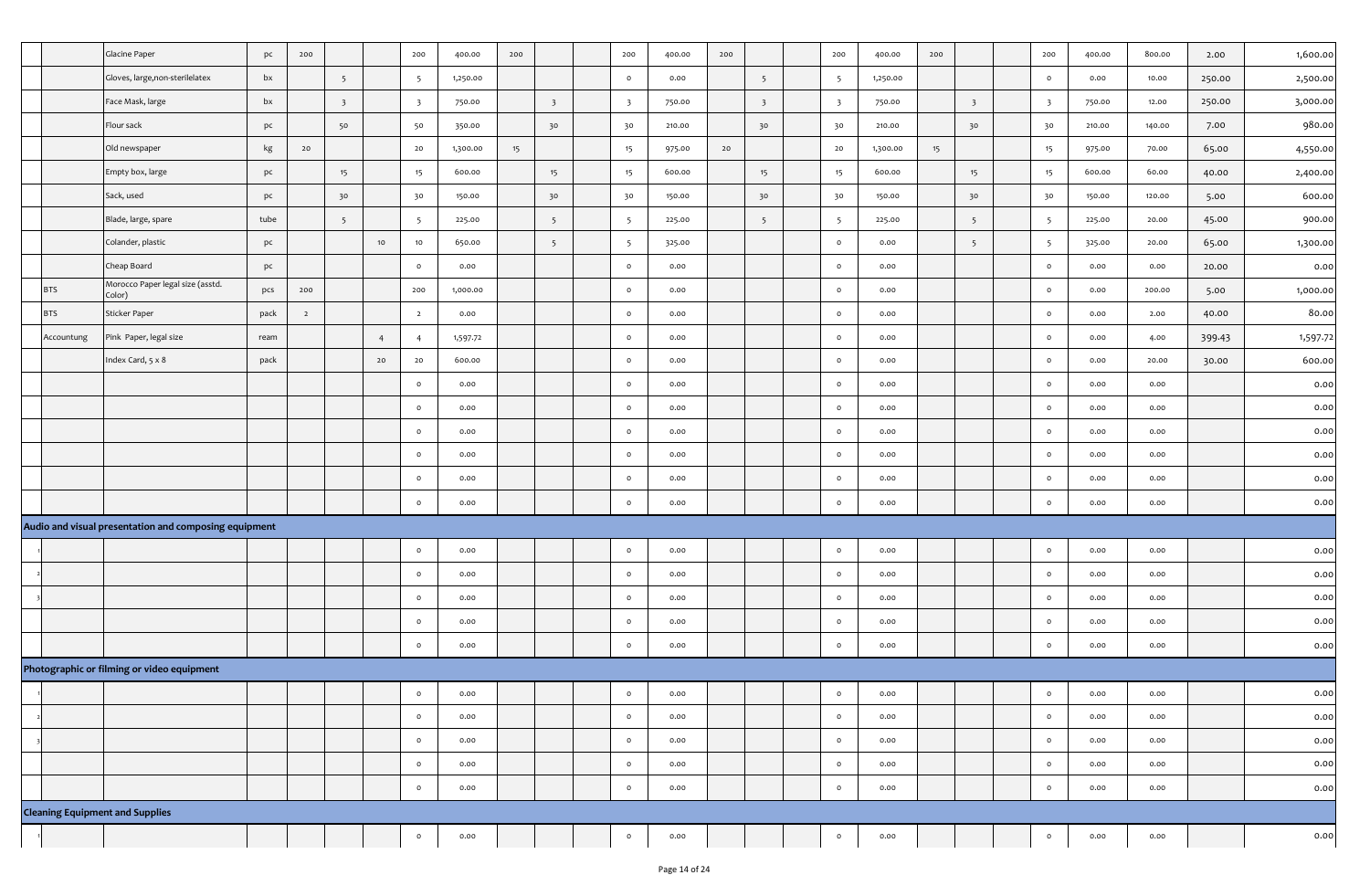|                                     |                                                  |      |                |   | $\circ$         | 0.00      |   |                | $\circ$        | 0.00     |                |  | $\circ$         | 0.00      | $\circ$      | 0.00 | 0.00  |          | 0.00      |
|-------------------------------------|--------------------------------------------------|------|----------------|---|-----------------|-----------|---|----------------|----------------|----------|----------------|--|-----------------|-----------|--------------|------|-------|----------|-----------|
|                                     |                                                  |      |                |   | $\circ$         | 0.00      |   |                | $\circ$        | 0.00     |                |  | $\circ$         | 0.00      | $\circ$      | 0.00 | 0.00  |          | 0.00      |
|                                     |                                                  |      |                |   | $\circ$         | 0.00      |   |                | $\circ$        | 0.00     |                |  | $\circ$         | 0.00      | $\circ$      | 0.00 | 0.00  |          | 0.00      |
|                                     |                                                  |      |                |   | $\circ$         | 0.00      |   |                | $\circ$        | 0.00     |                |  | $\circ$         | 0.00      | $\circ$      | 0.00 | 0.00  |          | 0.00      |
| <b>Paper Materials and Products</b> |                                                  |      |                |   |                 |           |   |                |                |          |                |  |                 |           |              |      |       |          |           |
|                                     | Glossy photopaper                                | pack |                | 6 | -6              | 450.00    |   |                | $\circ$        | 0.00     |                |  | $\circ$         | 0.00      | $\circ$      | 0.00 | 6.00  | 75.00    | 450.00    |
|                                     | Bond Paper, pink color                           | ream |                |   | $\circ$         | 0.00      |   | 24             | 24             | 1,080.00 |                |  | $\mathbf{o}$    | 0.00      | $\circ$      | 0.00 | 24.00 | 45.00    | 1,080.00  |
|                                     |                                                  |      |                |   | $\circ$         | 0.00      |   |                | $\circ$        | 0.00     |                |  | $\circ$         | 0.00      | $\circ$      | 0.00 | 0.00  |          | 0.00      |
|                                     |                                                  |      |                |   | $\circ$         | 0.00      |   |                | $\circ$        | 0.00     |                |  | $\circ$         | 0.00      | $\circ$      | 0.00 | 0.00  |          | 0.00      |
|                                     |                                                  |      |                |   | $\circ$         | 0.00      |   |                | $\circ$        | 0.00     |                |  | $\mathbf{o}$    | 0.00      | $\circ$      | 0.00 | 0.00  |          | 0.00      |
|                                     | Lighting and fixtures and accessories            |      |                |   |                 |           |   |                |                |          |                |  |                 |           |              |      |       |          |           |
|                                     |                                                  |      |                |   | $\circ$         | 0.00      |   |                | $\circ$        | 0.00     |                |  | $\circ$         | 0.00      | $\circ$      | 0.00 | 0.00  |          | 0.00      |
|                                     |                                                  |      |                |   | $\circ$         | 0.00      |   |                | $\circ$        | 0.00     |                |  | $\circ$         | 0.00      | $\circ$      | 0.00 | 0.00  |          | 0.00      |
|                                     |                                                  |      |                |   | $\circ$         | 0.00      |   |                | $\circ$        | 0.00     |                |  | $\circ$         | 0.00      | $\circ$      | 0.00 | 0.00  |          | 0.00      |
|                                     |                                                  |      |                |   | $\circ$         | 0.00      |   |                | $\circ$        | 0.00     |                |  | $\circ$         | 0.00      | $\circ$      | 0.00 | 0.00  |          | 0.00      |
|                                     |                                                  |      |                |   | $\circ$         | 0.00      |   |                | $\circ$        | 0.00     |                |  | $\circ$         | 0.00      | $\circ$      | 0.00 | 0.00  |          | 0.00      |
|                                     | Electrical equipment and components and supplies |      |                |   |                 |           |   |                |                |          |                |  |                 |           |              |      |       |          |           |
|                                     |                                                  |      |                |   | $\circ$         | 0.00      |   |                | $\circ$        | 0.00     |                |  | $\circ$         | 0.00      | $\circ$      | 0.00 | 0.00  |          | 0.00      |
|                                     |                                                  |      |                |   | $\circ$         | 0.00      |   |                | $\circ$        | 0.00     |                |  | $\circ$         | 0.00      | $\circ$      | 0.00 | 0.00  |          | 0.00      |
|                                     |                                                  |      |                |   | $\circ$         | 0.00      |   |                | $\circ$        | 0.00     |                |  | $\circ$         | 0.00      | $\circ$      | 0.00 | 0.00  |          | 0.00      |
|                                     |                                                  |      |                |   | $\circ$         | 0.00      |   |                | $\circ$        | 0.00     |                |  | $\circ$         | 0.00      | $\circ$      | 0.00 | 0.00  |          | 0.00      |
|                                     |                                                  |      |                |   | $\circ$         | 0.00      |   |                | $\circ$        | 0.00     |                |  | $\circ$         | 0.00      | $\circ$      | 0.00 | 0.00  |          | 0.00      |
| <b>Computer Supplies</b>            |                                                  |      |                |   |                 |           |   |                |                |          |                |  |                 |           |              |      |       |          |           |
| HRRMS                               | Toner, Kyocera FS-1060DN                         | cart |                |   | $\circ$         | 0.00      | 6 |                | 6              | 6,300.00 |                |  | $\circ$         | 0.00      | $\circ$      | 0.00 | 6.00  | 1,050.00 | 6,300.00  |
| Process<br>Enhancement.             | Toner, Kyocera FS-1060DN                         | cart | 5              |   | $5\overline{)}$ | 15,000.00 |   |                | $\circ$        | 0.00     | 5 <sup>5</sup> |  | $5\overline{5}$ | 15,000.00 | $\circ$      | 0.00 | 10.00 | 3,000.00 | 30,000.00 |
| RDD-<br>Comparative                 | Ink cart., Epson 960FWD T143 Black               | cart |                |   | $\circ$         | 0.00      |   | $\overline{1}$ |                | 600.00   |                |  | $\circ$         | 0.00      | $\circ$      | 0.00 | 1.00  | 600.00   | 600.00    |
| Evaluation                          | nk cart., Epson 960FWD T143 Cyan                 | cart |                |   | $\circ$         | 0.00      |   | $\overline{1}$ |                | 600.00   |                |  | $\circ$         | 0.00      | $\circ$      | 0.00 | 1.00  | 600.00   | 600.00    |
|                                     | Ink cart., Epson 960FWD T143<br>Magenta          | cart |                |   |                 | 0.00      |   |                |                | 600.00   |                |  | 0               | 0.00      | $\mathsf{o}$ | 0.00 | 1.00  | 600.00   | 600.00    |
|                                     | Ink cart., Epson 960FWD T143 Yellow              | cart |                |   | $\circ$         | 0.00      |   | 1              | $\overline{1}$ | 600.00   |                |  | $\circ$         | 0.00      | $\circ$      | 0.00 | 1.00  | 600.00   | 600.00    |
| <b>BTS</b>                          | Toner for Ecosys Printer (Kyocera)               | cart | $\overline{1}$ |   | $\overline{1}$  | 3,000.00  |   |                | $\circ$        | 0.00     |                |  | $\circ$         | 0.00      | $\circ$      | 0.00 | 1.00  | 3,000.00 | 3,000.00  |
|                                     | EcosysP5026cdw cart Black                        | cart | $\overline{1}$ |   | $\overline{1}$  | 2,000.00  |   |                | $\circ$        | 0.00     |                |  | $\circ$         | 0.00      | $\circ$      | 0.00 | 1.00  | 2,000.00 | 2,000.00  |
|                                     | EcosysP5026cdw cart Magenta                      | cart | $\overline{1}$ |   | $\overline{1}$  | 2,500.00  |   |                | $\circ$        | 0.00     |                |  | $\circ$         | 0.00      | $\circ$      | 0.00 | 1.00  | 2,500.00 | 2,500.00  |
|                                     | EcosysP5026cdw cart Yellow                       | cart | 1              |   | $\overline{1}$  | 2,500.00  |   |                | $\circ$        | 0.00     |                |  | $\circ$         | 0.00      | $\circ$      | 0.00 | 1.00  | 2,500.00 | 2,500.00  |
|                                     | EcosysP5026cdw cart Cyan                         | cart | $\mathbf{1}$   |   | $\overline{1}$  | 2,500.00  |   |                | $\circ$        | 0.00     |                |  | $\circ$         | 0.00      | $\circ$      | 0.00 | 1.00  | 2,500.00 | 2,500.00  |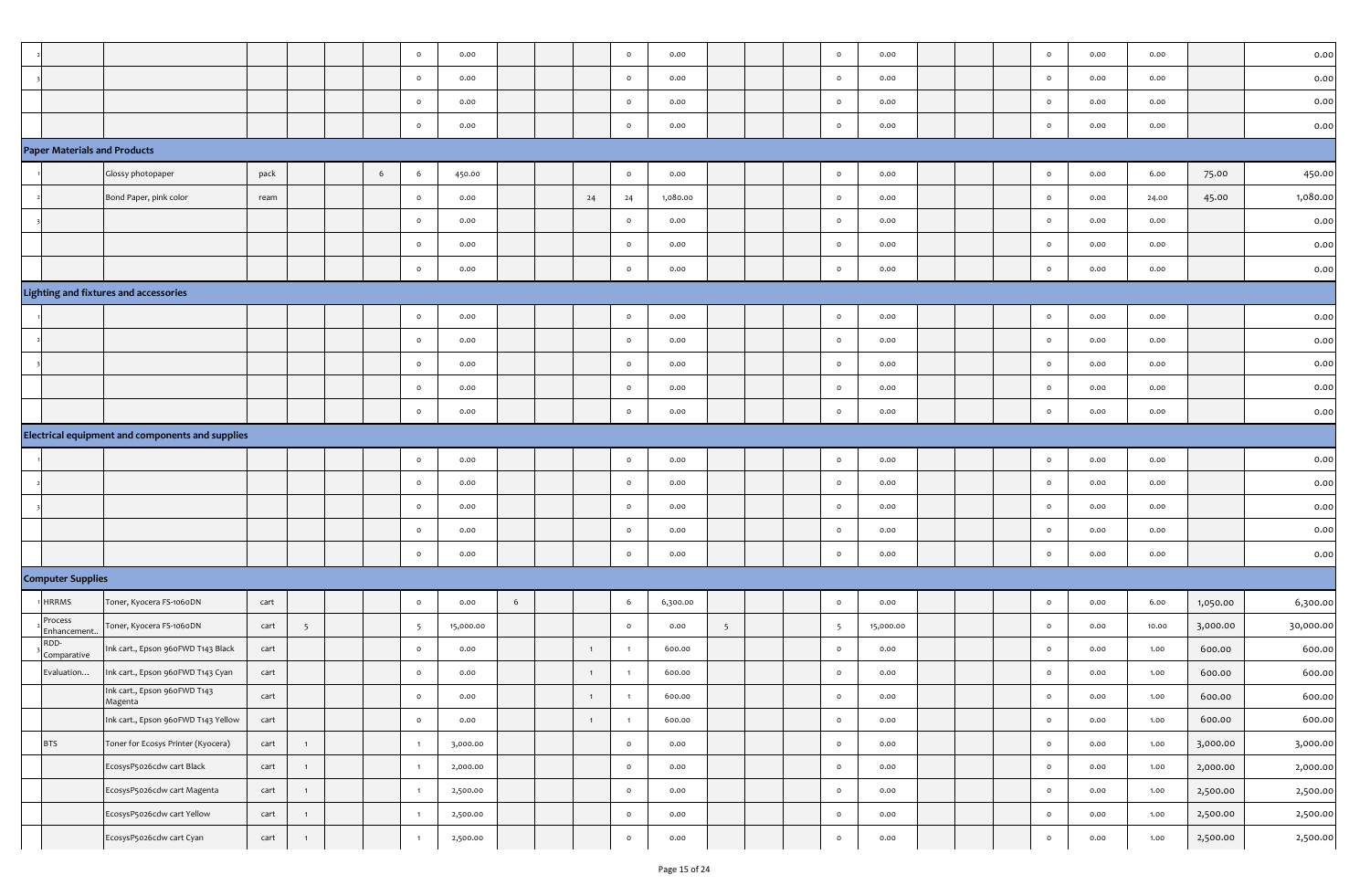|                                               | Ribbon cart., Epson LQ590 black                                       | cart            | $\mathbf{1}$   |                |                         | 500.00    |                |                | $\circ$        | 0.00      |   |              | $\circ$        | 0.00      |   |  | $\circ$        | 0.00      | 1.00  | 500.00    | 500.00    |
|-----------------------------------------------|-----------------------------------------------------------------------|-----------------|----------------|----------------|-------------------------|-----------|----------------|----------------|----------------|-----------|---|--------------|----------------|-----------|---|--|----------------|-----------|-------|-----------|-----------|
|                                               | Compuprint                                                            | cart            | $\overline{1}$ |                |                         | 2,500.00  |                |                | $\circ$        | 0.00      |   |              | $\circ$        | 0.00      |   |  | $\circ$        | 0.00      | 1.00  | 2,500.00  | 2,500.00  |
| Accounting                                    | Toner for Brother HL 2365DW                                           | cart            |                | $\overline{2}$ | $\overline{2}$          | 6,800.00  |                |                | $\circ$        | 0.00      |   |              | $\circ$        | 0.00      |   |  | $\circ$        | 0.00      | 2.00  | 3,400.00  | 6,800.00  |
|                                               | Toner for Kyocera FS-1060DN                                           | cart            |                | $\overline{2}$ | $\overline{\mathbf{2}}$ | 7,100.00  |                |                | $\circ$        | 0.00      |   |              | $\circ$        | 0.00      |   |  | $\circ$        | 0.00      | 2.00  | 3,550.00  | 7,100.00  |
| <b>TIPS</b>                                   | Ink cart for HP color Laser JetjPro<br>M25n (black) HP 201A, CF400A   | cart            |                | $\overline{1}$ |                         | 3,000.00  |                |                | $\circ$        | 0.00      |   |              | $\circ$        | 0.00      |   |  | $\circ$        | 0.00      | 1.00  | 3,000.00  | 3,000.00  |
|                                               | Ink cart for HP color Laser JetjPro<br>M25n (yellow) HP 201A, CF402A  | cart            |                |                |                         | 4,000.00  |                |                | $\circ$        | 0.00      |   |              | $\circ$        | 0.00      |   |  | $\circ$        | 0.00      | 1.00  | 4,000.00  | 4,000.00  |
|                                               | Ink cart for HP color Laser JetjPro<br>M25n (cyan) HP 201A, CF401A    | cart            |                |                |                         | 4,000.00  |                |                | $\circ$        | 0.00      |   |              | $\circ$        | 0.00      |   |  | $\circ$        | 0.00      | 1.00  | 4,000.00  | 4,000.00  |
|                                               | Ink cart for HP color Laser JetjPro<br>M25n (magenta) HP 201A, CF403A | cart            |                | $\overline{1}$ | $\mathbf{1}$            | 4,000.00  |                |                | $\circ$        | 0.00      |   |              | $\circ$        | 0.00      |   |  | $\circ$        | 0.00      | 1.00  | 4,000.00  | 4,000.00  |
|                                               | Toner Cart Ecosys P5026 cdw TK5240<br>black                           | cart            |                |                |                         | 6,000.00  |                |                | $\circ$        | 0.00      |   |              | $\circ$        | 0.00      |   |  | $\circ$        | 0.00      | 1.00  | 6,000.00  | 6,000.00  |
|                                               | Toner Cart Ecosys P5026 cdw TK5240<br>:yan                            | cart            |                |                |                         | 6,000.00  |                |                | $\circ$        | 0.00      |   |              | $\circ$        | 0.00      |   |  | $\circ$        | 0.00      | 1.00  | 6,000.00  | 6,000.00  |
|                                               | Toner Cart Ecosys P5026 cdw TK5240<br>magenta                         | cart            |                | $\overline{1}$ | $\mathbf{1}$            | 6,000.00  |                |                | $\circ$        | 0.00      |   |              | $\circ$        | 0.00      |   |  | $\circ$        | 0.00      | 1.00  | 6,000.00  | 6,000.00  |
|                                               | Toner Cart Ecosys P5026 cdw TK5240<br>yellow                          | cart            |                |                |                         | 6,000.00  |                |                | $\circ$        | 0.00      |   |              | $\circ$        | 0.00      |   |  | $\circ$        | 0.00      | 1.00  | 6,000.00  | 6,000.00  |
| <b>PICTS</b>                                  | Black ink cart., HP131A                                               | cart            |                |                | $\circ$                 | 0.00      |                | 6              | - 6            | 33,000.00 |   |              | $\circ$        | 0.00      |   |  | $\circ$        | 0.00      | 6.00  | 5,500.00  | 33,000.00 |
|                                               | Cyan ink cart., HP131A                                                | cart            |                |                | $\circ$                 | 0.00      |                | 6              | 6              | 33,000.00 |   |              | $\circ$        | 0.00      |   |  | $\circ$        | 0.00      | 6.00  | 5,500.00  | 33,000.00 |
|                                               | Magenta ink cart., HP131A                                             | cart            |                |                | $\circ$                 | 0.00      |                | 6              | -6             | 33,000.00 |   |              | $\circ$        | 0.00      |   |  | $\circ$        | 0.00      | 6.00  | 5,500.00  | 33,000.00 |
|                                               | Yellow ink cart., HP131A                                              | cart            |                |                | $\circ$                 | 0.00      |                | 6              | - 6            | 33,000.00 |   |              | $\circ$        | 0.00      |   |  | $\circ$        | 0.00      | 6.00  | 5,500.00  | 33,000.00 |
|                                               | Toner ink cart., Kyocera TK1124                                       | cart            |                |                | $\circ$                 | 0.00      |                | 6              | - 6            | 24,000.00 |   |              | $\circ$        | 0.00      |   |  | $\circ$        | 0.00      | 6.00  | 4,000.00  | 24,000.00 |
| <b>TSD Pilot Plant</b>                        | Ink cart., HP LJ M252N, Black CF402A,<br>cvan                         | cart            |                | $\overline{4}$ | $\overline{4}$          | 16,000.00 |                |                | $\circ$        | 0.00      |   |              | $\circ$        | 0.00      |   |  | $\circ$        | 0.00      | 4.00  | 4,000.00  | 16,000.00 |
|                                               | Ink cart., HP DJ Advantage 2545                                       | cart            |                | 6              | 6                       | 2,400.00  |                |                | $\circ$        | 0.00      |   | 6            | 6              | 2,400.00  |   |  | $\circ$        | 0.00      | 12.00 | 400.00    | 4,800.00  |
|                                               | Toner cart., for Brother HL 5450DN<br>black                           | cart            |                |                | $\circ$                 | 0.00      | $\overline{4}$ |                | $\overline{4}$ | 18,000.00 |   |              | $\circ$        | 0.00      |   |  | $\circ$        | 0.00      | 4.00  | 4,500.00  | 18,000.00 |
|                                               |                                                                       |                 |                |                | $\circ$                 | 0.00      |                |                | $\circ$        | 0.00      |   |              | $\circ$        | 0.00      |   |  | $\circ$        | 0.00      | 0.00  |           | 0.00      |
|                                               |                                                                       |                 |                |                | $\circ$                 | 0.00      |                |                | $\circ$        | 0.00      |   |              | $\circ$        | 0.00      |   |  | $\mathsf{o}$   | 0.00      | 0.00  |           | 0.00      |
| <b>Common ICT Equipment</b>                   |                                                                       |                 |                |                |                         |           |                |                |                |           |   |              |                |           |   |  |                |           |       |           |           |
|                                               | Wireless mouse                                                        | unit            |                | $\overline{2}$ | $\overline{2}$          | 900.00    |                |                | $\circ$        | 0.00      |   |              | $\circ$        | 0.00      |   |  | $\circ$        | 0.00      | 2.00  | 450.00    | 900.00    |
|                                               | Wireless keyboard                                                     | unit            |                | $\overline{2}$ | $\overline{2}$          | 1,500.00  |                |                | $\circ$        | 0.00      |   |              | $\circ$        | 0.00      |   |  | $\circ$        | 0.00      | 2.00  | 750.00    | 1,500.00  |
|                                               |                                                                       |                 |                |                | $\circ$                 | 0.00      |                |                | $\circ$        | 0.00      |   |              | $\circ$        | 0.00      |   |  | $\circ$        | 0.00      | 0.00  |           | 0.00      |
|                                               |                                                                       |                 |                |                | $\circ$                 | 0.00      |                |                | $\circ$        | 0.00      |   |              | $\circ$        | 0.00      |   |  | $\circ$        | 0.00      | 0.00  |           | 0.00      |
|                                               |                                                                       |                 |                |                | $\Omega$                | 0.00      |                |                | $\circ$        | 0.00      |   |              | $\circ$        | 0.00      |   |  | $\mathsf{o}$   | 0.00      | 0.00  |           | 0.00      |
| <b>CONSUMABLES</b>                            |                                                                       |                 |                |                |                         |           |                |                |                |           |   |              |                |           |   |  |                |           |       |           |           |
| <b>HRRMS</b>                                  | Developer for Sharp Copier                                            | pc              |                |                | $\circ$                 | 0.00      | $\mathbf{1}$   |                |                | 1,003.40  |   |              | $\circ$        | 0.00      |   |  | $\circ$        | 0.00      | 1.00  | 1,003.40  | 1,003.40  |
|                                               | Cutter Blade for Sharp Copier                                         | pc              |                |                | $\circ$                 | 0.00      | $\mathbf{1}$   |                | $\overline{1}$ | 617.00    |   |              | $\circ$        | 0.00      |   |  | $\circ$        | 0.00      | 1.00  | 617.00    | 617.00    |
|                                               | DV Seal                                                               | pc              |                |                | $\mathsf{o}$            | 0.00      | $\overline{1}$ |                |                | 386.00    |   |              | $\circ$        | 0.00      |   |  | $\circ$        | 0.00      | 1.00  | 386.00    | 386.00    |
| Laboratory<br>Supplies                        | <b>Chemical Supplies</b>                                              | $_{\text{lot}}$ |                | $\overline{1}$ | $\overline{1}$          | 10,000.00 |                | $\overline{1}$ |                | 10,000.00 | 1 |              | $\overline{1}$ | 10,000.00 | 1 |  | $\overline{1}$ | 10,000.00 | 4.00  | 10,000.00 | 40,000.00 |
| (Resource<br>$\mathsf{Mapping} \dots \rangle$ | Laboratory glassware                                                  | lot             |                |                | $\overline{1}$          | 10,000.00 |                | $\overline{1}$ |                | 10,000.00 |   | $\mathbf{1}$ | $\overline{1}$ | 10,000.00 |   |  | $\circ$        | 0.00      | 3.00  | 10,000.00 | 30,000.00 |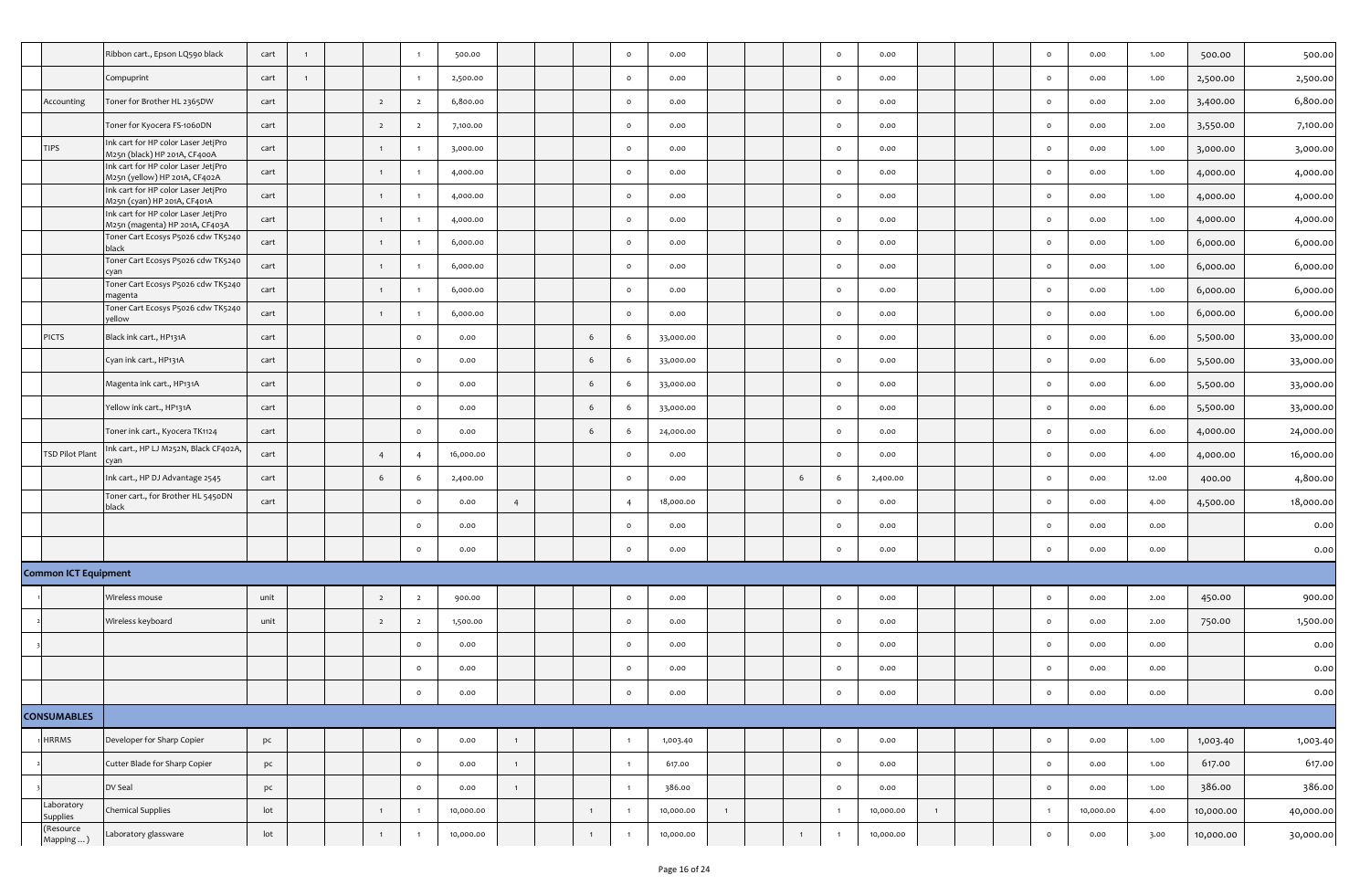|                                              | Laboratory consumables                                       | lot             |                |                |                | 10,000.00  |                |                |                | 10,000.00 |                | $\overline{1}$  |                | 10,000.00 |                |                | $\circ$        | 0.00      | 3.00   | 10,000.00  | 30,000.00  |
|----------------------------------------------|--------------------------------------------------------------|-----------------|----------------|----------------|----------------|------------|----------------|----------------|----------------|-----------|----------------|-----------------|----------------|-----------|----------------|----------------|----------------|-----------|--------|------------|------------|
| Other Supplies                               | Natural Fabrics                                              | lot             |                | $\mathbf{1}$   |                | 6,250.00   |                | $\mathbf{1}$   |                | 6,250.00  |                | $\mathbf{1}$    |                | 6,250.00  | $\overline{1}$ |                | $\overline{1}$ | 6,250.00  | 4.00   | 6,250.00   | 25,000.00  |
| Resource<br>(Mapping                         | Dye Sources                                                  | lot             |                |                |                | 6,250.00   |                |                |                | 6,250.00  |                | $\overline{1}$  |                | 6,250.00  | $\overline{1}$ |                | -1             | 6,250.00  | 4.00   | 6,250.00   | 25,000.00  |
|                                              | Other Processing Supplies                                    | lot             |                | $\overline{4}$ |                | 4,000.00   |                | $\overline{4}$ |                | 4,000.00  |                | $\overline{2}$  | $\overline{2}$ | 2,000.00  |                |                | $\circ$        | 0.00      | 10.00  | 1,000.00   | 10,000.00  |
| Repair and<br>Maintenance                    | Laboratory Equipment/Aircon<br>Facilities (Resource Mapping) | lot             |                |                | $\circ$        | 0.00       |                | $\overline{1}$ |                | 11,000.00 |                |                 | $\circ$        | 0.00      |                |                | $\circ$        | 0.00      | 1.00   | 11,000.00  | 11,000.00  |
| Cooking Gas                                  | Gas (Resource Mapping)                                       | lot             |                |                |                | 5,500.00   |                | $\overline{2}$ | $\overline{2}$ | 11,000.00 |                | $\overline{1}$  |                | 5,500.00  |                |                | $\circ$        | 0.00      | 4.00   | 5,500.00   | 22,000.00  |
|                                              | Laboratory Supplies (Bench Scale )                           | lot             |                |                |                | 210,000.00 |                |                | $\circ$        | 0.00      |                |                 | $\circ$        | 0.00      |                |                | $\circ$        | 0.00      | 1.00   | 210,000.00 | 210,000.00 |
|                                              | Gasoline, oil and lubricants                                 | lot             | $\overline{1}$ |                |                | 22,000.00  |                |                | $\circ$        | 0.00      |                |                 | $\circ$        | 0.00      |                |                | $\circ$        | 0.00      | 1.00   | 22,000.00  | 22,000.00  |
| aboratory<br>Supplies                        | Sodium Hydroxide pellets, AR, 500g                           | btl             |                |                | $\circ$        | 0.00       |                |                |                | 2,000.00  |                |                 | $\circ$        | 0.00      |                |                | $\circ$        | 0.00      | 1.00   | 2,000.00   | 2,000.00   |
| Comparative<br>$\textsf{Evaluation} \rangle$ | Sodium Hydroxide pellets, AR, 500g                           | cby             |                |                | $\circ$        | 0.00       |                |                | $\circ$        | 0.00      |                | $\overline{2}$  | $\overline{2}$ | 6,000.00  |                |                | $\circ$        | 0.00      | 2.00   | 3,000.00   | 6,000.00   |
|                                              | Sodium Metabisulfite                                         | btl             |                |                | $\circ$        | 0.00       |                | $\overline{1}$ |                | 3,000.00  |                |                 | $\circ$        | 0.00      |                |                | $\circ$        | 0.00      | 1.00   | 3,000.00   | 3,000.00   |
|                                              | Hydrochloric Acid, 37% AR                                    | btl             |                |                | $\circ$        | 0.00       |                |                | $\circ$        | 0.00      |                |                 |                | 2,000.00  |                |                | $\circ$        | 0.00      | 1.00   | 2,000.00   | 2,000.00   |
|                                              | Other Laboratory Chemicals and<br>supplies                   | lot             |                | -5             |                | 10,000.00  |                | 6              | - 6            | 12,000.00 |                | $5\overline{5}$ | -5             | 10,000.00 |                | 5              | -5             | 10,000.00 | 21.00  | 2,000.00   | 42,000.00  |
|                                              | Abaca Fiber, raw                                             | kg              |                | 25             | 25             | 2,125.00   |                | 25             | 25             | 2,125.00  |                | 25              | 25             | 2,125.00  |                | 25             | 25             | 2,125.00  | 100.00 | 85.00      | 8,500.00   |
|                                              | Cotton Fibers, lint                                          | kg              |                |                | $\circ$        | 0.00       |                | 100            | 100            | 12,000.00 |                |                 | $\circ$        | 0.00      |                |                | $\circ$        | 0.00      | 100.00 | 120.00     | 12,000.00  |
|                                              | Polyester Fiber, staple                                      | kg              |                |                | $\circ$        | 0.00       |                |                | $\circ$        | 0.00      |                | 70              | 70             | 4,200.00  |                |                | $\circ$        | 0.00      | 70.00  | 60.00      | 4,200.00   |
|                                              | Other Supplies and Materials                                 | lot             |                | $\overline{1}$ |                | 5,000.00   |                |                |                | 5,000.00  |                | $\overline{2}$  | $\overline{2}$ | 10,000.00 |                | $\overline{2}$ | $\overline{2}$ | 10,000.00 | 6.00   | 5,000.00   | 30,000.00  |
| aboratory                                    |                                                              |                 |                |                |                |            |                |                |                |           |                |                 |                |           |                |                |                |           |        |            |            |
| supplies                                     | Laboratory Supplies                                          | lot             | $\overline{2}$ |                | $\overline{2}$ | 26,900.00  | $\overline{2}$ |                | $\overline{2}$ | 26,900.00 | $\overline{2}$ |                 | $\overline{2}$ | 26,900.00 | $\overline{2}$ |                | $\overline{2}$ | 26,900.00 | 8.00   | 13,450.00  | 107,600.00 |
| Natural Textile)<br>-iber                    | Other Supplies (fiber, processing)                           | lot             | $\overline{2}$ |                |                | 27,450.00  | $\overline{2}$ |                | $\overline{2}$ | 27,450.00 | $\overline{2}$ |                 | $\overline{2}$ | 27,450.00 | $\overline{2}$ |                | $\overline{2}$ | 27,450.00 | 8.00   | 13,725.00  | 109,800.00 |
| based Yarn )                                 | Fuels, Oils and Lubricants                                   | lot             | $\overline{2}$ |                | $\overline{2}$ | 8,000.00   |                |                | $\circ$        | 0.00      |                |                 | $\circ$        | 0.00      |                |                | $\circ$        | 0.00      | 2.00   | 4,000.00   | 8,000.00   |
| Pilot Scale<br>/erification                  | Laboratory Supplies                                          | lot             |                |                |                | 53,800.00  |                |                | $\circ$        | 0.00      |                |                 | $\circ$        | 0.00      |                |                | $\circ$        | 0.00      | 1.00   | 53,800.00  | 53,800.00  |
|                                              | <b>Travelling Expenses</b>                                   | lot             | $\overline{1}$ |                |                | 2,800.00   |                |                | $\circ$        | 0.00      |                |                 | $\circ$        | 0.00      |                |                | $\circ$        | 0.00      | 1.00   | 2,800.00   | 2,800.00   |
|                                              | Water                                                        | lot             | $\mathbf{1}$   |                |                | 20,200.00  |                |                | $\circ$        | 0.00      |                |                 | $\circ$        | 0.00      |                |                | $\circ$        | 0.00      | 1.00   | 20,200.00  | 20,200.00  |
|                                              | Electricity                                                  | lot             | $\mathbf{1}$   |                |                | 67,900.00  |                |                | $\circ$        | 0.00      |                |                 | $\circ$        | 0.00      |                |                | $\circ$        | 0.00      | 1.00   | 67,900.00  | 67,900.00  |
|                                              | Fuel Oil Lubricant                                           | lot             | $\overline{1}$ |                |                | 4,000.00   |                |                | $\circ$        | 0.00      |                |                 | $\circ$        | 0.00      |                |                | $\circ$        | 0.00      | 1.00   | 4,000.00   | 4,000.00   |
|                                              | Postage and Courier                                          | lot             | $\mathbf{1}$   |                |                | 1,700.00   |                |                | $\circ$        | 0.00      |                |                 | $\circ$        | 0.00      |                |                | $\circ$        | 0.00      | 1.00   | 1,700.00   | 1,700.00   |
|                                              | Telephone Expenses (landline)                                | lot             | $\mathbf{1}$   |                |                | 7,900.00   |                |                | $\circ$        | 0.00      |                |                 | $\circ$        | 0.00      |                |                | $\circ$        | 0.00      | 1.00   | 7,900.00   | 7,900.00   |
|                                              | Telephone Expenses (Mobile)                                  | lot             | $\mathbf{1}$   |                |                | 920.00     |                |                | $\circ$        | 0.00      |                |                 | $\circ$        | 0.00      |                |                | $\circ$        | 0.00      | 1.00   | 920.00     | 920.00     |
|                                              | Printing and Publication Expenses                            | lot             | $\mathbf{1}$   |                |                | 100.00     |                |                | $\circ$        | 0.00      |                |                 | $\circ$        | 0.00      |                |                | $\circ$        | 0.00      | 1.00   | 100.00     | 100.00     |
|                                              | Representation Expenses                                      | lot             | $\mathbf{1}$   |                |                | 1,800.00   |                |                | $\circ$        | 0.00      |                |                 | $\circ$        | 0.00      |                |                | $\mathbf{o}$   | 0.00      | 1.00   | 1,800.00   | 1,800.00   |
|                                              | Legal Expenses                                               | $_{\text{lot}}$ | $\mathbf{1}$   |                |                | 5,000.00   |                |                | $\circ$        | 0.00      |                |                 | $\circ$        | 0.00      |                |                | $\circ$        | 0.00      | 1.00   | 5,000.00   | 5,000.00   |
|                                              | Transportation and Delivery Expenses                         | lot             | $\mathbf{1}$   |                |                | 5,000.00   |                |                | $\circ$        | 0.00      |                |                 | $\circ$        | 0.00      |                |                | $\circ$        | 0.00      | 1.00   | 5,000.00   | 5,000.00   |
|                                              | Professional Fee                                             | lot             | $\mathbf{1}$   |                |                | 5,000.00   |                |                | $\circ$        | 0.00      |                |                 | $\circ$        | 0.00      |                |                | $\circ$        | 0.00      | 1.00   | 5,000.00   | 5,000.00   |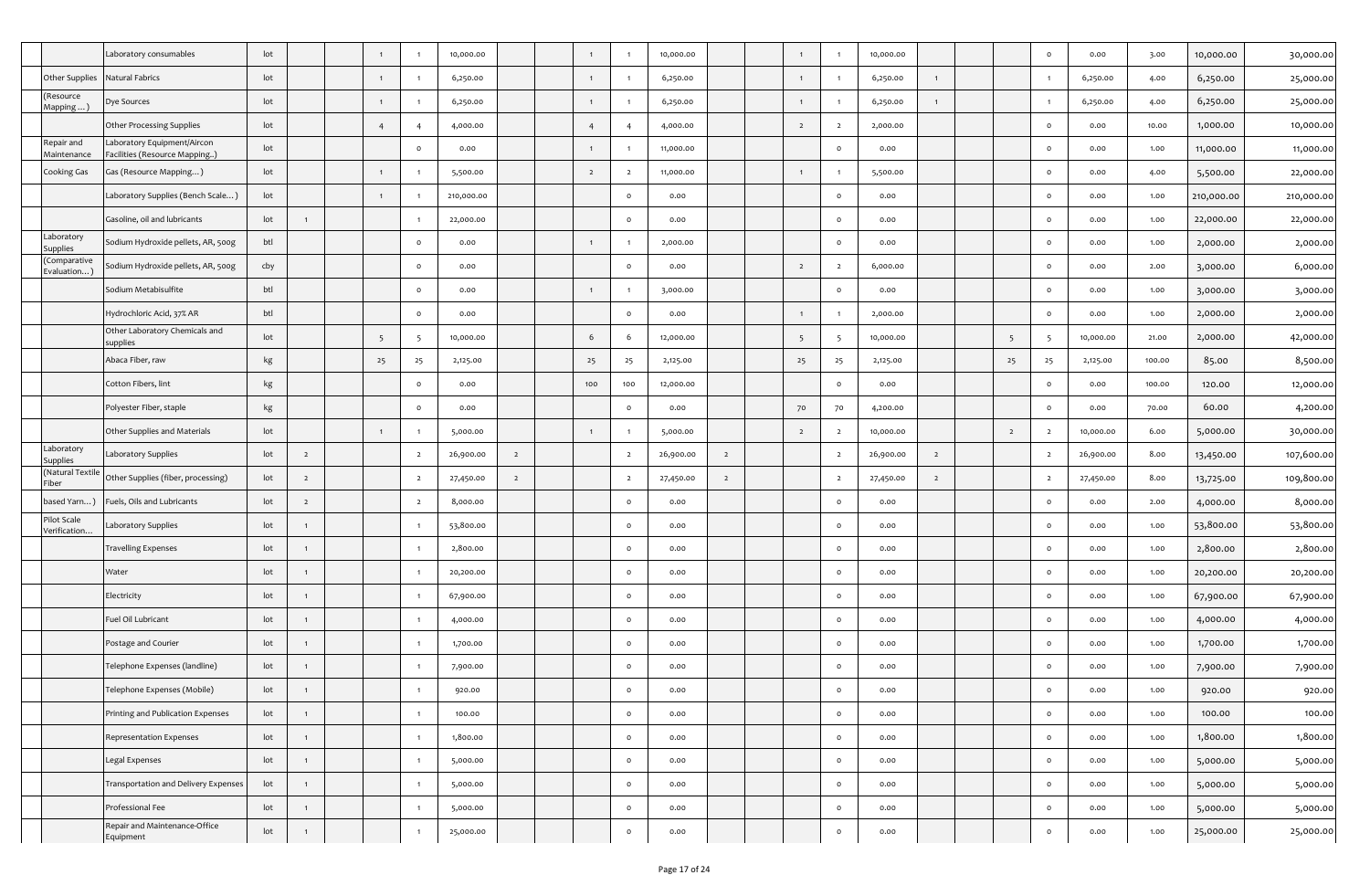|                                  | Repair and Maintenance-Technical<br>Equipment     | lot             | $\overline{1}$          |                 |                         |                         | 3,000.00  |                         |                         | $\circ$                 | 0.00      |                |  | $\circ$        | 0.00     |                         |  | $\circ$                 | 0.00     | 1.00   | 3,000.00  | 3,000.00  |
|----------------------------------|---------------------------------------------------|-----------------|-------------------------|-----------------|-------------------------|-------------------------|-----------|-------------------------|-------------------------|-------------------------|-----------|----------------|--|----------------|----------|-------------------------|--|-------------------------|----------|--------|-----------|-----------|
| Laboratory<br>scale              | NMMO 50% in Water                                 |                 |                         |                 |                         | $\circ$                 | 0.00      |                         | $\overline{\mathbf{3}}$ |                         | 39,000.00 |                |  | $\circ$        | 0.00     |                         |  | $\circ$                 | 0.00     | 3.00   | 13,000.00 | 39,000.00 |
| Production of<br>regenerated     | Sodium Silicate                                   |                 |                         |                 |                         |                         | 10,772.65 |                         |                         | $\circ$                 | 0.00      |                |  | $\circ$        | 0.00     |                         |  | $\circ$                 | 0.00     | 1.00   | 10,772.65 | 10,772.65 |
| Cellulose from<br>Banana Fibers. | Disposable mask                                   |                 |                         |                 |                         | $\overline{\mathbf{3}}$ | 2,700.00  |                         | $\overline{2}$          | $\overline{2}$          | 1,800.00  |                |  | $\circ$        | 0.00     |                         |  | $\circ$                 | 0.00     | 5.00   | 900.00    | 4,500.00  |
|                                  | Vinyl gloves                                      |                 |                         |                 |                         | $\overline{\mathbf{3}}$ | 600.00    |                         | $\overline{\mathbf{3}}$ | $\overline{\mathbf{3}}$ | 600.00    |                |  | $\circ$        | 0.00     |                         |  | $\circ$                 | 0.00     | 6.00   | 200.00    | 1,200.00  |
|                                  | Goggles                                           |                 |                         |                 |                         | $\overline{\mathbf{3}}$ | 499.98    |                         | $\overline{\mathbf{3}}$ |                         | 499.98    |                |  | $\circ$        | 0.00     |                         |  | $\circ$                 | 0.00     | 6.00   | 166.66    | 999.96    |
|                                  | Banana Fiber                                      |                 |                         |                 |                         | $\circ$                 | 0.00      | 300                     |                         | 300                     | 36,000.00 |                |  | $\circ$        | 0.00     |                         |  | $\circ$                 | 0.00     | 300.00 | 120.00    | 36,000.00 |
|                                  | Folded Kitchen Towels                             |                 |                         |                 | 36                      | 36                      | 828.00    |                         |                         | $\circ$                 | 0.00      |                |  | $\circ$        | 0.00     |                         |  | $\circ$                 | 0.00     | 36.00  | 23.00     | 828.00    |
|                                  | <b>Stainless Steel Strainer</b>                   |                 |                         |                 | $\overline{\mathbf{3}}$ | $\overline{\mathbf{3}}$ | 2,010.00  |                         |                         | $\circ$                 | 0.00      |                |  | $\circ$        | 0.00     |                         |  | $\circ$                 | 0.00     | 3.00   | 670.00    | 2,010.00  |
|                                  | Aluminum Foil                                     |                 |                         |                 | 12                      | 12                      | 2,400.00  |                         |                         | $\circ$                 | 0.00      |                |  | $\circ$        | 0.00     |                         |  | $\circ$                 | 0.00     | 12.00  | 200.00    | 2,400.00  |
|                                  | Resealable Plastic Bags                           |                 |                         |                 | 24                      | 24                      | 4,800.00  |                         |                         | $\circ$                 | 0.00      |                |  | $\circ$        | 0.00     |                         |  | $\circ$                 | 0.00     | 24.00  | 200.00    | 4,800.00  |
|                                  | <b>Dessicator Sealant</b>                         |                 | $\overline{1}$          |                 |                         | $\overline{1}$          | 237.35    |                         |                         | $\circ$                 | 0.00      |                |  | $\circ$        | 0.00     |                         |  | $\circ$                 | 0.00     | 1.00   | 237.35    | 237.35    |
| Chemical Lab                     | Liquid Handsoap                                   | bottle          |                         | 12              |                         | 12                      | 1,200.00  |                         |                         | $\circ$                 | 0.00      | 12             |  | 12             | 1,200.00 |                         |  | $\circ$                 | 0.00     | 24.00  | 100.00    | 2,400.00  |
|                                  | Dishwashing Liquid Soap                           | gallon          |                         | 6               |                         | 6                       | 900.00    |                         |                         | $\circ$                 | 0.00      | $\mathbf{1}$   |  | $\overline{1}$ | 150.00   |                         |  | $\circ$                 | 0.00     | 7.00   | 150.00    | 1,050.00  |
|                                  | AATCC Technical (latest edition)                  | pc              |                         |                 |                         |                         | 45,000.00 |                         |                         | $\circ$                 | 0.00      |                |  | $\circ$        | 0.00     |                         |  | $\circ$                 | 0.00     | 1.00   | 45,000.00 | 45,000.00 |
|                                  | ISO Standard Test Method                          | lot             |                         | $\overline{1}$  |                         | $\overline{1}$          | 20,000.00 |                         |                         | $\circ$                 | 0.00      |                |  | $\circ$        | 0.00     |                         |  | $\circ$                 | 0.00     | 1.00   | 20,000.00 | 20,000.00 |
|                                  | Disposable face mask                              | box             |                         | $5\overline{5}$ |                         | 5                       | 1,000.00  |                         |                         | $\circ$                 | 0.00      |                |  | $\circ$        | 0.00     |                         |  | $\circ$                 | 0.00     | 5.00   | 200.00    | 1,000.00  |
|                                  | Disposable gloves                                 | bx              |                         | 5               |                         | 5                       | 1,250.00  |                         |                         | $\circ$                 | 0.00      |                |  | $\circ$        | 0.00     |                         |  | $\circ$                 | 0.00     | 5.00   | 250.00    | 1,250.00  |
|                                  | Wire Gauze                                        | pc              |                         |                 |                         |                         | 0.00      |                         |                         | $\circ$                 | 0.00      | 5 <sup>5</sup> |  | - 5            | 750.00   |                         |  | $\circ$                 | 0.00     | 5.00   | 150.00    | 750.00    |
|                                  | Sharpening of Scissor                             | pc              | 6                       |                 |                         |                         | 0.00      | 6                       |                         | 6                       | 360.00    | 6              |  | 6              | 360.00   | 6                       |  | 6                       | 360.00   | 18.00  | 60.00     | 1,080.00  |
|                                  | <b>Extraction Thimble</b>                         | pack            |                         |                 |                         |                         | 0.00      | $\overline{\mathbf{3}}$ |                         |                         | 4,500.00  |                |  | $\circ$        | 0.00     |                         |  | $\circ$                 | 0.00     | 3.00   | 1,500.00  | 4,500.00  |
|                                  | White Polyester thread                            | pc              |                         |                 |                         |                         | 0.00      | $\overline{\mathbf{3}}$ |                         | $\overline{\mathbf{3}}$ | 300.00    |                |  | $\circ$        | 0.00     |                         |  | $\circ$                 | 0.00     | 3.00   | 100.00    | 300.00    |
|                                  | Sulfuric Acid AR 2.5L                             | btl             |                         |                 |                         |                         | 0.00      | 10                      |                         | 10                      | 25,000.00 |                |  | $\circ$        | 0.00     |                         |  | $\circ$                 | 0.00     | 10.00  | 2,500.00  | 25,000.00 |
|                                  | Metal Plate                                       | pc              |                         |                 |                         |                         | 0.00      | 5 <sup>5</sup>          |                         | -5                      | 5,000.00  |                |  | $\circ$        | 0.00     |                         |  | $\circ$                 | 0.00     | 5.00   | 1,000.00  | 5,000.00  |
|                                  | Petri Dish                                        | pc              |                         |                 |                         |                         | 0.00      | 24                      |                         | 24                      | 6,000.00  |                |  | $\circ$        | 0.00     |                         |  | $\circ$                 | 0.00     | 24.00  | 250.00    | 6,000.00  |
|                                  | Glass Beaker, 50ml                                | pc              |                         |                 |                         |                         | 0.00      | 24                      |                         | 24                      | 4,800.00  |                |  | $\circ$        | 0.00     |                         |  | $\circ$                 | 0.00     | 24.00  | 200.00    | 4,800.00  |
|                                  | Glass Beaker, 150ml                               | pc              |                         |                 |                         |                         | 0.00      | 24                      |                         | 24                      | 6,000.00  |                |  | $\circ$        | 0.00     |                         |  | $\circ$                 | 0.00     | 24.00  | 250.00    | 6,000.00  |
|                                  | Sodium Hydroxidem TG                              | pack            |                         |                 |                         |                         | 0.00      | 10 <sub>1</sub>         |                         | 10                      | 1,000.00  |                |  | $\circ$        | 0.00     |                         |  | $\circ$                 | 0.00     | 10.00  | 100.00    | 1,000.00  |
| <b>BTS</b>                       | LBP MDS Check General Fund 101                    | pad             | $\overline{\mathbf{3}}$ |                 |                         | $\overline{\mathbf{3}}$ | 2,100.00  | $\overline{\mathbf{3}}$ |                         | $\overline{\mathbf{3}}$ | 2,100.00  |                |  | $\circ$        | 0.00     | $\overline{\mathbf{3}}$ |  | $\overline{\mathbf{3}}$ | 2,100.00 | 9.00   | 700.00    | 6,300.00  |
|                                  | LBP MDS Check General Fund 101/184                | pad             | $\overline{2}$          |                 |                         | $\overline{2}$          | 1,400.00  | $\overline{2}$          |                         | $\overline{2}$          | 1,400.00  |                |  | $\circ$        | 0.00     | $\overline{2}$          |  | $\overline{2}$          | 1,400.00 | 6.00   | 700.00    | 4,200.00  |
|                                  | Official Receipt for Fund 101 (NG)                | bklt            | 5 <sup>5</sup>          |                 |                         | 5                       | 750.00    |                         |                         | $\circ$                 | 0.00      |                |  | $\circ$        | 0.00     |                         |  | $\circ$                 | 0.00     | 5.00   | 150.00    | 750.00    |
| PPGSS                            | Supplies for Sharp Copier Machine                 | lot             | $\mathbf{1}$            |                 |                         | $\overline{1}$          | 3,000.00  |                         |                         | $\circ$                 | 0.00      |                |  | $\mathbf{o}$   | 0.00     |                         |  | $\circ$                 | 0.00     | 1.00   | 3,000.00  | 3,000.00  |
|                                  | Director Office Supplies for Sharp Copier Machine | lot             | $\mathbf{1}$            |                 |                         | $\overline{1}$          | 6,500.00  |                         |                         | $\circ$                 | 0.00      |                |  | $\circ$        | 0.00     |                         |  | $\circ$                 | 0.00     | 1.00   | 6,500.00  | 6,500.00  |
|                                  | TSD Pilot Plant Various Supplies and Materials    | $_{\text{lot}}$ |                         |                 |                         | $\circ$                 | 0.00      |                         |                         | $\circ$                 | 0.00      |                |  | $\mathbf{o}$   | 0.00     |                         |  | $\circ$                 | 0.00     | 0.00   |           | 0.00      |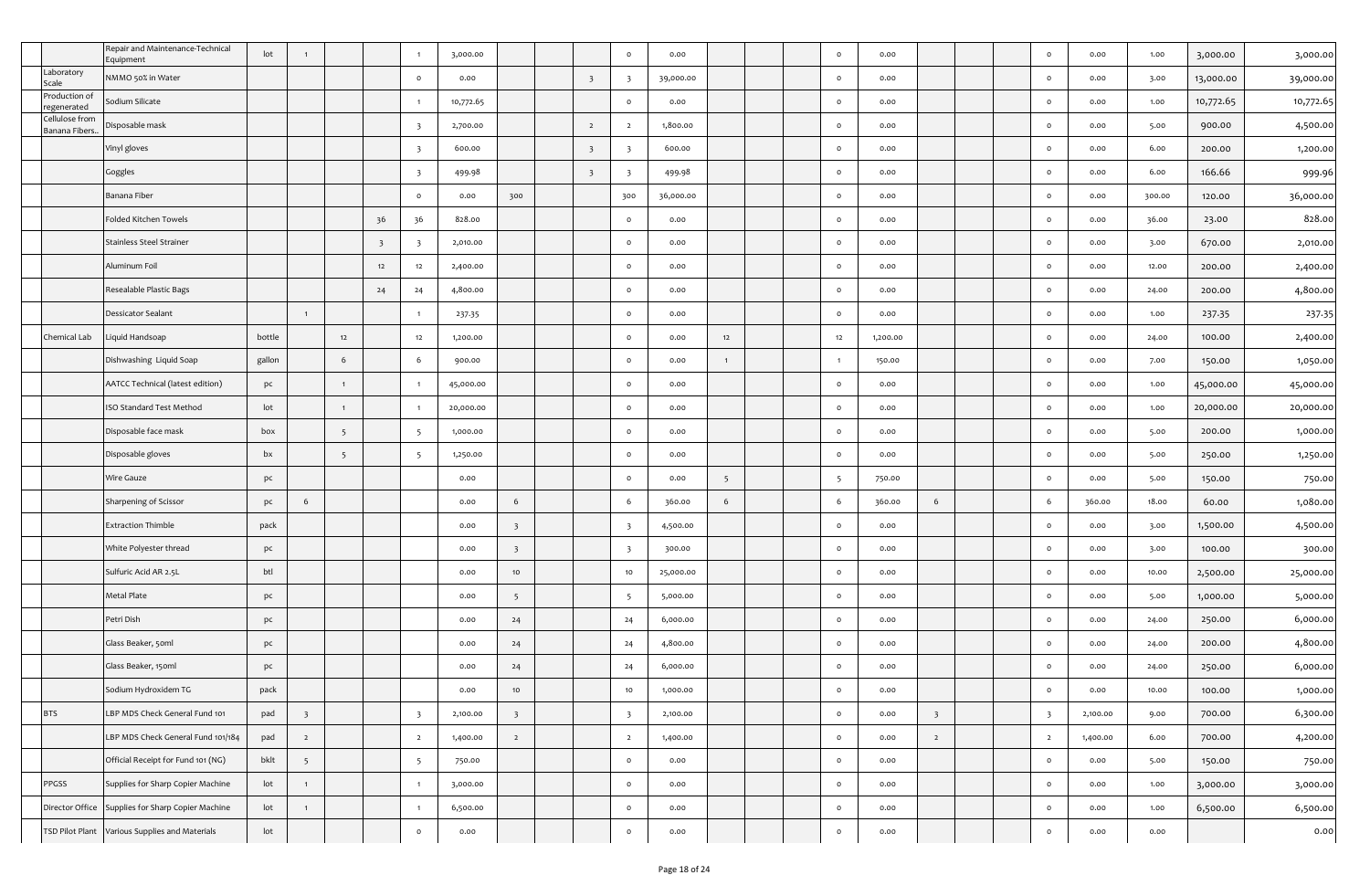|                         | Cotton Fibers                                                   | kg    |                         | 500                     | 500                     | 57,500.00  |              |                         |                | $\circ$                 | 0.00      |                         |                 | $\circ$                  | 0.00      |                         |                | $\circ$                 | 0.00      | 500.00 | 115.00     | 57,500.00  |
|-------------------------|-----------------------------------------------------------------|-------|-------------------------|-------------------------|-------------------------|------------|--------------|-------------------------|----------------|-------------------------|-----------|-------------------------|-----------------|--------------------------|-----------|-------------------------|----------------|-------------------------|-----------|--------|------------|------------|
|                         | Face Mask, large                                                | bx    |                         | 15                      | 15                      | 2,250.00   |              |                         |                | $\circ$                 | 0.00      |                         | 15              | 15                       | 2,250.00  |                         |                | $\circ$                 | 0.00      | 30.00  | 150.00     | 4,500.00   |
|                         | Finishing Agents (asstd items)                                  | kg    | $\overline{\mathbf{3}}$ |                         | $\overline{\mathbf{3}}$ | 2,100.00   |              | $\overline{\mathbf{3}}$ |                | $\overline{\mathbf{3}}$ | 2,100.00  | $\overline{\mathbf{3}}$ |                 | $\overline{\phantom{a}}$ | 2,100.00  | $\overline{\mathbf{3}}$ |                | $\overline{\mathbf{3}}$ | 2,100.00  | 12.00  | 700.00     | 8,400.00   |
|                         | Dye Stuffs (basic and reactive dyes)                            | kg    | $\overline{4}$          |                         | $\overline{4}$          | 2,320.00   |              | $\overline{4}$          |                | $\overline{4}$          | 2,320.00  | $\overline{4}$          |                 | $\overline{4}$           | 2,320.00  | $\overline{4}$          |                | $\overline{4}$          | 2,320.00  | 16.00  | 580.00     | 9,280.00   |
|                         | Gasoline Oils and Lubricants                                    | lot   |                         | $\mathbf{1}$            |                         | 6,500.00   |              |                         |                | $\circ$                 | 0.00      |                         |                 | $\circ$                  | 0.00      |                         |                | $\circ$                 | 0.00      | 1.00   | 6,500.00   | 6,500.00   |
|                         | Cooking Gas Expenses                                            | tanks | $\overline{\mathbf{3}}$ |                         | $\overline{\mathbf{3}}$ | 8,700.00   |              | $\overline{2}$          |                | $\overline{2}$          | 5,800.00  | $\overline{2}$          |                 | $\overline{2}$           | 5,800.00  | $\overline{2}$          |                | $\overline{2}$          | 5,800.00  | 9.00   | 2,900.00   | 26,100.00  |
|                         | Knitted Gloves                                                  | pairs |                         | 150                     | 150                     | 3,000.00   |              |                         |                | $\circ$                 | 0.00      |                         |                 | $\circ$                  | 0.00      |                         |                | $\circ$                 | 0.00      | 150.00 | 20.00      | 3,000.00   |
|                         | Teflon Tape                                                     | pc    |                         | 100                     | 100                     | 1,000.00   |              |                         |                | $\circ$                 | 0.00      |                         |                 | $\mathbf{o}$             | 0.00      |                         |                | $\circ$                 | 0.00      | 100.00 | 10.00      | 1,000.00   |
|                         | LPG Gas Hose                                                    | mtr   |                         | 5                       | -5                      | 3,000.00   |              |                         |                | $\circ$                 | 0.00      |                         |                 | $\circ$                  | 0.00      |                         |                | $\circ$                 | 0.00      | 5.00   | 600.00     | 3,000.00   |
|                         | Cotton Cord                                                     | bdles |                         | $\overline{\mathbf{3}}$ | - 3                     | 3,000.00   |              |                         |                | $\circ$                 | 0.00      |                         |                 | $\circ$                  | 0.00      |                         |                | $\circ$                 | 0.00      | 3.00   | 1,000.00   | 3,000.00   |
|                         |                                                                 |       |                         |                         | $\circ$                 | 0.00       |              |                         |                | $\circ$                 | 0.00      |                         |                 | $\circ$                  | 0.00      |                         |                | $\circ$                 | 0.00      | 0.00   |            | 0.00       |
| <b>Other Categories</b> |                                                                 |       |                         |                         |                         |            |              |                         |                |                         |           |                         |                 |                          |           |                         |                |                         |           |        |            |            |
|                         | Various Medical Supplies                                        | lot   |                         |                         | $\circ$                 | 0.00       |              |                         |                |                         | 10,000.00 |                         |                 | $\circ$                  | 0.00      |                         |                | $\circ$                 | 0.00      | 1.00   | 10,000.00  | 10,000.00  |
|                         | Various Medicines                                               | lot   |                         |                         | $\circ$                 | 0.00       | $\mathbf{1}$ |                         |                |                         | 5,000.00  |                         |                 | $\circ$                  | 0.00      |                         |                | $\circ$                 | 0.00      | 1.00   | 5,000.00   | 5,000.00   |
|                         | Representation (Resource<br>Mapping)                            | pax   |                         | 10                      | 10                      | 2,000.00   |              |                         | 5              | -5                      | 1,000.00  |                         | $5\overline{5}$ | - 5                      | 1,000.00  |                         |                | $\circ$                 | 0.00      | 20.00  | 200.00     | 4,000.00   |
|                         | Transportation and Delivery<br>(Resource Mapping )              | lot   |                         | $\mathbf{1}$            |                         | 12,000.00  |              |                         |                | $\circ$                 | 0.00      |                         |                 | $\circ$                  | 0.00      |                         |                | $\circ$                 | 0.00      | 1.00   | 12,000.00  | 12,000.00  |
|                         | Telephone Expenses Mobile<br>(Resource Mapping )                | lot   |                         | $\overline{2}$          | $\overline{2}$          | 1,000.00   |              |                         | $\overline{2}$ | $\overline{2}$          | 1,000.00  |                         | $\overline{2}$  | $\overline{2}$           | 1,000.00  |                         |                | $\circ$                 | 0.00      | 6.00   | 500.00     | 3,000.00   |
|                         | Water Expenses (Resource<br>Mapping)                            | lot   |                         |                         | $\circ$                 | 0.00       |              |                         | $\overline{1}$ |                         | 10,000.00 |                         |                 | $\circ$                  | 0.00      |                         |                | $\circ$                 | 0.00      | 1.00   | 10,000.00  | 10,000.00  |
|                         | Electricity (Resource Mapping)                                  | lot   |                         | $\mathbf{1}$            |                         | 24,500.00  |              |                         | $\overline{1}$ |                         | 24,500.00 |                         | $\overline{1}$  |                          | 24,500.00 |                         | $\overline{1}$ |                         | 24,500.00 | 4.00   | 24,500.00  | 98,000.00  |
|                         | Travelling Expenses (Resource<br>Mapping`                       | lot   |                         | $\mathbf{1}$            |                         | 5,000.00   |              |                         | $\overline{1}$ |                         | 5,000.00  |                         |                 | $\circ$                  | 0.00      |                         |                | $\circ$                 | 0.00      | 2.00   | 5,000.00   | 10,000.00  |
|                         | Test Analysis/Other Professional<br>Services (Resource Mapping) | lot   |                         | $\overline{1}$          |                         | 22,500.00  |              |                         | $\overline{1}$ |                         | 22,500.00 |                         | $\overline{1}$  |                          | 22,500.00 |                         | $\overline{1}$ |                         | 22,500.00 | 4.00   | 22,500.00  | 90,000.00  |
|                         | Pantone Color Capsure (Resource<br>Mapping )                    | lot   |                         | $\overline{1}$          |                         | 80,000.00  |              |                         |                | $\circ$                 | 0.00      |                         |                 | $\circ$                  | 0.00      |                         |                | $\circ$                 | 0.00      | 1.00   | 80,000.00  | 80,000.00  |
|                         | Water Expenses (Process<br>Enhancement                          | lot   |                         |                         | $\overline{1}$          | 12,000.00  |              |                         |                | $\circ$                 | 0.00      |                         |                 | $\circ$                  | 0.00      |                         |                | $\circ$                 | 0.00      | 1.00   | 12,000.00  | 12,000.00  |
|                         | Travel Expenses (Process<br>Enhancement)                        | lot   | $\mathbf{1}$            |                         |                         | 10,000.00  |              |                         |                | $\circ$                 | 0.00      |                         |                 | $\circ$                  | 0.00      |                         |                | $\circ$                 | 0.00      | 1.00   | 10,000.00  | 10,000.00  |
|                         | Representation (Process<br>Enhancement                          | pax   | 25                      |                         | 25                      | 5,000.00   |              |                         |                | $\circ$                 | 0.00      |                         |                 | $\circ$                  | 0.00      |                         |                | $\circ$                 | 0.00      | 25.00  | 200.00     | 5,000.00   |
|                         | Professional Services (Process<br>Enhancement)                  | lot   |                         |                         |                         | 100,000.00 |              |                         |                | $\circ$                 | 0.00      |                         |                 | $\circ$                  | 0.00      |                         |                | $\circ$                 | 0.00      | 1.00   | 100,000.00 | 100,000.00 |
|                         | Repair and Maintenance (Process<br>Enhancement)                 | lot   | $\overline{1}$          |                         | $\overline{1}$          | 50,000.00  |              |                         |                | $\circ$                 | 0.00      |                         |                 | $\mathbf{o}$             | 0.00      |                         |                | $\circ$                 | 0.00      | 1.00   | 50,000.00  | 50,000.00  |
|                         | Telephone Expenses (Process<br>Enhancement)                     | lot   | $\overline{1}$          |                         | $\overline{1}$          | 3,000.00   |              |                         |                | $\circ$                 | 0.00      |                         |                 | $\circ$                  | 0.00      |                         |                | $\circ$                 | 0.00      | 1.00   | 3,000.00   | 3,000.00   |
|                         | Transportation and Delivery (Process<br>Enhancement)            | lot   | $\overline{1}$          |                         | $\overline{1}$          | 12,000.00  |              |                         |                | $\circ$                 | 0.00      |                         |                 | $\mathbf{o}$             | 0.00      |                         |                | $\circ$                 | 0.00      | 1.00   | 12,000.00  | 12,000.00  |
|                         | Electricity (Process and<br>Enhancement)                        | lot   | $\mathbf{1}$            |                         | $\overline{1}$          | 74,000.00  |              |                         |                | $\circ$                 | 0.00      |                         |                 | $\mathbf{o}$             | 0.00      |                         |                | $\circ$                 | 0.00      | 1.00   | 74,000.00  | 74,000.00  |
|                         | Water (Comparative Evaluation)                                  | lot   |                         | $\mathbf{1}$            | $\overline{1}$          | 5,000.00   |              |                         | $\overline{1}$ |                         | 5,000.00  |                         | $\overline{1}$  |                          | 5,000.00  |                         | $\overline{1}$ |                         | 5,000.00  | 4.00   | 5,000.00   | 20,000.00  |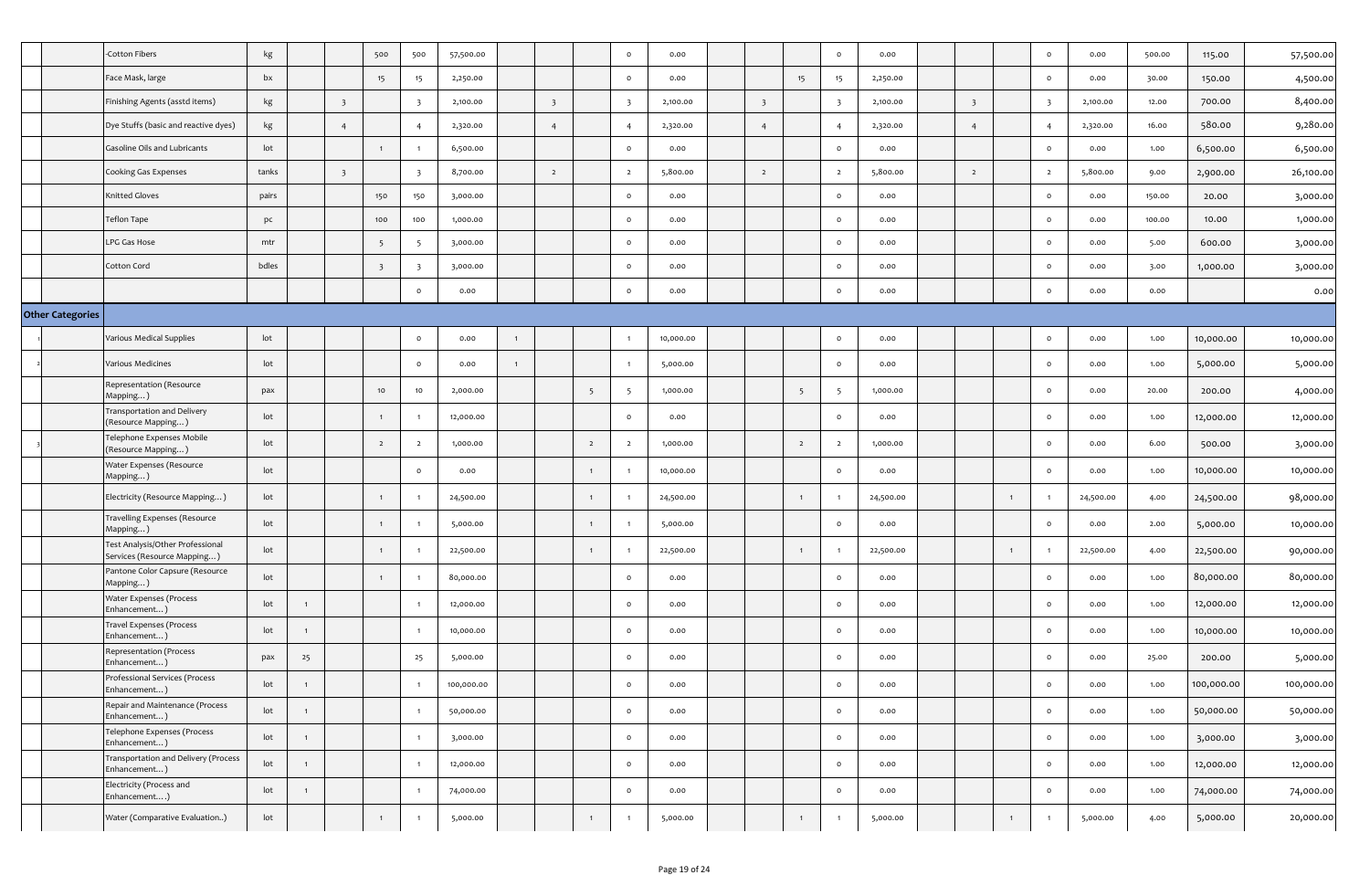|                             | Electricity (Comparative Evaluation                         | lot             |                         |                |                |                         | 17,000.00  |                |                         |                         | 17,000.00 |                         | $\overline{1}$          |                         | 17,000.00 |                |                |                | 17,000.00 | 4.00  | 17,000.00  | 68,000.00  |
|-----------------------------|-------------------------------------------------------------|-----------------|-------------------------|----------------|----------------|-------------------------|------------|----------------|-------------------------|-------------------------|-----------|-------------------------|-------------------------|-------------------------|-----------|----------------|----------------|----------------|-----------|-------|------------|------------|
|                             | Fuel, Oil Lubricant (Comparative<br>Evalution)              | lot             |                         |                | $\overline{1}$ |                         | 4,000.00   |                |                         | $\circ$                 | 0.00      |                         |                         | $\circ$                 | 0.00      |                |                | $\circ$        | 0.00      | 1.00  | 4,000.00   | 4,000.00   |
|                             | Postage and Courier (Comaparative<br>Evaluation)            | lot             |                         |                | $\overline{1}$ |                         | 500.00     |                | $\mathbf{1}$            |                         | 500.00    |                         | $\overline{1}$          |                         | 500.00    |                | $\overline{1}$ | -1             | 500.00    | 4.00  | 500.00     | 2,000.00   |
|                             | Telephone Expenses (Landline)<br>Comparative Evaluation)    | lot             |                         |                | -1             |                         | 2,000.00   |                | $\overline{1}$          |                         | 2,000.00  |                         | $\overline{1}$          |                         | 2,000.00  |                |                |                | 2,000.00  | 4.00  | 2,000.00   | 8,000.00   |
|                             | Telephone Expenses (Mobile)<br>(Comparative Evaluation)     | lot             |                         |                | $\overline{1}$ |                         | 300.00     |                | $\overline{1}$          |                         | 300.00    |                         | $\mathbf{1}$            |                         | 300.00    |                |                | $\circ$        | 0.00      | 3.00  | 300.00     | 900.00     |
|                             | Printing (Comparative Evaluation)                           | lot             |                         |                |                | $\circ$                 | 0.00       |                |                         | $\circ$                 | 0.00      |                         |                         | $\circ$                 | 0.00      |                |                |                | 100.00    | 1.00  | 100.00     | 100.00     |
|                             | Printing and Publication (Comparative<br>Evaluaion)         | lot             |                         |                |                | $\circ$                 | 0.00       |                |                         | $\circ$                 | 0.00      |                         |                         | $\circ$                 | 0.00      |                | $\overline{1}$ | $\mathbf{1}$   | 100.00    | 1.00  | 100.00     | 100.00     |
|                             | Representation (Comparative<br>Evaluation)                  | lot             |                         |                |                | $\circ$                 | 0.00       |                |                         |                         | 600.00    |                         | $\overline{1}$          |                         | 600.00    |                | $\overline{1}$ |                | 600.00    | 3.00  | 600.00     | 1,800.00   |
|                             | Transportation and Delivery<br>(Comparative Evaluation      | lot             |                         |                | $\mathbf{1}$   |                         | 2,500.00   |                |                         |                         | 2,500.00  |                         | $\overline{1}$          |                         | 2,500.00  |                | $\overline{1}$ | $\overline{1}$ | 2,500.00  | 4.00  | 2,500.00   | 10,000.00  |
|                             | Other Professional Services                                 | lot             |                         |                | $\overline{2}$ | $\overline{2}$          | 1,000.00   |                | $\overline{\mathbf{3}}$ | $\overline{\mathbf{3}}$ | 1,500.00  |                         | $\overline{\mathbf{3}}$ | $\overline{\mathbf{3}}$ | 1,500.00  |                | $\overline{2}$ | $\overline{2}$ | 1,000.00  | 10.00 | 500.00     | 5,000.00   |
|                             | Repair and Maintenance (Process<br>Enhancement)             | lot             |                         |                |                | $\circ$                 | 0.00       |                |                         |                         | 2,000.00  |                         |                         | $\circ$                 | 0.00      |                |                | $\mathsf{o}$   | 0.00      | 1.00  | 2,000.00   | 2,000.00   |
|                             | Fidelity Bonds (Comparative<br>Evaluation                   | lot             |                         |                |                |                         | 200.00     |                |                         | $\circ$                 | 0.00      |                         |                         | $\circ$                 | 0.00      |                |                | $\circ$        | 0.00      | 1.00  | 200.00     | 200.00     |
|                             | Water (Bench Scale)                                         | lot             |                         |                | $\overline{1}$ |                         | 13,000.00  |                |                         | $\circ$                 | 0.00      |                         |                         | $\circ$                 | 0.00      |                |                | $\circ$        | 0.00      | 1.00  | 13,000.00  | 13,000.00  |
|                             | Electricity (Bench Scale)                                   | lot             |                         |                | $\overline{1}$ |                         | 78,000.00  |                |                         | $\circ$                 | 0.00      |                         |                         | $\circ$                 | 0.00      |                |                | $\circ$        | 0.00      | 1.00  | 78,000.00  | 78,000.00  |
|                             | Cooking Gas (Bench Scale)                                   | lot             |                         |                | $\overline{1}$ |                         | 6,000.00   |                |                         | $\circ$                 | 0.00      |                         |                         | $\circ$                 | 0.00      |                |                | $\circ$        | 0.00      | 1.00  | 6,000.00   | 6,000.00   |
|                             | Telephone Expenses (Bench Scale )                           | lot             |                         |                | $\overline{1}$ |                         | 2,000.00   |                |                         | $\circ$                 | 0.00      |                         |                         | $\circ$                 | 0.00      |                |                | $\circ$        | 0.00      | 1.00  | 2,000.00   | 2,000.00   |
|                             | Representation (Bench Scale)                                | lot             |                         |                | $\mathbf{1}$   |                         | 1,000.00   |                |                         | $\circ$                 | 0.00      |                         |                         | $\circ$                 | 0.00      |                |                | $\circ$        | 0.00      | 1.00  | 1,000.00   | 1,000.00   |
|                             | Transportation and Delivery (Bench<br>Scale)                | lot             |                         |                | $\mathbf{1}$   |                         | 6,000.00   |                |                         | $\circ$                 | 0.00      |                         |                         | $\circ$                 | 0.00      |                |                | $\circ$        | 0.00      | 1.00  | 6,000.00   | 6,000.00   |
|                             | Other Professional Services (Bench<br>Scale)                | lot             |                         |                | $\overline{1}$ |                         | 110,000.00 |                |                         | $\circ$                 | 0.00      |                         |                         | $\circ$                 | 0.00      |                |                | $\circ$        | 0.00      | 1.00  | 110,000.00 | 110,000.00 |
|                             | Repair and Maintenance (Bench<br>Scale)                     | lot             |                         |                | $\overline{1}$ |                         | 35,000.00  |                |                         | $\circ$                 | 0.00      |                         |                         | $\circ$                 | 0.00      |                |                | $\circ$        | 0.00      | 1.00  | 35,000.00  | 35,000.00  |
| Natural Fiber<br>Based Yarn | Repair and Maintenance (Natural<br>Textile Fiber Based Yarn | lot             |                         | $\overline{1}$ |                |                         | 5,000.00   |                |                         | $\circ$                 | 0.00      |                         |                         | $\circ$                 | 0.00      |                |                | $\circ$        | 0.00      | 1.00  | 5,000.00   | 5,000.00   |
|                             | <b>Water Expenses</b>                                       | lot             | $\overline{2}$          |                |                | $\overline{2}$          | 2,000.00   |                |                         | $\circ$                 | 0.00      |                         |                         | $\circ$                 | 0.00      |                |                | $\circ$        | 0.00      | 2.00  | 1,000.00   | 2,000.00   |
|                             | <b>Travel Expenses</b>                                      | lot             | $\overline{2}$          |                |                | $\overline{2}$          | 20,000.00  |                |                         | $\circ$                 | 0.00      |                         |                         | $\circ$                 | 0.00      |                |                | $\circ$        | 0.00      | 2.00  | 10,000.00  | 20,000.00  |
|                             | Representation                                              | lot             | $\overline{2}$          |                |                | $\overline{2}$          | 900.00     | $\overline{2}$ |                         | $\overline{2}$          | 900.00    | $\overline{2}$          |                         | $\overline{2}$          | 900.00    | $\overline{2}$ |                | $\overline{2}$ | 900.00    | 8.00  | 450.00     | 3,600.00   |
|                             | Professional Services                                       | $_{\text{lot}}$ | $\overline{2}$          |                |                | $\epsilon$              | 10,000.00  |                |                         |                         | 0.00      |                         |                         |                         | 0.00      |                |                |                | 0.00      | 2.00  | 5,000.00   | 10,000.00  |
|                             | Postage and Publication                                     | lot             | $\overline{2}$          |                |                | $\overline{2}$          | 200.00     |                |                         | $\circ$                 | 0.00      |                         |                         | $\circ$                 | 0.00      |                |                | $\circ$        | 0.00      | 2.00  | 100.00     | 200.00     |
|                             | Surety Bond                                                 | lot             | $\overline{2}$          |                |                | $\overline{2}$          | 200.00     |                |                         | $\circ$                 | 0.00      |                         |                         | $\circ$                 | 0.00      |                |                | $\circ$        | 0.00      | 2.00  | 100.00     | 200.00     |
|                             | Transporation and Delivery                                  | lot             | $\overline{\mathbf{3}}$ |                |                | $\overline{\mathbf{3}}$ | 6,000.00   | $\overline{2}$ |                         | $\overline{2}$          | 4,000.00  | $\overline{\mathbf{3}}$ |                         | $\overline{\mathbf{3}}$ | 6,000.00  | $\overline{2}$ |                | $\overline{2}$ | 4,000.00  | 10.00 | 2,000.00   | 20,000.00  |
|                             | Telephone Expenses (Landline<br>expenses)                   | lot             | $\overline{2}$          |                |                | $\overline{2}$          | 3,950.00   | $\overline{2}$ |                         | $\overline{2}$          | 3,950.00  |                         |                         | $\circ$                 | 0.00      |                |                | $\circ$        | 0.00      | 4.00  | 1,975.00   | 7,900.00   |
|                             | Telephone Expenses Mobile                                   | $_{\text{lot}}$ | $\overline{2}$          |                |                | $\overline{2}$          | 460.00     | $\overline{2}$ |                         | $\overline{2}$          | 460.00    | $\overline{2}$          |                         | $\overline{2}$          | 460.00    | $\overline{2}$ |                | $\overline{2}$ | 460.00    | 8.00  | 230.00     | 1,840.00   |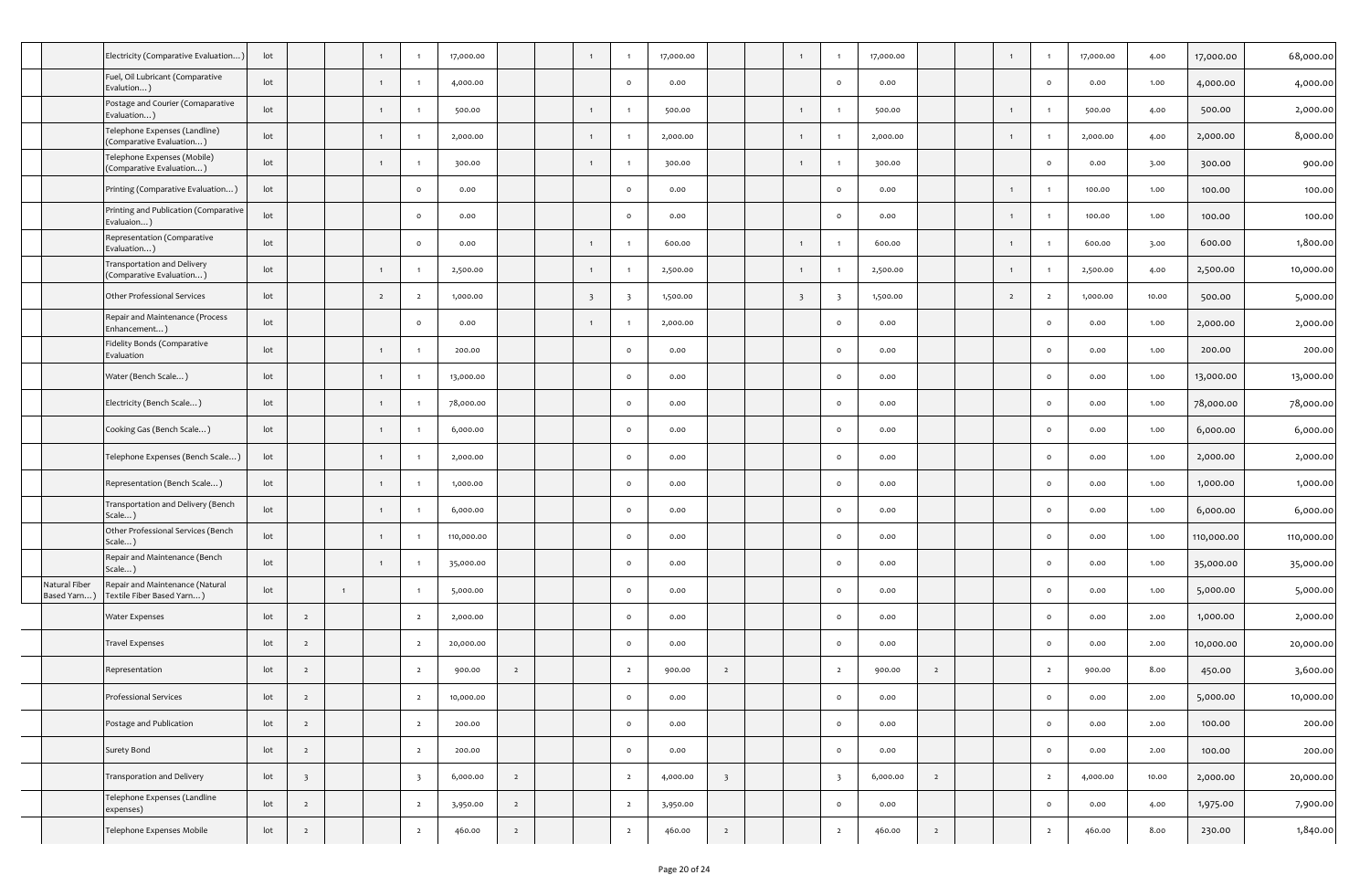|                                  | Transportation and Delivery         | lot             | $\overline{2}$ |                |                | $\overline{2}$          | 4,000.00      | $\overline{2}$ |                         |                | $\overline{2}$          | 4,000.00     | $\overline{2}$ |                         |                | $\overline{2}$          | 4,000.00   | $\overline{2}$          |                         |                         | $\overline{2}$          | 4,000.00   | 8.00   | 2,000.00   | 16,000.00     |
|----------------------------------|-------------------------------------|-----------------|----------------|----------------|----------------|-------------------------|---------------|----------------|-------------------------|----------------|-------------------------|--------------|----------------|-------------------------|----------------|-------------------------|------------|-------------------------|-------------------------|-------------------------|-------------------------|------------|--------|------------|---------------|
|                                  | Electricity                         | lot             | $\overline{2}$ |                |                | $\overline{2}$          | 33,950.00     | $\overline{2}$ |                         |                | $\overline{2}$          | 33,950.00    | $\overline{2}$ |                         |                | $\overline{2}$          | 33,950.00  | $\overline{2}$          |                         |                         | $\overline{2}$          | 33,950.00  | 8.00   | 16,975.00  | 135,800.00    |
| Equipment<br>Outlay              | Ring Spinning Frame (Lab Equipment) | lot             |                |                |                |                         | 10,000,000.00 |                |                         |                | $\circ$                 | 0.00         |                |                         |                | $\circ$                 | 0.00       |                         |                         |                         | $\circ$                 | 0.00       | 1.00   | ########## | 10,000,000.00 |
|                                  | Hard Fiber Opener (pre-fabricated)  | lot             |                |                |                |                         | 3,000,000.00  |                |                         |                | $\circ$                 | 0.00         |                |                         |                | $\circ$                 | 0.00       |                         |                         |                         | $\circ$                 | 0.00       | 1.00   | ########## | 3,000,000.00  |
|                                  | Silk Carding Machine                | lot             |                |                |                | $\circ$                 | 0.00          |                | $\overline{1}$          |                | $\overline{1}$          | 1,000,000.00 |                |                         |                | $\circ$                 | 0.00       |                         |                         |                         | $\circ$                 | 0.00       | 1.00   | ########## | 1,000,000.00  |
|                                  | Air Compressor, 5Kw, 220W, 1ph      | lot             |                |                |                | $\circ$                 | 0.00          |                | $\overline{1}$          |                |                         | 350,000.00   |                |                         |                | $\circ$                 | 0.00       |                         |                         |                         | $\circ$                 | 0.00       | 1.00   | 350,000.00 | 350,000.00    |
|                                  | Fidelity Bonds                      | lot             |                |                |                | $\circ$                 | 0.00          |                |                         |                | $\circ$                 | 0.00         |                |                         |                | $\circ$                 | 0.00       |                         |                         |                         | $\circ$                 | 0.00       | 0.00   | 200.00     | 0.00          |
| Hybrid Cocoon<br>roduction       | Chicken Dung                        | sack            |                | 30             |                | 30                      | 3,900.00      |                | 30                      |                | 30                      | 3,900.00     |                | 30                      |                | 30                      | 3,900.00   |                         | 30                      |                         | 30                      | 3,900.00   | 120.00 | 130.00     | 15,600.00     |
| System for Sill<br>Development   | Travelling expenses                 | lot             |                |                |                | $\overline{1}$          | 10,000.00     |                |                         |                | $\circ$                 | 0.00         |                | $\overline{1}$          |                | $\overline{1}$          | 10,000.00  |                         |                         | $\overline{1}$          |                         | 10,000.00  | 3.00   | 10,000.00  | 30,000.00     |
| in Northern<br>Mindanao          | Utilities                           | lot             | $\overline{1}$ |                |                | $\overline{\mathbf{3}}$ | 21,600.00     | 1              | $\overline{1}$          |                | $\overline{\mathbf{3}}$ | 21,600.00    | $\mathbf{1}$   | $\overline{1}$          |                | $\overline{\mathbf{3}}$ | 21,600.00  | 1                       | $\mathbf{1}$            | $\overline{1}$          | $\overline{\mathbf{3}}$ | 21,600.00  | 12.00  | 7,200.00   | 86,400.00     |
|                                  | Fuel, Oil Lubricant                 | lot             | $\overline{1}$ |                |                | $\overline{2}$          | 2,000.00      | $\mathbf{1}$   | $\overline{1}$          |                | $\overline{2}$          | 2,000.00     | $\mathbf{1}$   | $\overline{1}$          |                | $\overline{\mathbf{3}}$ | 3,000.00   | 1                       | $\overline{1}$          | $\overline{1}$          | $\overline{\mathbf{3}}$ | 3,000.00   | 10.00  | 1,000.00   | 10,000.00     |
|                                  | Postage and Courier                 | lot             | $\overline{1}$ |                |                | $\overline{\mathbf{3}}$ | 1,500.00      |                | $\overline{1}$          |                | $\overline{2}$          | 1,000.00     | $\mathbf{1}$   | $\overline{1}$          |                | $\overline{\mathbf{3}}$ | 1,500.00   | 1                       | $\overline{1}$          | $\overline{1}$          | $\overline{\mathbf{3}}$ | 1,500.00   | 11.00  | 500.00     | 5,500.00      |
|                                  | Communication                       | lot             | $\overline{2}$ | 3              | -3             | 8                       | 2,400.00      | $\overline{2}$ | $\overline{\mathbf{3}}$ | 3              | 8                       | 2,400.00     | $\overline{2}$ | $\overline{\mathbf{3}}$ | 3              | 8                       | 2,400.00   | $\overline{\mathbf{3}}$ | $\overline{\mathbf{3}}$ | $\overline{\mathbf{3}}$ | 9                       | 2,700.00   | 33.00  | 300.00     | 9,900.00      |
|                                  | Printing and Publication            | lot             |                |                |                | $\mathsf{o}$            | 0.00          | 1              |                         |                |                         | 500.00       |                |                         |                | $\circ$                 | 0.00       |                         |                         |                         | $\circ$                 | 0.00       | 1.00   | 500.00     | 500.00        |
|                                  | Representation                      | lot             |                | $\mathbf{1}$   |                |                         | 1,000.00      |                | $\overline{1}$          |                |                         | 1,000.00     | 1              | $\overline{1}$          |                | $\overline{2}$          | 2,000.00   |                         | $\overline{1}$          |                         |                         | 1,000.00   | 5.00   | 1,000.00   | 5,000.00      |
|                                  | Transportation and Delivery         | lot             | $\overline{1}$ | $\overline{1}$ | $\overline{2}$ | $\overline{4}$          | 2,000.00      | 1              | $\overline{1}$          | $\overline{2}$ | 4                       | 2,000.00     | 1              | $\overline{1}$          | $\overline{2}$ | $\overline{4}$          | 2,000.00   | 1                       | $\overline{2}$          | $\overline{1}$          | $\overline{4}$          | 2,000.00   | 16.00  | 500.00     | 8,000.00      |
|                                  | Other Professional Services         | lot             | $\overline{1}$ | $\overline{1}$ |                | $\overline{\mathbf{3}}$ | 19,500.00     | 1              | $\overline{1}$          |                | $\overline{\mathbf{3}}$ | 19,500.00    | $\mathbf{1}$   | $\overline{1}$          |                | $\overline{\mathbf{3}}$ | 19,500.00  | 1                       | $\overline{1}$          | $\overline{1}$          | $\overline{\mathbf{3}}$ | 19,500.00  | 12.00  | 6,500.00   | 78,000.00     |
|                                  | Repair and Maintenance              | lot             |                | $\overline{1}$ |                |                         | 1,000.00      |                | $\overline{1}$          |                |                         | 1,000.00     | $\mathbf{1}$   | $\overline{1}$          |                | $\overline{2}$          | 2,000.00   |                         | $\mathbf{1}$            |                         |                         | 1,000.00   | 5.00   | 1,000.00   | 5,000.00      |
|                                  | <b>Fidelity Bonds</b>               | lot             |                |                |                | $\mathsf{o}$            | 0.00          | 1              |                         |                |                         | 1,000.00     |                |                         |                | $\circ$                 | 0.00       |                         |                         |                         | $\circ$                 | 0.00       | 1.00   | 1,000.00   | 1,000.00      |
|                                  | Taxes Insurance Premium and others  | lot             |                |                |                | $\circ$                 | 0.00          | 1              |                         |                |                         | 3,000.00     | 1              |                         |                |                         | 3,000.00   | 1                       |                         |                         |                         | 3,000.00   | 3.00   | 3,000.00   | 9,000.00      |
|                                  | Other TC Expenses                   | lot             | $\overline{1}$ |                |                | $\overline{\mathbf{3}}$ | 195,000.00    | 1              | $\overline{1}$          |                | $\overline{\mathbf{3}}$ | 195,000.00   | $\mathbf{1}$   | $\overline{1}$          |                | $\overline{\mathbf{3}}$ | 195,000.00 | 1                       | $\overline{1}$          | $\overline{1}$          | $\overline{\mathbf{3}}$ | 195,000.00 | 12.00  | 65,000.00  | 780,000.00    |
|                                  | Equipment: Deepwell                 | lot             |                |                |                | $\circ$                 | 0.00          | 1              |                         |                |                         | 2,000,000.00 |                |                         |                | $\circ$                 | 0.00       |                         |                         |                         | $\circ$                 | 0.00       | 1.00   | ########## | 2,000,000.00  |
|                                  | Equipment: Hand Tractor             | unit            |                |                |                |                         | 500,000.00    |                |                         |                | $\circ$                 | 0.00         |                |                         |                | $\circ$                 | 0.00       |                         |                         |                         | $\circ$                 | 0.00       | 1.00   | 500,000.00 | 580,000.00    |
| Laboratory<br>Scale              | Travelling Expenses-Local           | lot             |                |                |                | $\circ$                 | 0.00          |                |                         |                |                         | 15,000.00    |                |                         |                | $\circ$                 | 0.00       |                         |                         |                         | $\circ$                 | 0.00       | 1.00   | 15,000.00  | 15,000.00     |
| Production of<br>regenerated     | Water                               | $_{\text{lot}}$ |                |                |                |                         | 0.00          |                |                         |                |                         | 10,000.00    |                |                         |                |                         | 0.00       |                         |                         |                         |                         | 0.00       | 1.00   | 10,000.00  | 10,000.00     |
| Cellulose from<br>Banana Fibers. | Electricity                         | lot             |                |                |                | $\circ$                 | 0.00          |                |                         | $\overline{1}$ |                         | 33,950.00    |                |                         |                | $\circ$                 | 0.00       |                         |                         |                         | $\circ$                 | 0.00       | 1.00   | 33,950.00  | 33,950.00     |
|                                  | Fuel Oil Lubricant                  | lot             |                |                |                | $\circ$                 | 0.00          |                |                         | $\overline{1}$ | $\overline{1}$          | 4,000.00     |                |                         |                | $\circ$                 | 0.00       |                         |                         |                         | $\circ$                 | 0.00       | 1.00   | 4,000.00   | 4,000.00      |
|                                  | Printing and Publication            | lot             |                |                |                | $\circ$                 | 0.00          |                |                         | $\overline{1}$ |                         | 100.00       | 1              |                         |                |                         | 100.00     |                         |                         |                         | $\circ$                 | 0.00       | 2.00   | 100.00     | 200.00        |
|                                  | Transportation and Delivery         | lot             |                |                |                | $\circ$                 | 0.00          |                |                         | $\overline{1}$ |                         | 5,000.00     | 1              |                         |                |                         | 5,000.00   |                         |                         |                         | $\circ$                 | 0.00       | 2.00   | 5,000.00   | 10,000.00     |
|                                  | Other Professional Services         | lot             | $\overline{1}$ |                |                | $\mathbf{1}$            | 104,100.00    |                |                         |                | $\circ$                 | 0.00         |                |                         |                | $\circ$                 | 0.00       |                         |                         |                         | $\circ$                 | 0.00       | 1.00   | 104,100.00 | 104,100.00    |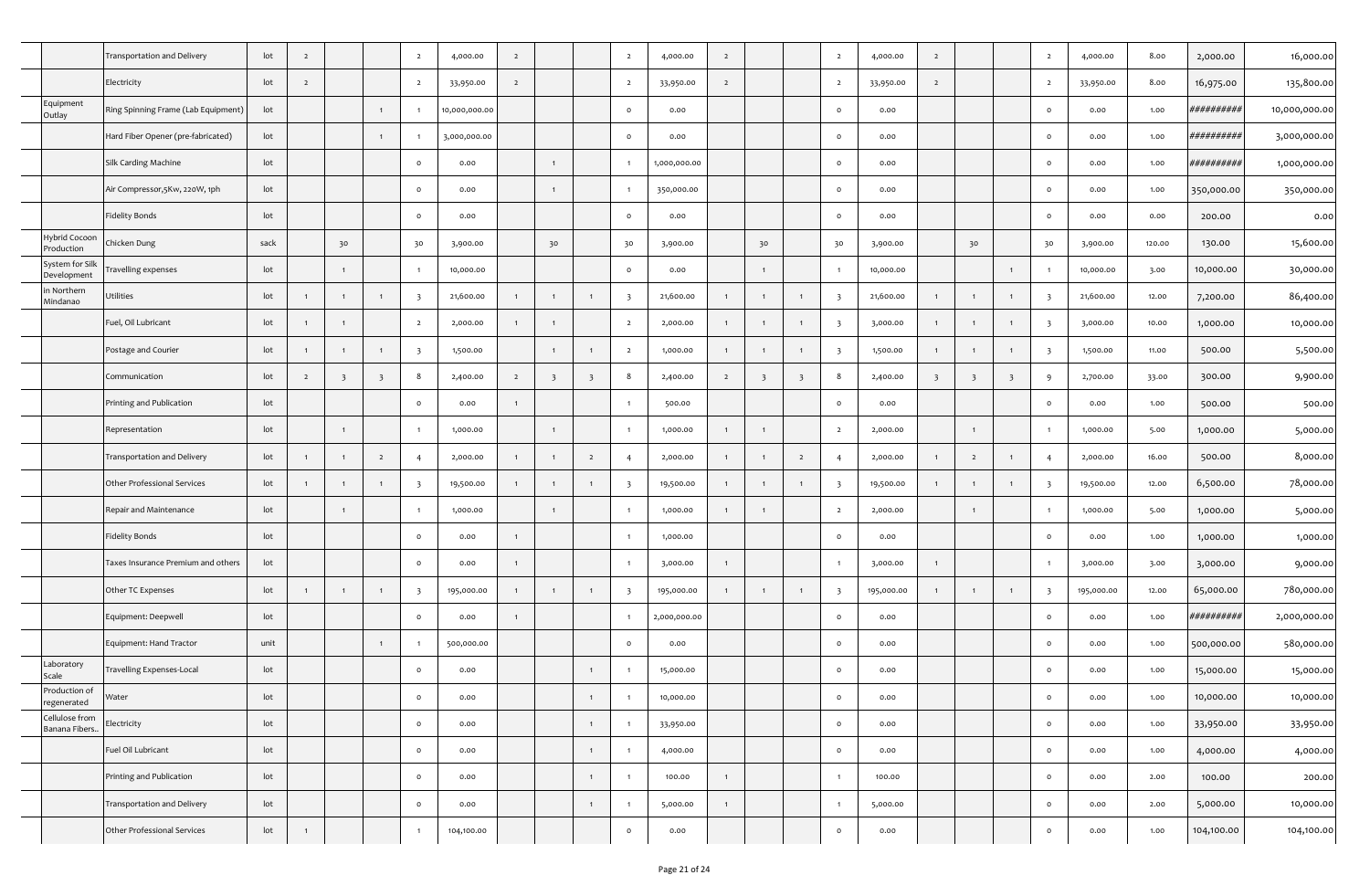|                            | Fidelity Bonds                                      | lot  |                |  | $\circ$        | 0.00         |                |                |                     | 200.00    |  |                | $\circ$        | 0.00      |  |                | $\circ$ | 0.00      | 1.00 | 200.00     | 200.00       |
|----------------------------|-----------------------------------------------------|------|----------------|--|----------------|--------------|----------------|----------------|---------------------|-----------|--|----------------|----------------|-----------|--|----------------|---------|-----------|------|------------|--------------|
|                            | Representation                                      | lot  |                |  | $\circ$        | 0.00         |                | $\mathbf{1}$   |                     | 1,800.00  |  |                | $\circ$        | 0.00      |  |                | $\circ$ | 0.00      | 1.00 | 1,800.00   | 1,800.00     |
|                            | Postage and Courier                                 | lot  |                |  | $\circ$        | 0.00         |                | $\overline{1}$ |                     | 1,700.00  |  |                | $\circ$        | 0.00      |  |                | $\circ$ | 0.00      | 1.00 | 1,700.00   | 1,700.00     |
|                            | Telephone (Landline)                                | lot  |                |  | $\circ$        | 0.00         |                |                | $\mathsf{o}$        | 0.00      |  | $\mathbf{1}$   |                | 7,900.00  |  |                | $\circ$ | 0.00      | 1.00 | 7,900.00   | 7,900.00     |
|                            | Telephone (Mobile)                                  | lot  |                |  | $\circ$        | 0.00         |                |                | $\circ$             | 0.00      |  | $\overline{2}$ | $\overline{2}$ | 920.00    |  |                | $\circ$ | 0.00      | 2.00 | 460.00     | 920.00       |
| <b>TSD Chemical</b><br>Lab | Calibration of Laboratoary equipment                | lot  |                |  | $\circ$        | 0.00         | $\overline{1}$ |                |                     | 20,000.00 |  |                | $\circ$        | 0.00      |  |                | $\circ$ | 0.00      | 1.00 | 20,000.00  | 20,000.00    |
|                            | Representation Expenses                             | lot  |                |  | $\circ$        | 0.00         | $\overline{1}$ |                |                     | 8,000.00  |  |                | $\circ$        | 0.00      |  |                | $\circ$ | 0.00      | 1.00 | 8,000.00   | 8,000.00     |
|                            | Proficiency Testing Program<br>Participation        | lot  |                |  | $\circ$        | 0.00         | $\overline{1}$ |                |                     | 6,000.00  |  |                | $\circ$        | 0.00      |  |                | $\circ$ | 0.00      | 1.00 | 6,000.00   | 6,000.00     |
|                            | Repair and maintenance of equipment                 | lot  |                |  | $\circ$        | 0.00         | $\overline{1}$ |                |                     | 30,000.00 |  |                | $\circ$        | 0.00      |  |                | $\circ$ | 0.00      | 1.00 | 30,000.00  | 30,000.00    |
|                            | Preventive maintenance of equipment                 | lot  |                |  | $\circ$        | 0.00         | $\overline{1}$ |                |                     | 30,000.00 |  |                | $\circ$        | 0.00      |  |                | $\circ$ | 0.00      | 1.00 | 30,000.00  | 30,000.00    |
|                            | Professional Services                               | lot  |                |  | $\circ$        | 0.00         | $\mathbf{1}$   |                |                     | 30,000.00 |  |                | $\circ$        | 0.00      |  |                | $\circ$ | 0.00      | 1.00 | 30,000.00  | 30,000.00    |
|                            | Training Fees                                       | lot  |                |  | $\circ$        | 0.00         | $\overline{1}$ |                |                     | 10,000.00 |  |                | $\circ$        | 0.00      |  |                | $\circ$ | 0.00      | 1.00 | 10,000.00  | 10,000.00    |
|                            | Incubator                                           | lot  | $\overline{1}$ |  | $\overline{1}$ | 300,000.00   |                |                | $\mathsf{o}\,$      | 0.00      |  |                | $\circ$        | 0.00      |  |                | $\circ$ | 0.00      | 1.00 | 300,000.00 | 300,000.00   |
|                            | Electronic crockmeter for carpets                   | lot  | $\overline{1}$ |  |                | 425,000.00   |                |                | $\circ$             | 0.00      |  |                | $\circ$        | 0.00      |  |                | $\circ$ | 0.00      | 1.00 | 425,000.00 | 425,000.00   |
|                            | Launder-ometer                                      | lot  | $\overline{1}$ |  |                | 1,980,000.00 |                |                | $\circ$             | 0.00      |  |                | $\circ$        | 0.00      |  |                | $\circ$ | 0.00      | 1.00 | ########## | 1,980,000.00 |
|                            | Portable Color Measurment Tool                      | lot  | $\overline{1}$ |  |                | 70,000.00    |                |                | $\mathsf{o}$        | 0.00      |  |                | $\circ$        | 0.00      |  |                | $\circ$ | 0.00      | 1.00 | 70,000.00  | 70,000.00    |
|                            | Color Spectrophotometer                             | lot  | $\overline{1}$ |  |                | 1,350,000.00 |                |                | $\mathsf{o}\,$      | 0.00      |  |                | $\circ$        | 0.00      |  |                | $\circ$ | 0.00      | 1.00 | ########## | 1,350,000.00 |
|                            | Storage Cabinet for flammable<br>chemicals          | lot  | $\overline{1}$ |  |                | 150,000.00   |                |                | $\mathsf{o}\,$      | 0.00      |  |                | $\circ$        | 0.00      |  |                | $\circ$ | 0.00      | 1.00 | 150,000.00 | 150,000.00   |
|                            | UV penetration and protection test<br>system        | lot  | $\mathbf{1}$   |  |                | 920,000.00   |                |                | $\mathsf{o}$        | 0.00      |  |                | $\circ$        | 0.00      |  |                | $\circ$ | 0.00      | 1.00 | 920,000.00 | 920,000.00   |
|                            | De-ionizer                                          | lot  | $\overline{1}$ |  |                | 300,000.00   |                |                | $\circ$             | 0.00      |  |                | $\circ$        | 0.00      |  |                | $\circ$ | 0.00      | 1.00 | 300,000.00 | 300,000.00   |
| TSD Physical<br>Laboratory | PM for Electrolux Wascator                          | unit |                |  | -1             | 7,500.00     |                |                | $\circ$             | 0.00      |  |                | $\circ$        | 0.00      |  |                | $\circ$ | 0.00      | 1.00 | 7,500.00   | 7,500.00     |
|                            | PM for DENCO                                        | unit |                |  | $\circ$        | 0.00         |                |                |                     | 16,250.00 |  | $\mathbf{1}$   |                | 16,250.00 |  | $\overline{1}$ |         | 16,250.00 | 3.00 | 16,250.00  | 48,750.00    |
|                            | Calibration of Various Laboratory<br>Equipment      |      |                |  | $\circ$        | 0.00         |                |                | $\circ$             | 0.00      |  |                | $\circ$        | 0.00      |  |                | $\circ$ | 0.00      | 0.00 |            | 0.00         |
|                            | Analytical Balance, Mettler Toldedo<br>ML 204/02    | unit |                |  | $\circ$        | 0.00         |                |                | $\mathsf{o}$        | 0.00      |  |                | $\circ$        | 0.00      |  | $\overline{1}$ |         | 5,000.00  | 1.00 | 5,000.00   | 5,000.00     |
|                            | -Top Loading Balance, Shimadzu<br>UV82005           | unit |                |  | v              | v.vv         |                |                | v                   | 0.00      |  |                |                | 0.00      |  |                |         | 5,000.00  | 1.00 | 5,000.00   | 5,000.00     |
|                            | Measuring Rule of Water<br>Permitivity/Permeability | unit |                |  | $\circ$        | 0.00         |                |                | $\circ$             | 0.00      |  |                | $\circ$        | 0.00      |  | $\overline{1}$ |         | 5,000.00  | 1.00 | 5,000.00   | 5,000.00     |
|                            | Thermohygrographs                                   | unit |                |  | $\circ$        | 0.00         |                |                | $\mathsf{o}\xspace$ | 0.00      |  |                | $\circ$        | 0.00      |  | $6\,$          | 6       | 18,000.00 | 6.00 | 3,000.00   | 18,000.00    |
|                            | -UTM, Zwick/Roell Z100                              | unit |                |  | $\circ$        | 0.00         |                |                | $\circ$             | 0.00      |  | 1              |                | 20,000.00 |  |                | $\circ$ | 0.00      | 1.00 | 20,000.00  | 20,000.00    |
|                            | -UTM, Zwick/Roell Zoo5                              | unit |                |  | $\circ$        | 0.00         |                |                | $\mathsf{o}\xspace$ | 0.00      |  | $\mathbf{1}$   |                | 20,000.00 |  |                | $\circ$ | 0.00      | 1.00 | 20,000.00  | 20,000.00    |
|                            | -UTM, Zwick/Roell 2050                              | unit |                |  | $\circ$        | 0.00         |                |                | $\mathsf{o}\xspace$ | 0.00      |  | $\mathbf{1}$   |                | 20,000.00 |  |                | $\circ$ | 0.00      | 1.00 | 20,000.00  | 20,000.00    |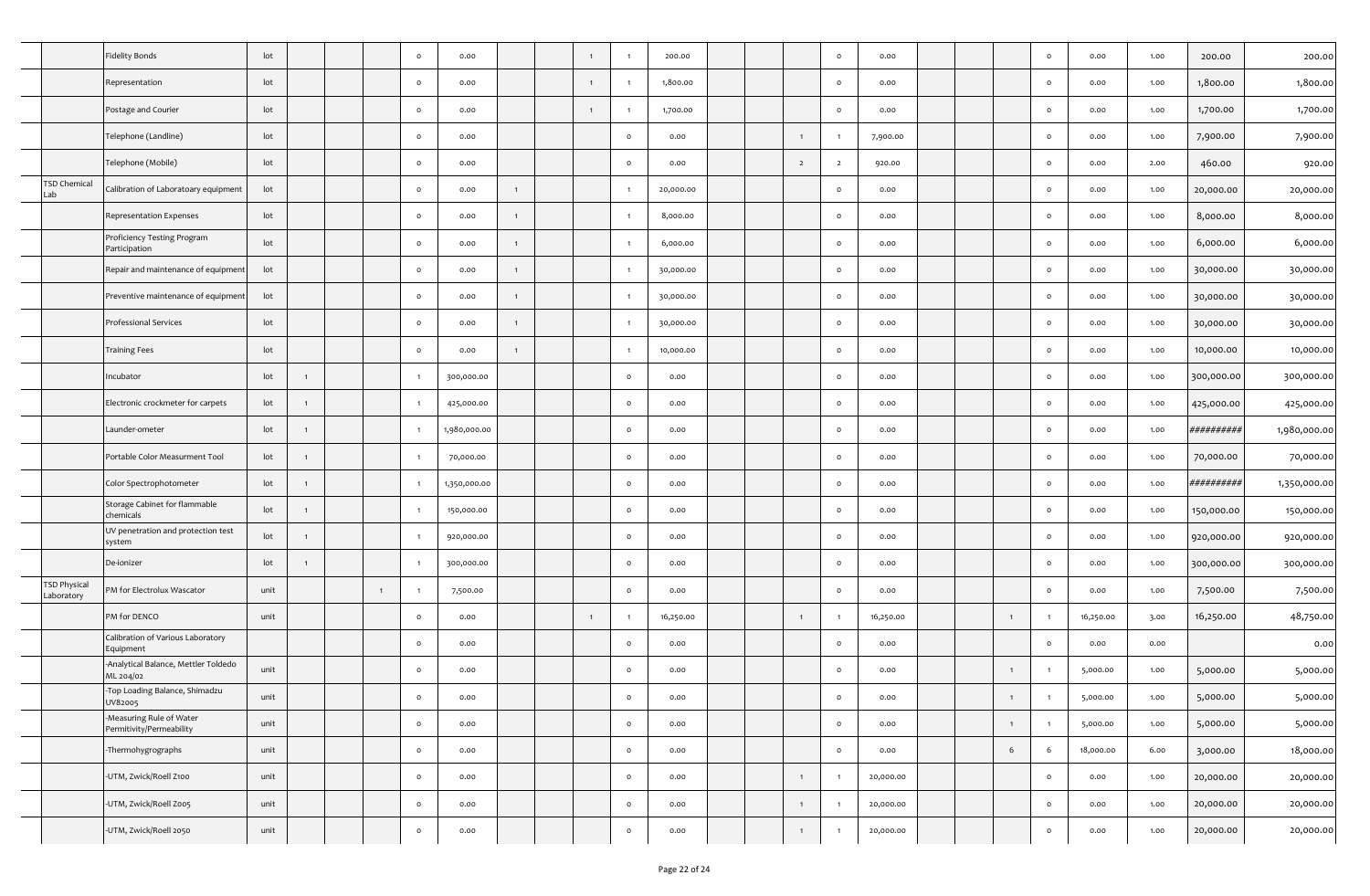|   |                              | Whirlpool 4GWW4800-                                    | unit   |  |                | $\circ$        | 0.00       |  |                         | $\circ$                 | 0.00     |              |    | $\mathbf{1}$ |         | 6,000.00  |  | $\circ$ | 0.00 | 1.00   | 6,000.00   | 6,000.00   |
|---|------------------------------|--------------------------------------------------------|--------|--|----------------|----------------|------------|--|-------------------------|-------------------------|----------|--------------|----|--------------|---------|-----------|--|---------|------|--------|------------|------------|
|   |                              | -Dehumidifier                                          | unit   |  | $\mathbf{1}$   |                | 90,000.00  |  |                         | $\circ$                 | 0.00     |              |    |              | $\circ$ | 0.00      |  | $\circ$ | 0.00 | 1.00   | 90,000.00  | 90,000.00  |
|   |                              | -Drying Machine for Dimensional<br>Change Test         | unit   |  | $\mathbf{1}$   | $\overline{1}$ | 400,000.00 |  |                         | $\circ$                 | 0.00     |              |    |              | $\circ$ | 0.00      |  | $\circ$ | 0.00 | 1.00   | 400,000.00 | 400,000.00 |
|   |                              | Top Loading Balance                                    | unit   |  | $\mathbf{1}$   | -1             | 75,000.00  |  |                         | $\circ$                 | 0.00     |              |    |              | $\circ$ | 0.00      |  | $\circ$ | 0.00 | 1.00   | 75,000.00  | 75,000.00  |
|   |                              | -Wascator FOM71CLS                                     | unit   |  |                | $\circ$        | 0.00       |  | $\overline{1}$          | $\mathbf{1}$            | 6,000.00 |              |    |              | $\circ$ | 0.00      |  | $\circ$ | 0.00 | 1.00   | 6,000.00   | 6,000.00   |
|   |                              | -PM for Zwick/Roell 2005                               | unit   |  |                | $\circ$        | 0.00       |  |                         |                         | 6,000.00 |              |    |              | $\circ$ | 0.00      |  | $\circ$ | 0.00 | 1.00   | 6,000.00   | 6,000.00   |
|   | TSD Pilot Plant Stirring Rod |                                                        | pc     |  | 24             | 24             | 2,400.00   |  |                         | $\circ$                 | 0.00     |              |    |              | $\circ$ | 0.00      |  | $\circ$ | 0.00 | 24.00  | 100.00     | 2,400.00   |
|   |                              | Pipet, 0.1ml@0.01 to 0.1 graduation                    | pc     |  | 6              | 6              | 3,000.00   |  |                         | $\circ$                 | 0.00     |              |    |              | $\circ$ | 0.00      |  | $\circ$ | 0.00 | 6.00   | 500.00     | 3,000.00   |
|   |                              | Pipet, 0.1ml@0.01 to 1.0 graduation                    | pc     |  | 6              | 6              | 3,000.00   |  |                         | $\circ$                 | 0.00     |              |    |              | $\circ$ | 0.00      |  | $\circ$ | 0.00 | 6.00   | 500.00     | 3,000.00   |
|   |                              | Nylon Net                                              | meters |  |                | $\circ$        | 0.00       |  |                         | $\circ$                 | 0.00     |              | 20 |              | 20      | 4,000.00  |  | $\circ$ | 0.00 | 20.00  | 200.00     | 4,000.00   |
|   |                              | Airconditioning unit (maintenance)                     | lot    |  | $\mathbf{1}$   | $\overline{1}$ | 20,000.00  |  |                         | $\circ$                 | 0.00     |              |    |              | $\circ$ | 0.00      |  | $\circ$ | 0.00 | 1.00   | 20,000.00  | 20,000.00  |
|   |                              | Closed-Circuit Televvision (CCTV)                      | lot    |  |                |                | 15,000.00  |  |                         | $\circ$                 | 0.00     |              |    |              | $\circ$ | 0.00      |  | $\circ$ | 0.00 | 1.00   | 15,000.00  | 15,000.00  |
|   |                              | Motor Belt                                             | lot    |  | $\mathbf{1}$   | $\overline{1}$ | 10,000.00  |  |                         | $\circ$                 | 0.00     |              |    |              | $\circ$ | 0.00      |  | $\circ$ | 0.00 | 1.00   | 10,000.00  | 10,000.00  |
|   |                              | Calibration (digital timer,<br>thermometers, balances) | lot    |  |                | $\circ$        | 0.00       |  |                         | $\mathsf{o}\xspace$     | 0.00     | $\mathbf{1}$ |    |              |         | 13,100.00 |  | $\circ$ | 0.00 | 1.00   | 13,100.00  | 13,100.00  |
|   |                              | Pneumatic Hose (12mm dia., 120psi),<br>100 meters/box  | bx     |  | $\overline{2}$ | $\overline{2}$ | 10,000.00  |  |                         | $\mathsf{o}\,$          | 0.00     |              |    |              | $\circ$ | 0.00      |  | $\circ$ | 0.00 | 2.00   | 5,000.00   | 10,000.00  |
|   |                              | Pneumatic Hose (6mm dia., 120psi),<br>100 meters/box   | bx     |  | $\overline{2}$ | $\overline{2}$ | 5,000.00   |  |                         | $\circ$                 | 0.00     |              |    |              | $\circ$ | 0.00      |  | $\circ$ | 0.00 | 2.00   | 2,500.00   | 5,000.00   |
|   |                              | Pneumatic Hose (14mm dia., 120psi),<br>100 meters/box  | bx     |  | $\mathbf{1}$   |                | 5,500.00   |  |                         | $\circ$                 | 0.00     |              |    |              | $\circ$ | 0.00      |  | $\circ$ | 0.00 | 1.00   | 5,500.00   | 5,500.00   |
|   |                              | Gate valve and Fittings (asstd)                        | lot    |  | $\mathbf{1}$   |                | 10,000.00  |  |                         | $\circ$                 | 0.00     |              |    |              | $\circ$ | 0.00      |  | $\circ$ | 0.00 | 1.00   | 10,000.00  | 10,000.00  |
|   |                              | Glass Thermometer                                      | pc     |  |                | $\circ$        | 0.00       |  | $\overline{\mathbf{3}}$ | $\overline{\mathbf{3}}$ | 600.00   |              |    |              | $\circ$ | 0.00      |  | $\circ$ | 0.00 | 3.00   | 200.00     | 600.00     |
|   |                              | Laboratory Apron                                       | pc     |  |                | $\circ$        | 0.00       |  | $5\overline{5}$         | -5                      | 500.00   |              |    |              | $\circ$ | 0.00      |  | $\circ$ | 0.00 | 5.00   | 100.00     | 500.00     |
|   |                              | Rubber Boots                                           | pairs  |  |                | $\circ$        | 0.00       |  | $5\overline{5}$         | -5                      | 1,000.00 |              |    |              | $\circ$ | 0.00      |  | $\circ$ | 0.00 | 5.00   | 200.00     | 1,000.00   |
|   |                              | Beaker Capacity 200ml                                  | pc     |  |                | $\circ$        | 0.00       |  | 12                      | 12                      | 2,400.00 |              |    |              | $\circ$ | 0.00      |  | $\circ$ | 0.00 | 12.00  | 200.00     | 2,400.00   |
|   |                              | Surgical Glove (50 pcs/bx)                             | bx     |  |                | $\circ$        | 0.00       |  | 6                       | 6                       | 3,000.00 |              |    | 6            | 6       | 3,000.00  |  | $\circ$ | 0.00 | 12.00  | 500.00     | 6,000.00   |
|   |                              | <b>Assorted Cones</b>                                  | pc     |  | 500            | 500            | 5,000.00   |  |                         | $\circ$                 | 0.00     |              |    |              | $\circ$ | 0.00      |  | $\circ$ | 0.00 | 500.00 | 10.00      | 5,000.00   |
|   |                              | Shuttles                                               | pc     |  | -12            | 14.            | 14,400.00  |  |                         | U                       | 0.00     |              |    |              |         | v.vv      |  | U       | 0.00 | 12.00  | 1,200.00   | 14,400.00  |
| - |                              | Asstd. Threads (Polyester and Cotton)                  | cones  |  | 100            | 100            | 10,000.00  |  |                         | $\circ$                 | 0.00     |              |    |              | $\circ$ | 0.00      |  | $\circ$ | 0.00 | 100.00 | 100.00     | 10,000.00  |
|   |                              | Brown Paper (Cartolina)                                | sheets |  | 100            | 100            | 600.00     |  |                         | $\circ$                 | 0.00     |              |    |              | $\circ$ | 0.00      |  | $\circ$ | 0.00 | 100.00 | 6.00       | 600.00     |
|   |                              | Other Professional Services                            | lot    |  | $\mathbf{1}$   | $\overline{1}$ | 65,000.00  |  |                         | $\circ$                 | 0.00     |              |    |              | $\circ$ | 0.00      |  | $\circ$ | 0.00 | 1.00   | 65,000.00  | 65,000.00  |
|   |                              |                                                        |        |  |                | $\circ$        | 0.00       |  |                         | $\circ$                 | 0.00     |              |    |              | $\circ$ | 0.00      |  | $\circ$ | 0.00 | 0.00   |            | 0.00       |
|   |                              |                                                        |        |  |                | $\circ$        | 0.00       |  |                         | $\circ$                 | 0.00     |              |    |              | $\circ$ | 0.00      |  | $\circ$ | 0.00 | 0.00   | 20.00      | 0.00       |
|   |                              |                                                        |        |  |                |                |            |  |                         |                         |          |              |    |              |         |           |  |         |      |        |            |            |